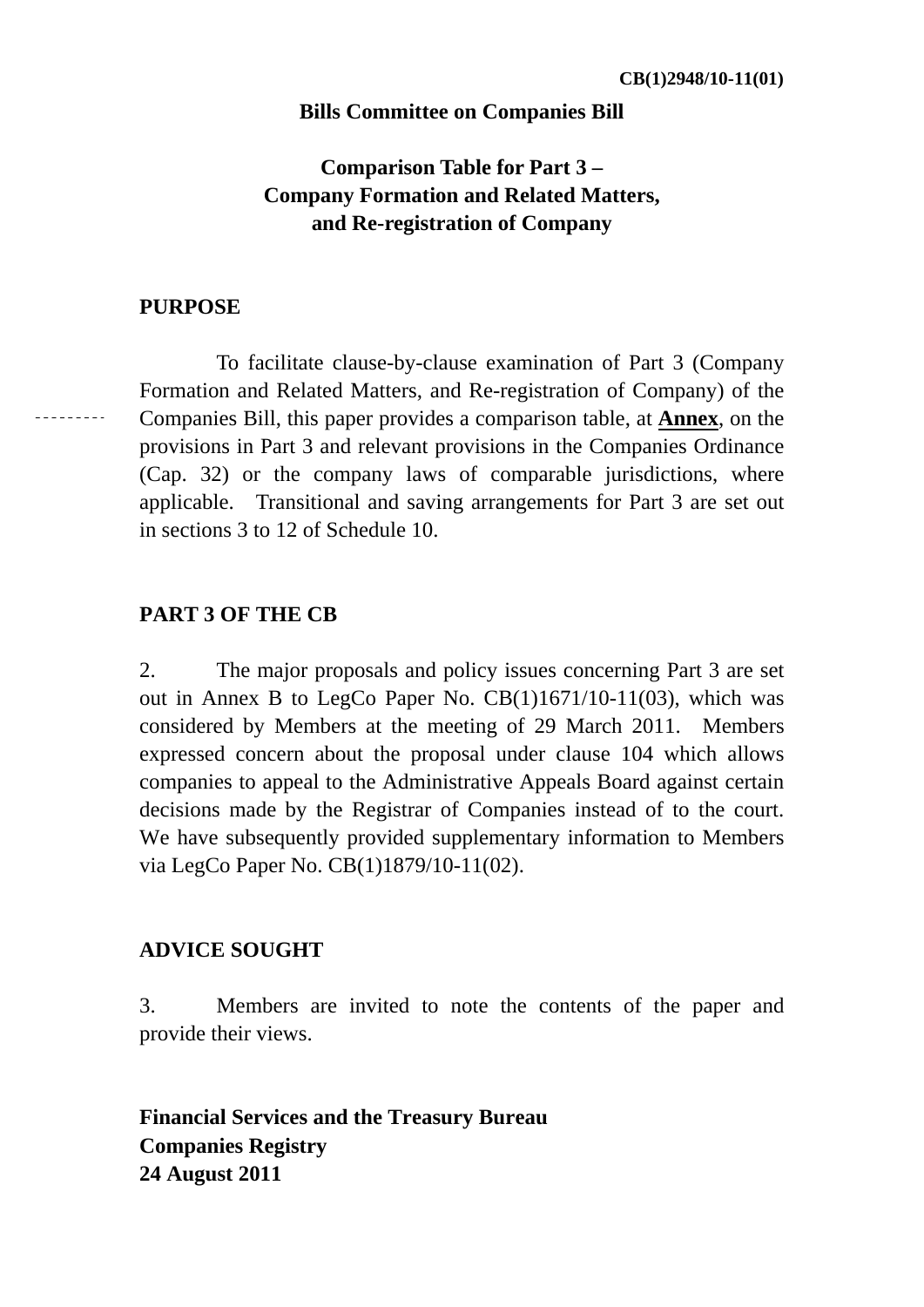#### **Annex**

#### **Comparison Table for Part 3**

This table includes provisions in the third (i.e. "Derivation") column that indicate the corresponding or original section in the Companies Ordinance ("CO") of the clause concerned in the Companies Bill ("CB"), where applicable. Where reference has been made to the relevant statutory provision(s) in other jurisdictions, such provision(s) is/ are also cited in that column. We use the term "Existing law" to mean that the clause is restating an existing section in the CO as set out in the "Derivation" column without change in substance, although the actual wordings may be different from the existing section as improvements are made to the drafting language and style.

A list of abbreviations used is as follows – ACA: Australia Corporations Act 2001 CO: Companies Ordinance (Cap. 32) SCA: Singapore Companies Act UKCA 2006: United Kingdom Companies Act 2006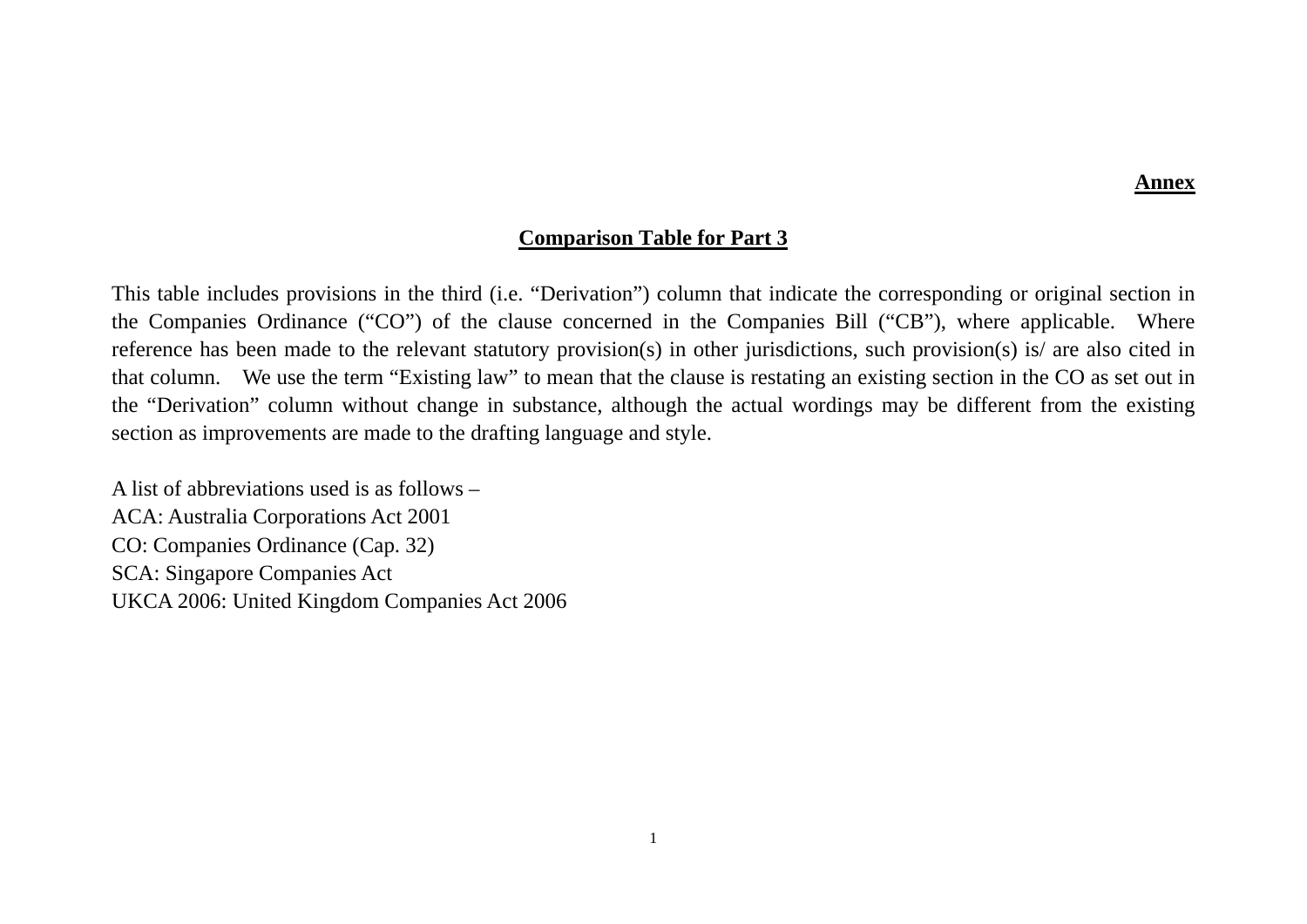| <b>Clause</b> | <b>Contents</b>                      | <b>Derivation</b>                                        | <b>Position in CO</b>                                                                                                                                                                                                                                                                                                          | <b>Position in CB</b>                                                                                                                                                                                                                                                                                                                                                                                                                            |
|---------------|--------------------------------------|----------------------------------------------------------|--------------------------------------------------------------------------------------------------------------------------------------------------------------------------------------------------------------------------------------------------------------------------------------------------------------------------------|--------------------------------------------------------------------------------------------------------------------------------------------------------------------------------------------------------------------------------------------------------------------------------------------------------------------------------------------------------------------------------------------------------------------------------------------------|
|               | <b>Division 1: Company Formation</b> |                                                          |                                                                                                                                                                                                                                                                                                                                |                                                                                                                                                                                                                                                                                                                                                                                                                                                  |
|               |                                      | <b>Subdivision 1: General Requirements for Formation</b> |                                                                                                                                                                                                                                                                                                                                |                                                                                                                                                                                                                                                                                                                                                                                                                                                  |
| 61            | Types of<br>companies                | $CO s.4(2), (4) \&$<br>s.29                              | Under CO, 8 different types of<br>companies can be formed –                                                                                                                                                                                                                                                                    | Under the CB, companies that can be formed are<br>streamlined to $5$ types $-$                                                                                                                                                                                                                                                                                                                                                                   |
|               |                                      |                                                          | Private companies limited $\vert$ (i)<br>(i)<br>by shares<br>Non-private<br>companies<br>(ii)<br>limited by shares<br>Private companies limited<br>(iii)<br>without<br>by guarantee<br>share capital<br>Non-private<br>companies<br>(iv)<br>limited<br>by<br>guarantee<br>without share capital<br>unlimited<br>Private<br>(v) | "private companies limited by guarantee"<br>without share capital" and "non-private<br>companies limited by guarantee without<br>share capital" will be merged into one<br>category of "companies limited by<br>guarantee without share capital";<br>"private unlimited companies without share"<br>(ii)<br>and "non-private"<br>unlimited<br>capital"<br>companies without share capital" are<br>abolished as it is unlikely that such types of |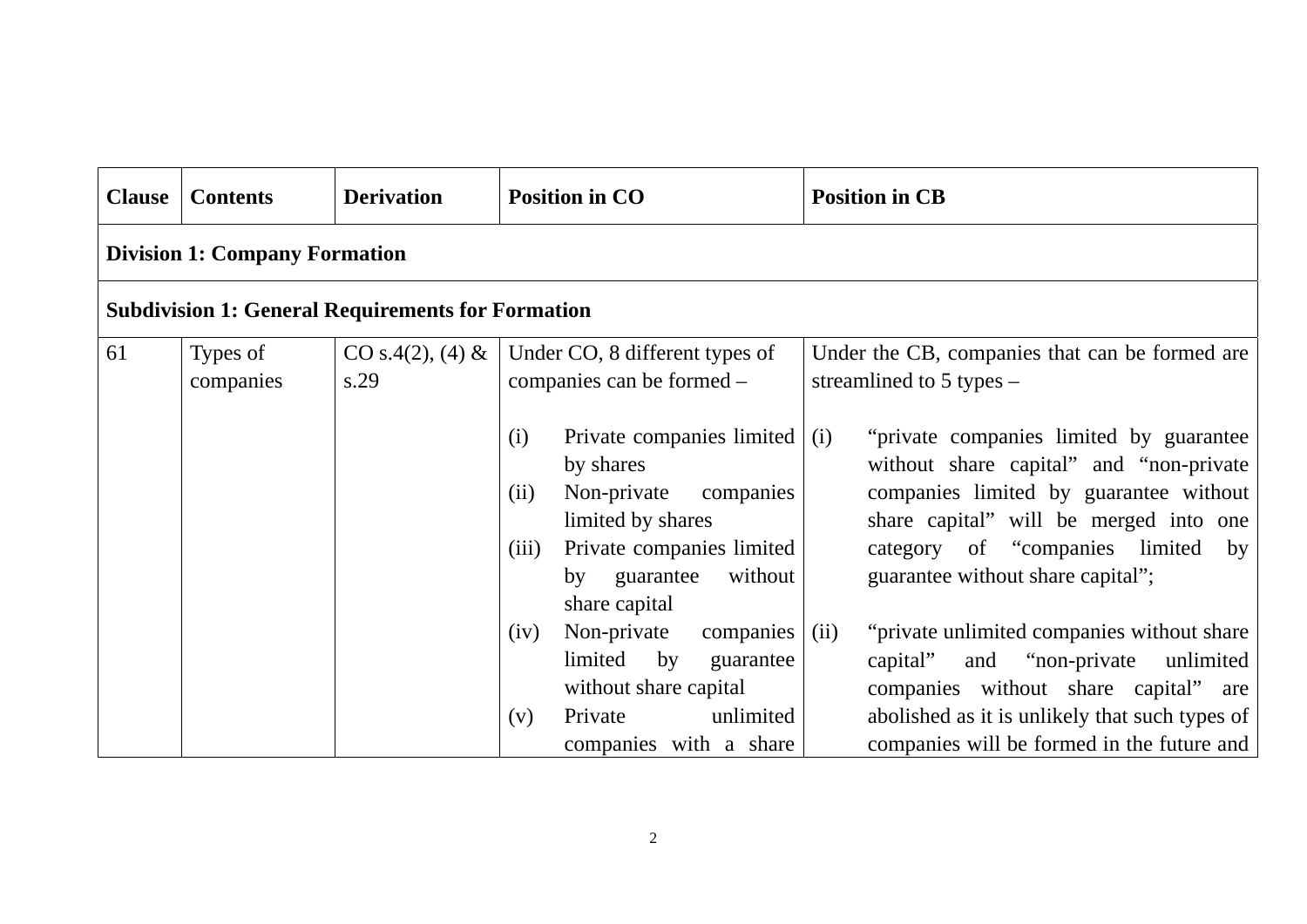| <b>Clause</b> | <b>Contents</b>         | <b>Derivation</b>                                                                                      | <b>Position in CO</b>                                                                                                                                                                                                                                                                                                                               | <b>Position in CB</b>                                                                                                                                                                                                                                                           |
|---------------|-------------------------|--------------------------------------------------------------------------------------------------------|-----------------------------------------------------------------------------------------------------------------------------------------------------------------------------------------------------------------------------------------------------------------------------------------------------------------------------------------------------|---------------------------------------------------------------------------------------------------------------------------------------------------------------------------------------------------------------------------------------------------------------------------------|
|               |                         |                                                                                                        | capital<br>Non-private<br>unlimited<br>(vi)<br>companies with a share<br>capital<br>unlimited<br>Private<br>(vii)<br>companies without share<br>capital; and<br>(viii) Non-private<br>unlimited<br>companies without share<br>capital                                                                                                               | there is currently no such company on the<br>register; and<br>(iii)<br>non-private companies are renamed "public"<br>companies" and are defined in cl.11.                                                                                                                       |
| 62            | Formation of<br>company | CO s.4(1),<br>12(1)(c)<br>$CO s.14A(1)$ &<br>15(1)<br>CO s.304 $\&$<br>$360(3A) \&$<br>Eighth Schedule | It provides for the formation of a $\vert$ Existing law except that:<br>company by submitting<br>an<br>incorporation form together with $\vert$ (i)<br>copies of Memorandum<br>of<br>Association<br>("MA")<br>and<br>Articles of Association ("AA").<br>The MA and AA should be<br>signed by founder members.<br>The fees to be paid are set out in | with the abolition of the MA, it is no longer<br>a requirement to sign and deliver to the<br>Registrar a MA for registration; and<br>Fees will be prescribed by regulations to be<br>(ii)<br>made under cl.897. Under the CO, the<br>fees are paid pursuant to s.304 and Eighth |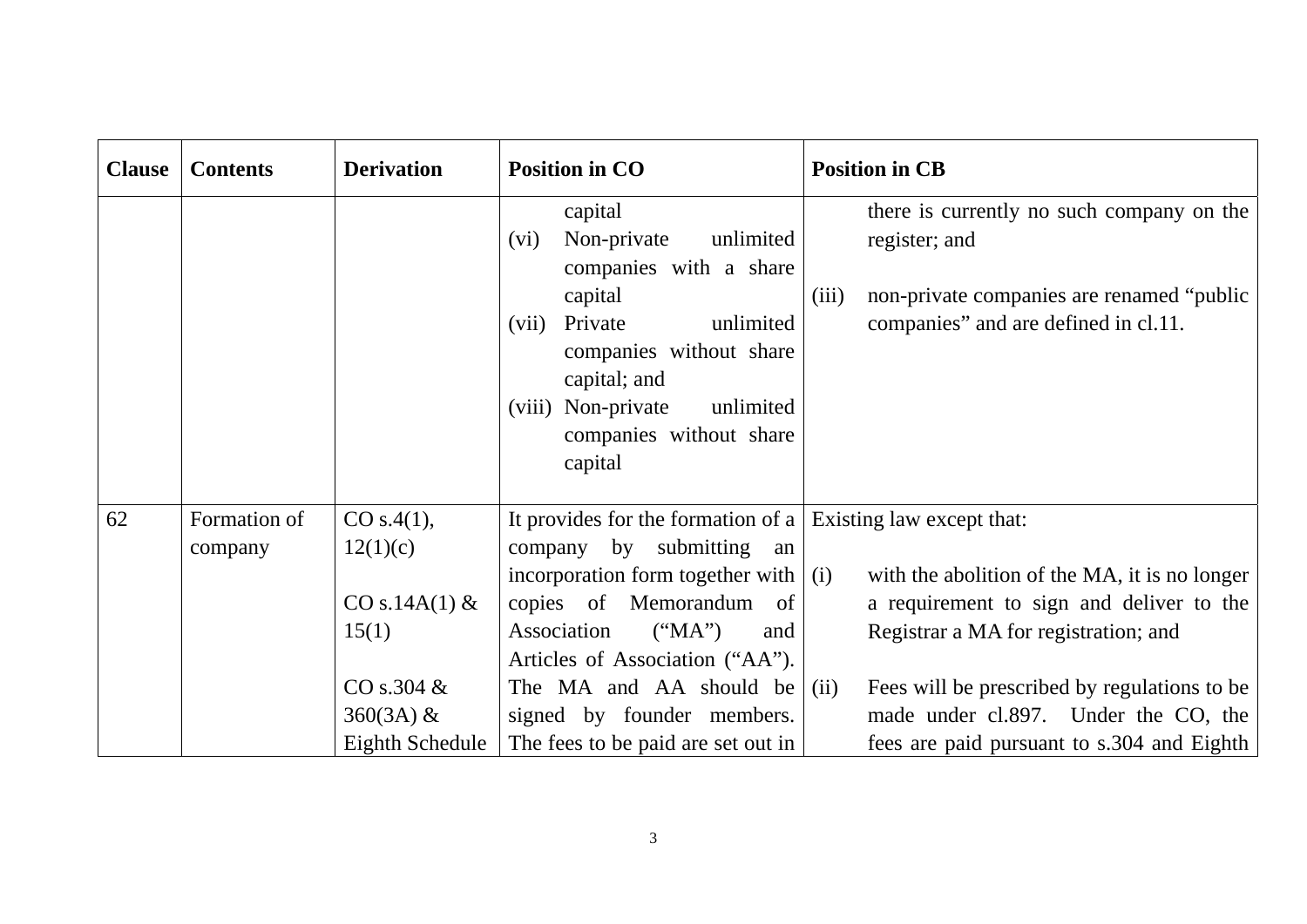| <b>Clause</b> | <b>Contents</b>                     | <b>Derivation</b>                          | <b>Position in CO</b>                                                                                                                   | <b>Position in CB</b>                                                                                                                                                                                                                                                                                                                                                     |
|---------------|-------------------------------------|--------------------------------------------|-----------------------------------------------------------------------------------------------------------------------------------------|---------------------------------------------------------------------------------------------------------------------------------------------------------------------------------------------------------------------------------------------------------------------------------------------------------------------------------------------------------------------------|
|               |                                     |                                            | the Eighth Schedule.                                                                                                                    | Schedule. S.360(3A) stipulates that the<br>Financial Secretary ("FS") may amend the<br>table of fees in the Eighth Schedule by<br>order published in the Gazette.                                                                                                                                                                                                         |
| 63            | Content of<br>incorporation<br>form | CO s.14A(2)                                | It sets out the content of the<br>incorporation form, including                                                                         | The content of the form is moved to Schedule 2.<br>The existing law is modified as follows:                                                                                                                                                                                                                                                                               |
|               |                                     | CO s.14A $(2)(a)$ ,<br>(b), (c), (d) & (f) | basic particulars of $a \mid$<br>(i)<br>company, like the name of<br>the company;                                                       | $Cl.63(1)(a)$ is based on existing law, this<br>(i)<br>should be read with s.1 of Schedule 2;                                                                                                                                                                                                                                                                             |
|               |                                     | CO s.14A (2)(g)                            | particulars relating<br>(ii)<br>to<br>founder<br>member,<br>including "the number of<br>shares that each founder<br>member is to take"; | $Cl.63(1)(b)$ relates to each founder member<br>(ii)<br>of the company. This should be read with<br>s.2 of Schedule 2. The existing requirement<br>in CO $s.14A(2)(g)$ to set out "the number"<br>of shares that each founder member is to<br>take" is moved to the Statement of Capital<br>and Initial Shareholdings stipulated in cl.<br>$63(2)$ and s.8 of Schedule 2; |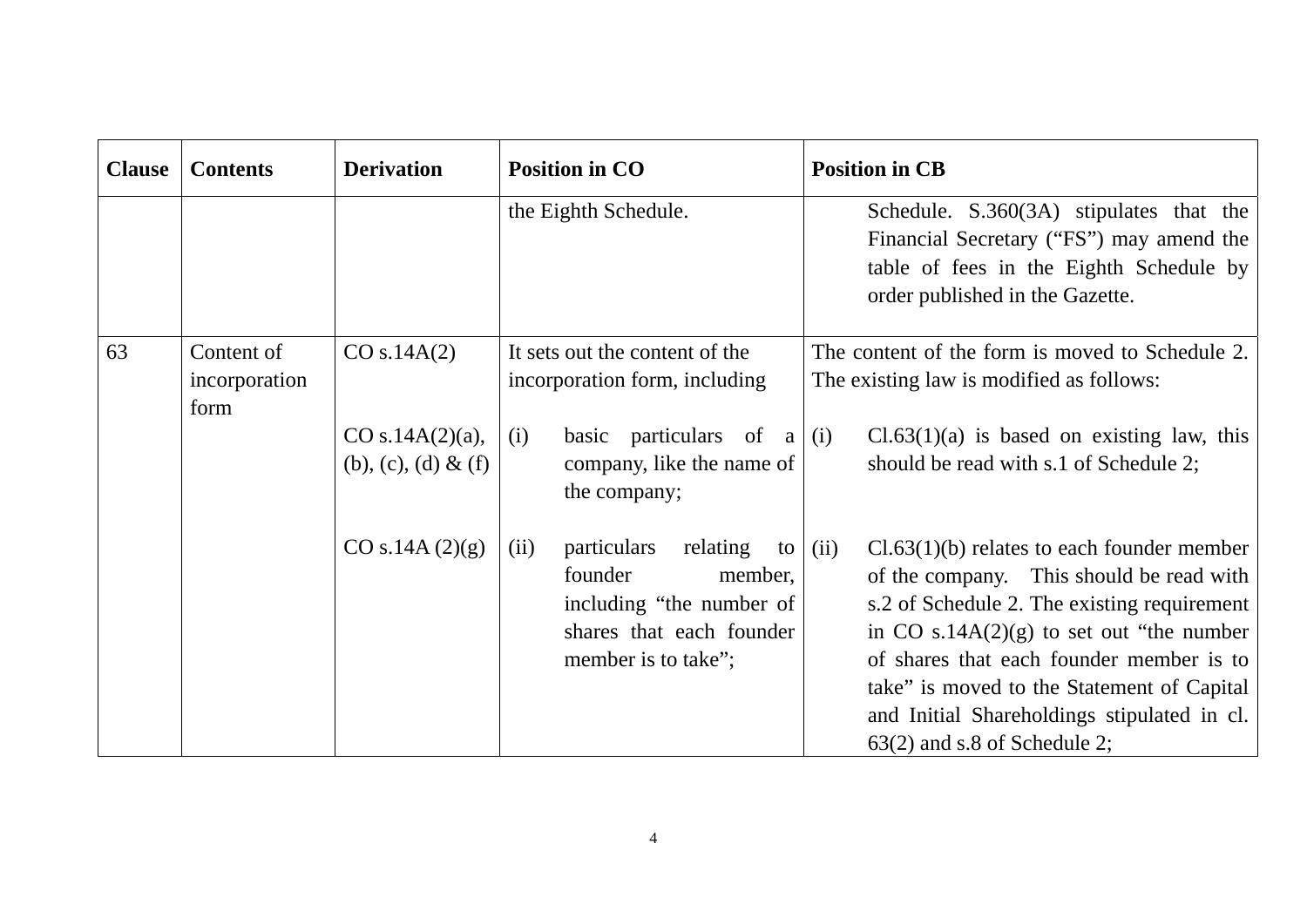| <b>Clause</b> | <b>Contents</b> | <b>Derivation</b>                                  | <b>Position in CO</b>                                                                                                                                                               | <b>Position in CB</b>                                                                                                                                                                                                                                                                                                                                                                                                                                                                                                                        |
|---------------|-----------------|----------------------------------------------------|-------------------------------------------------------------------------------------------------------------------------------------------------------------------------------------|----------------------------------------------------------------------------------------------------------------------------------------------------------------------------------------------------------------------------------------------------------------------------------------------------------------------------------------------------------------------------------------------------------------------------------------------------------------------------------------------------------------------------------------------|
|               |                 | CO s.14A $(2)$ (h),<br>$(k)$ , (1); and CO<br>s.18 | particulars relating<br>(iii)<br>to<br>director, including his<br>residential<br>"usual<br>address" and a statement<br>that he has consented to<br>be a director of the<br>company; | $Cl.63(1)(c)$ relates to each person who is to<br>(iii)<br>be a director of the company on the<br>company's formation. This should be<br>read with s.3 of Schedule 2 (which is the<br>existing law plus new provisions in<br>s.3(1)(a)(iii) & 3(2) of Schedule 2 on<br>"correspondence address" to enable a<br>withhold<br>his/her<br>director<br>to<br>usual<br>residential address from public inspection,<br>see also clauses 48 to 54 and 632 to 638);<br>and s.4 of Schedule 2 on statement relating<br>to directors' "consent to act"; |
|               |                 | CO s.14A (2)(i)                                    | particulars<br>relating<br>(iv)<br>to<br>including his<br>secretary,<br>"usual<br>residential<br>address";                                                                          | $Cl.63(1)(d)$ relates to each person who is to<br>(iv)<br>be the company secretary, or one of the<br>joint company secretaries, of the company<br>on its formation. This should be read with<br>s.5 of Schedule 2 (which is the existing law<br>s.14A $(2)(i)$ except that the<br>in CO<br>requirement for a company secretary to                                                                                                                                                                                                            |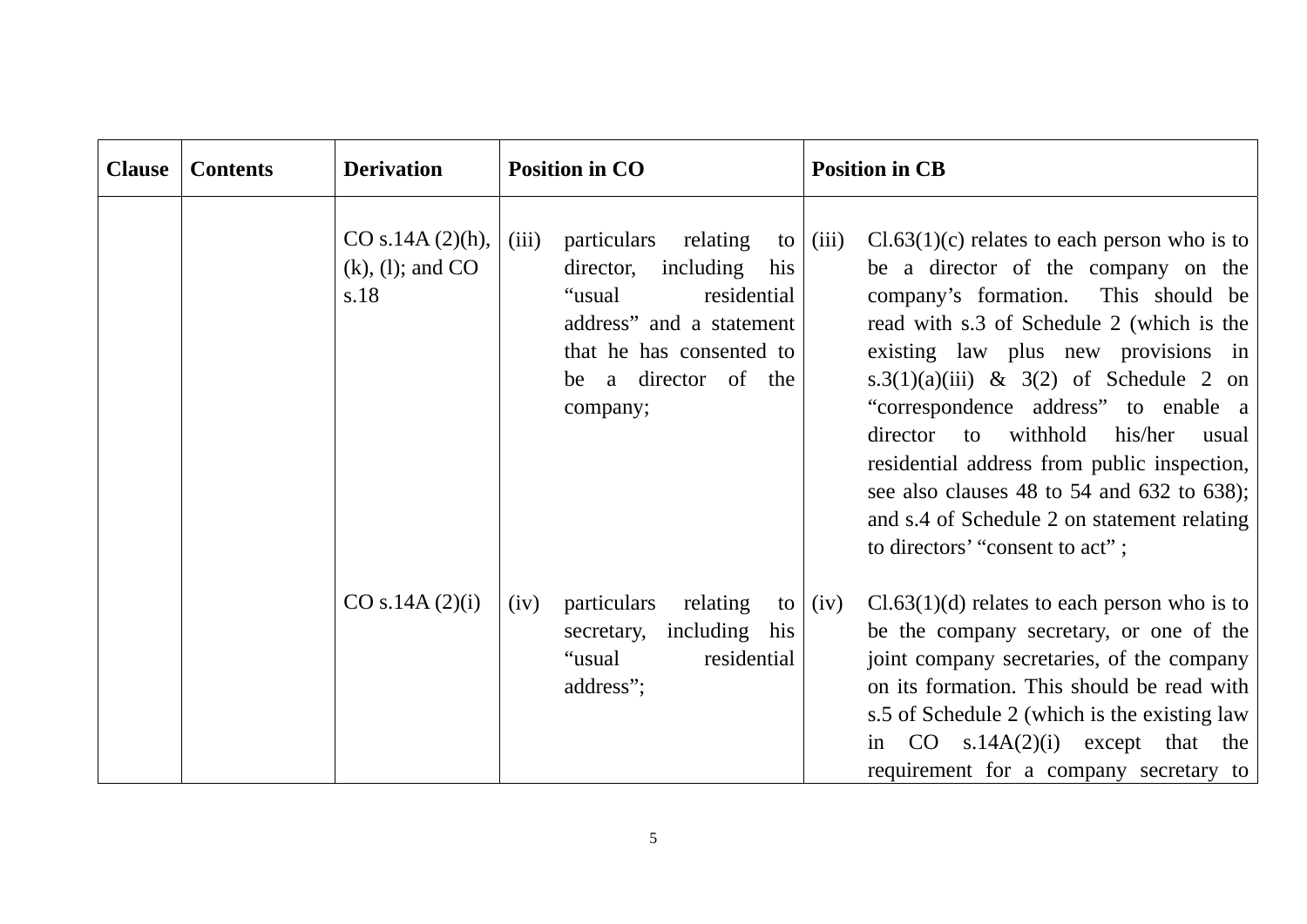| <b>Clause</b> | <b>Contents</b> | <b>Derivation</b>            | <b>Position in CO</b>                                                                                                                                                                                                                                                                                                                                                                           | <b>Position in CB</b>                                                                                                                                                                                                    |
|---------------|-----------------|------------------------------|-------------------------------------------------------------------------------------------------------------------------------------------------------------------------------------------------------------------------------------------------------------------------------------------------------------------------------------------------------------------------------------------------|--------------------------------------------------------------------------------------------------------------------------------------------------------------------------------------------------------------------------|
|               |                 |                              |                                                                                                                                                                                                                                                                                                                                                                                                 | provide his "usual residential address" is<br>replaced by a "correspondence address" to<br>take account of the proposed abolition of<br>the requirement for company secretaries to<br>file their residential addresses); |
|               |                 | CO s.14A<br>$(2)(m)$ & $(n)$ | particulars relating to $a (v)$<br>(v)<br>statement made by the<br>founder<br>member<br>who<br>signs the incorporation<br>form certifying that the<br>MA and AA have been<br>signed in accordance with<br>the specified requirement<br>under the CO and the<br>contents of the copies of<br>the MA and AA delivered<br>for registration are the<br>same as the company's<br>original MA and AA; | $Cl.63(1)(e)$ relates to statements made in<br>relation to the company's articles. This<br>should be read with s.7 of Schedule 2,<br>which is based on existing law except that<br>the references to MA are deleted;     |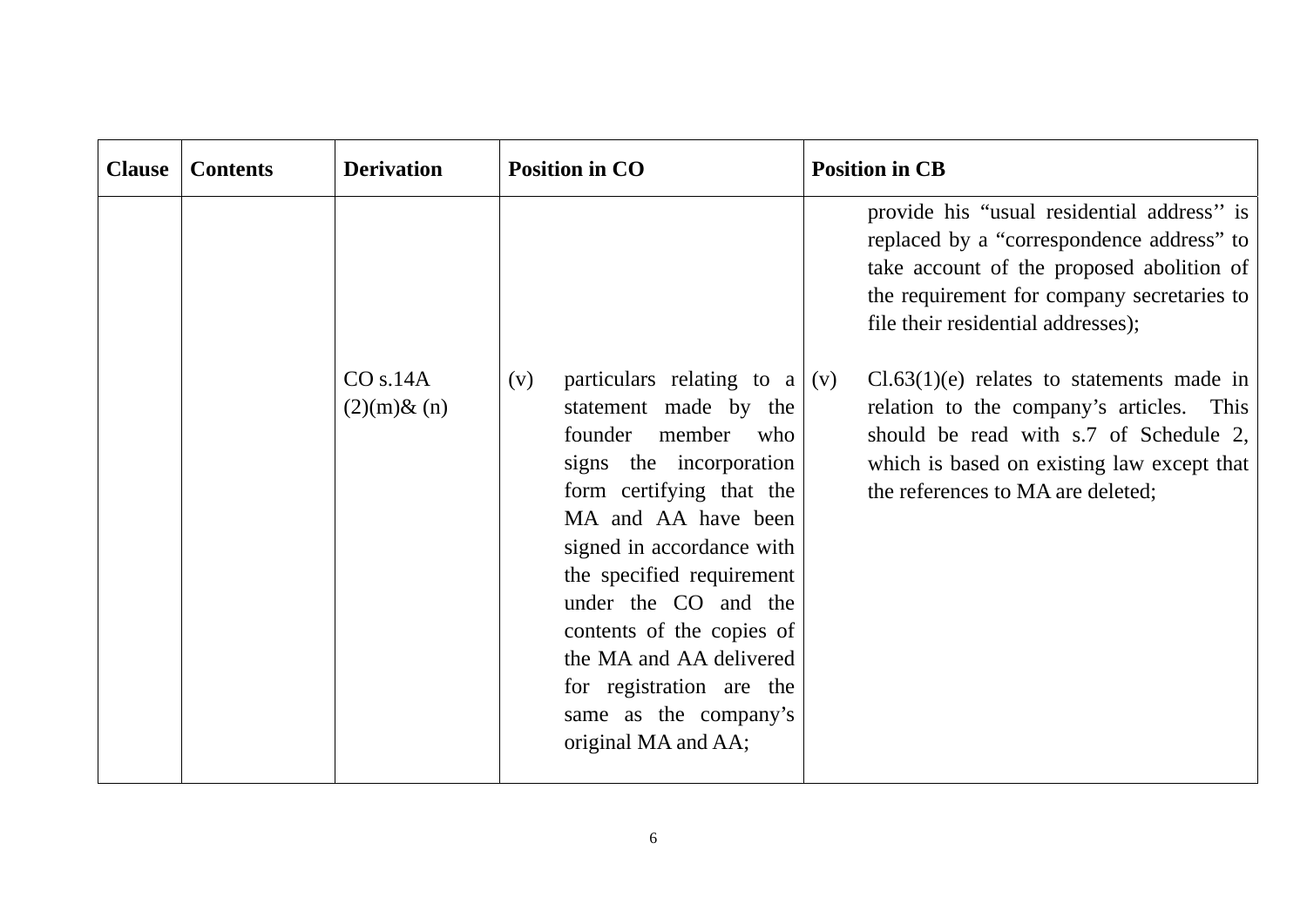| <b>Clause</b> | <b>Contents</b> | <b>Derivation</b>                          | <b>Position in CO</b>                                                                                                                                                                                          | <b>Position in CB</b>                                                                                                                                                                                                                                                                                                                                                                                                    |
|---------------|-----------------|--------------------------------------------|----------------------------------------------------------------------------------------------------------------------------------------------------------------------------------------------------------------|--------------------------------------------------------------------------------------------------------------------------------------------------------------------------------------------------------------------------------------------------------------------------------------------------------------------------------------------------------------------------------------------------------------------------|
|               |                 | CO s.14A (2)(j)                            | (vi)<br>statement made by the<br>founder<br>member<br>who<br>signs the incorporation<br>certifying<br>form<br>the<br>compliance<br>company's<br>with<br>all<br>of<br>the<br>incorporation<br>requirements; and | particulars relating to a $ (vi)$ Cl.63(1)(f) is based on existing law; and                                                                                                                                                                                                                                                                                                                                              |
|               |                 | CO s.14A (2)(e)<br>c.f. ACA<br>s.117(2)(k) | particulars relating to the<br>(vii)<br>amount of share capital<br>and the number of shares<br>fixed amount into<br>of<br>which the share capital is<br>to be divided.                                         | $Cl.63(2)$ relates to statement of capital and<br>(vii)<br>initial shareholdings. This should be read<br>with s.8 of Schedule 2. These new<br>provisions are to be added to ensure that<br>the public register contains a company's<br>statement of capital which will be updated<br>whenever there is a change to its capital<br>This is aligned with similar<br>structure.<br>provisions in cl.80 below and in cl 196. |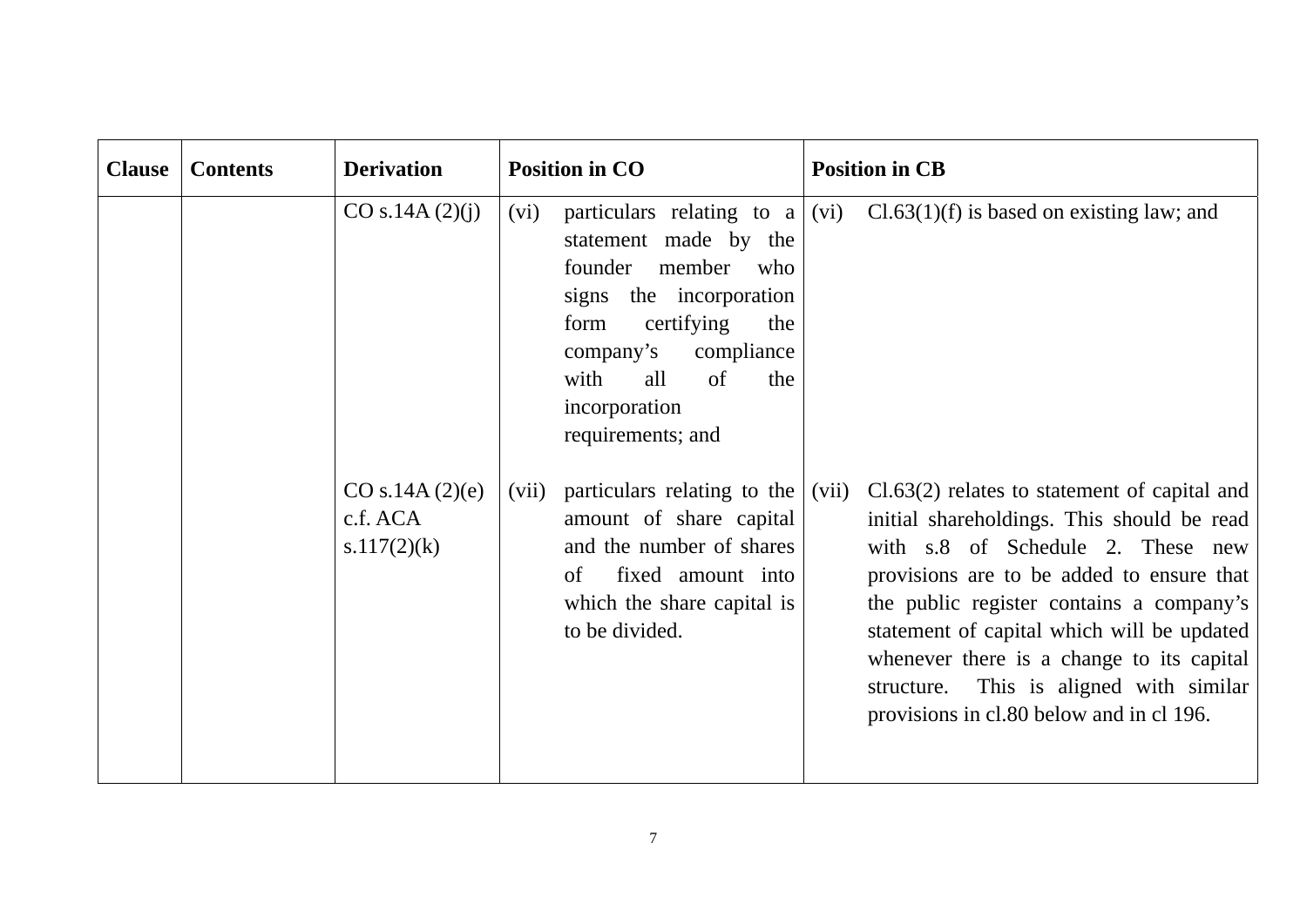| <b>Clause</b> | <b>Contents</b>                                                           | <b>Derivation</b>                 | <b>Position in CO</b>                                                                                                                                                                                                                                                                                | <b>Position in CB</b>                                                                                 |
|---------------|---------------------------------------------------------------------------|-----------------------------------|------------------------------------------------------------------------------------------------------------------------------------------------------------------------------------------------------------------------------------------------------------------------------------------------------|-------------------------------------------------------------------------------------------------------|
| 64            | Signing of<br>incorporation<br>form                                       | CO s.14A(3)                       | It provides that the incorporation<br>form shall be signed by one<br>founder member who is named<br>in the form.                                                                                                                                                                                     | Existing law.                                                                                         |
| 65            | Statement of<br>compliance to<br>be contained in<br>incorporation<br>form | CO s.18(2) &<br>$18(3)(a) \& (b)$ | for registration of a company<br>must be accompanied by a<br>statement made by the founder<br>member who signed<br>the<br>incorporation form certifying<br>that: $-$<br>the<br>has<br>(i)<br>company<br>complied with all the<br>requirements of matters<br>precedent and incidental<br>thereto; and | It provides that an application Existing law except that reference to "the<br>memorandum" is deleted. |
|               |                                                                           |                                   | the particulars contained<br>(ii)                                                                                                                                                                                                                                                                    |                                                                                                       |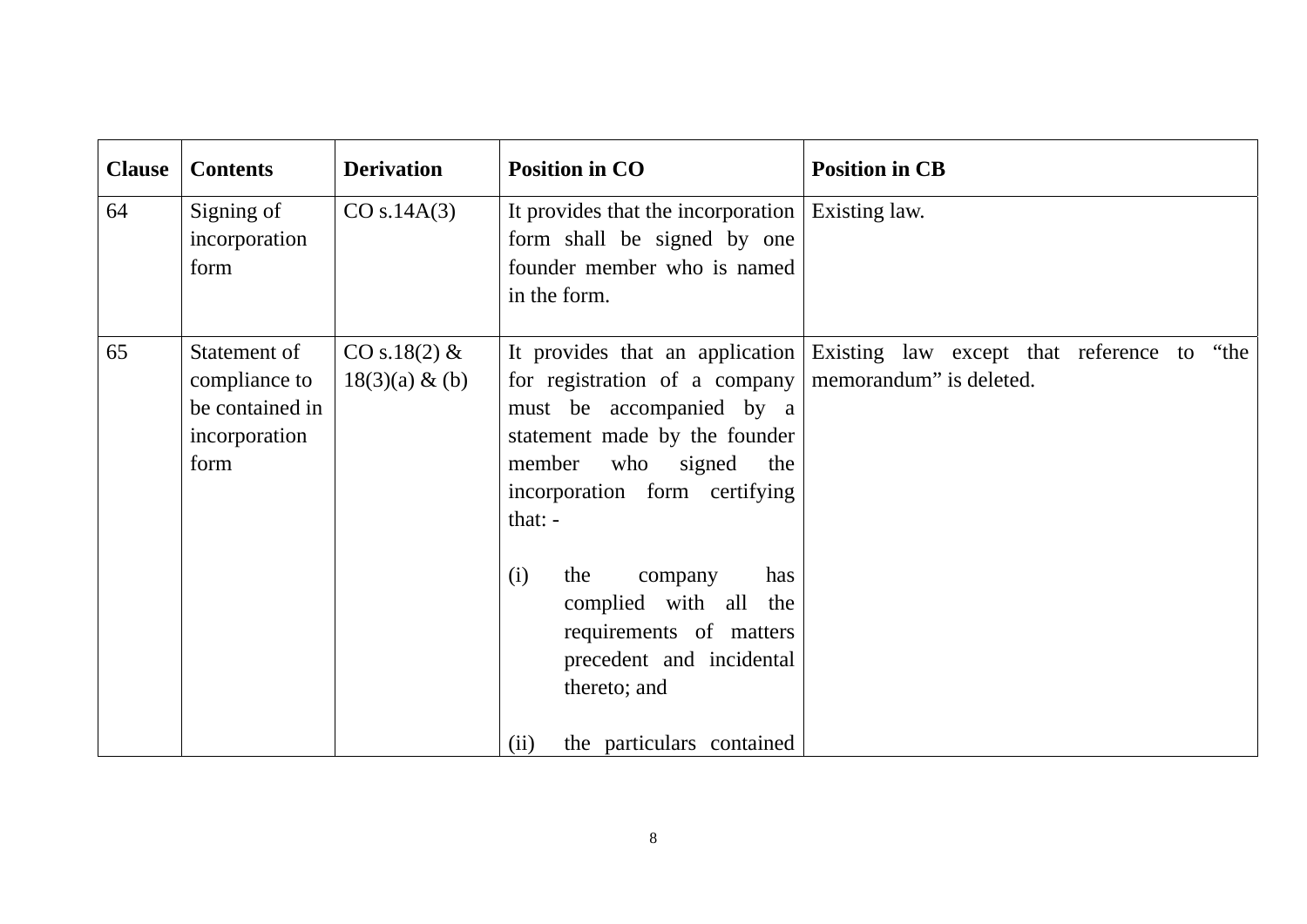| <b>Clause</b> | <b>Contents</b>                                                | <b>Derivation</b>                              | <b>Position in CO</b>                                                                                                                                                                                                                                                                                                                                                                                       | <b>Position in CB</b>                                                                                                                                                                                                                                                                                                                                                    |
|---------------|----------------------------------------------------------------|------------------------------------------------|-------------------------------------------------------------------------------------------------------------------------------------------------------------------------------------------------------------------------------------------------------------------------------------------------------------------------------------------------------------------------------------------------------------|--------------------------------------------------------------------------------------------------------------------------------------------------------------------------------------------------------------------------------------------------------------------------------------------------------------------------------------------------------------------------|
|               |                                                                |                                                | in the form are accurate<br>and consistent with those<br>contained<br>in<br>the<br>company's MA and AA.                                                                                                                                                                                                                                                                                                     |                                                                                                                                                                                                                                                                                                                                                                          |
|               |                                                                | <b>Subdivision 2: Incorporation of Company</b> |                                                                                                                                                                                                                                                                                                                                                                                                             |                                                                                                                                                                                                                                                                                                                                                                          |
| 66            | Issue of<br>certificate of<br>incorporation<br>on registration | CO s.16(1)                                     | It provides that upon registration<br>of the incorporation form and<br>the company's MA and AA, the $\vert$ (i)<br>Registrar will issue a certificate<br>incorporation, with<br>of<br>her<br>her<br>printed $\vert$ (ii)<br>signature<br><sub>or</sub><br>signature. This certificate will<br>that the company is<br>state<br>incorporated<br>and,<br>where<br>appropriate, that the company is<br>limited. | Existing law except that:<br>any proposed company need not deliver the<br>MA to the Registry for registration;<br>specification as to how the certificate of<br>incorporation should be signed by the<br>Registrar is removed; and<br>the certificate of incorporation will state<br>(iii)<br>whether the company is limited<br><b>or</b><br>unlimited $(cl.66(1)(b))$ . |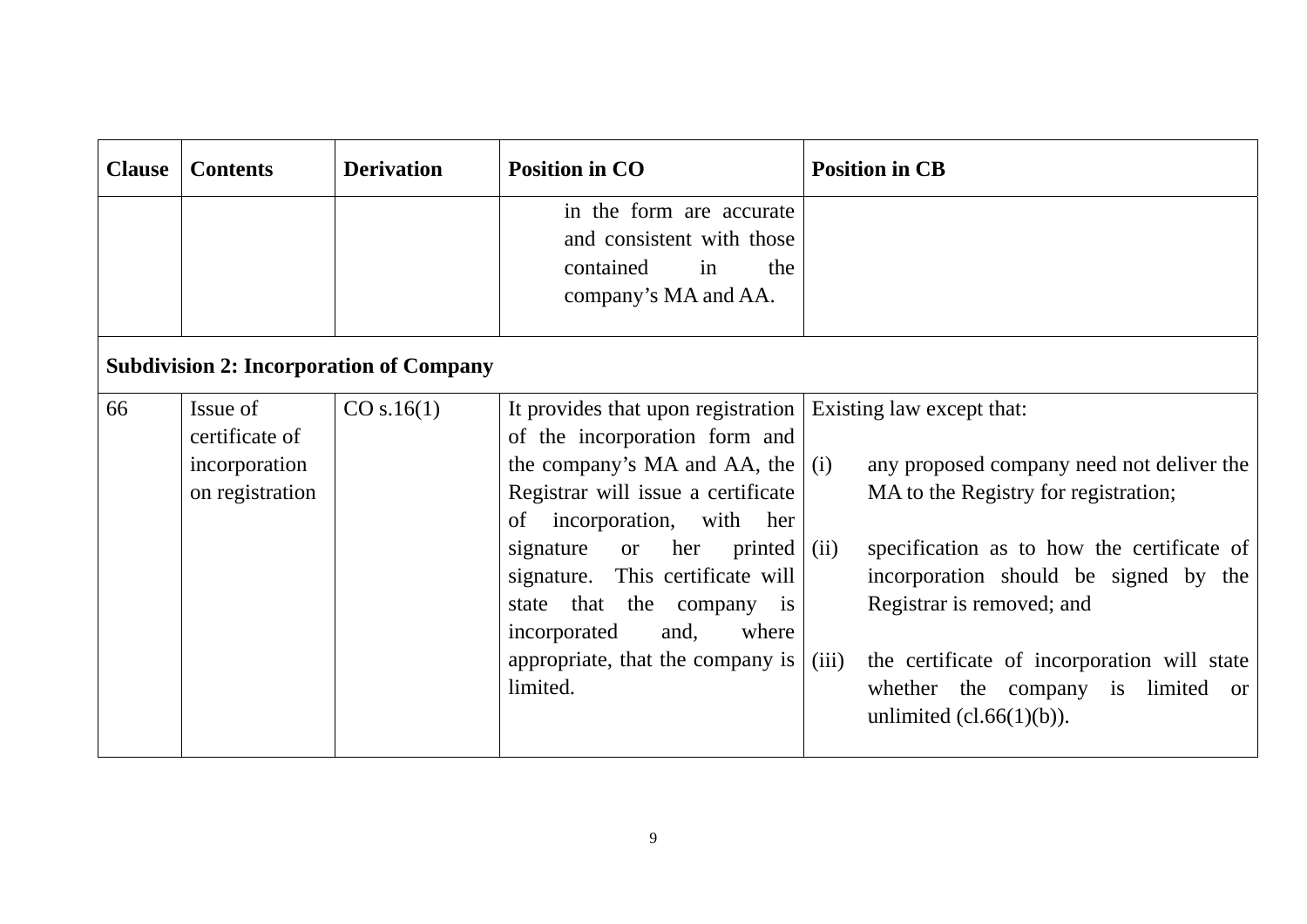| <b>Clause</b> | <b>Contents</b>                                      | <b>Derivation</b> | <b>Position in CO</b>                                                                                                                                                                                                                                                                                                                                                                                             | <b>Position in CB</b>                                                                                                                                                                                                                                                                                                        |
|---------------|------------------------------------------------------|-------------------|-------------------------------------------------------------------------------------------------------------------------------------------------------------------------------------------------------------------------------------------------------------------------------------------------------------------------------------------------------------------------------------------------------------------|------------------------------------------------------------------------------------------------------------------------------------------------------------------------------------------------------------------------------------------------------------------------------------------------------------------------------|
| 67            | Conclusiveness<br>of certificate of<br>incorporation | CO s.18(1)        | It provides that a certificate of Existing law.<br>incorporation is conclusive<br>evidence that<br>all of<br>the<br>requirements of the Ordinance<br>as to registration have been<br>complied with and that the<br>company is duly registered<br>under the Ordinance.                                                                                                                                             |                                                                                                                                                                                                                                                                                                                              |
| 68            | Effect of<br>incorporation                           | CO s.16(2)        | It provides that from the date of Existing law except that:<br>incorporation mentioned in the<br>certificate of incorporation, the $(i)$<br>founder members named in the<br>memorandum, together with<br>such other persons as may from<br>time to time become members<br>of the company, are a body<br>corporate by the name stated in<br>MA having<br>the<br>perpetual<br>succession and a common seal, $(iii)$ | after incorporation, the founder members,<br>and any other persons who may from time<br>to time become the company's members,<br>shall be a body corporate by the name<br>contained in the certificate of incorporation<br>instead of in "the memorandum" $(cl.68(1));$<br>and<br>the reference to having a "common seal" is |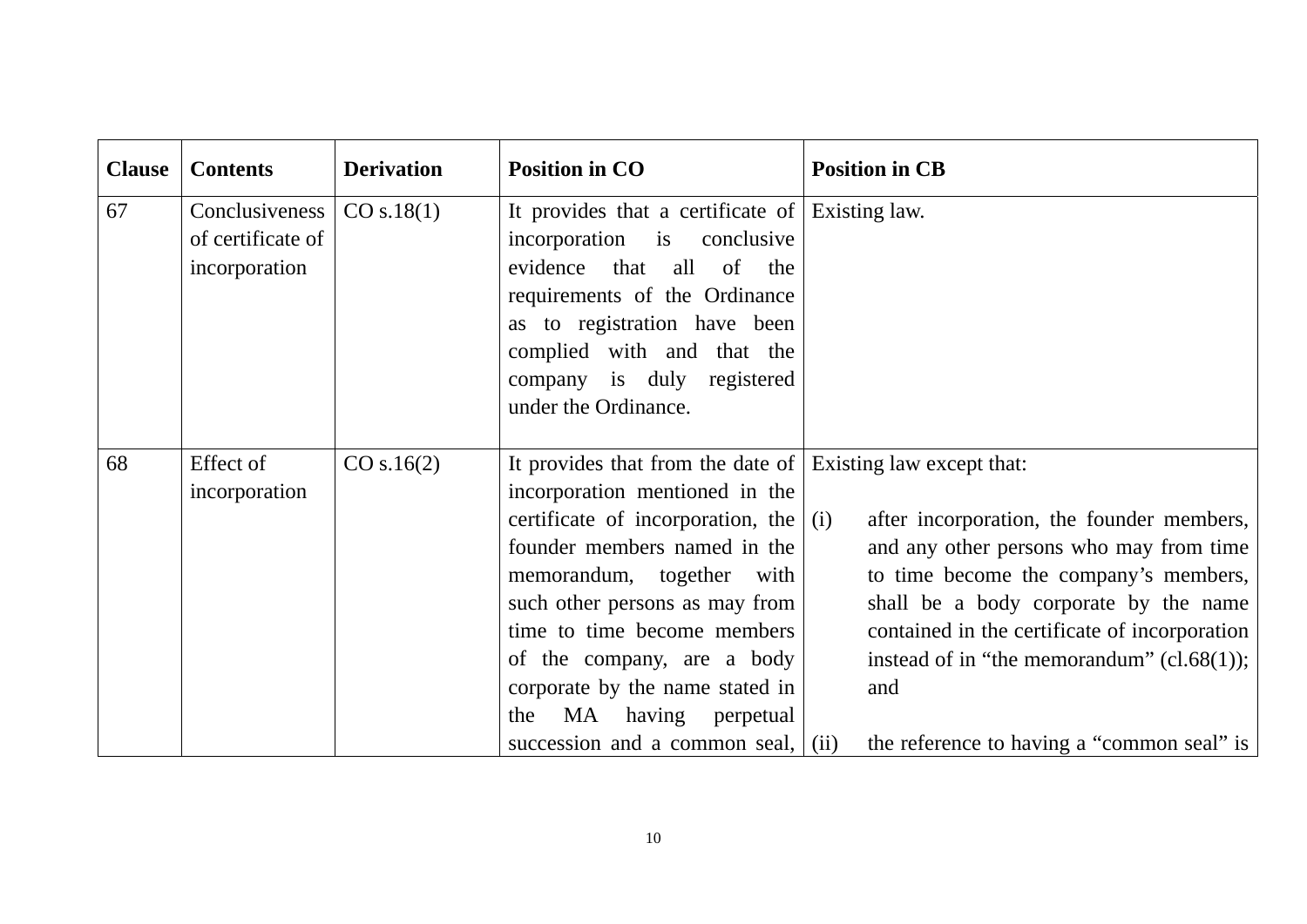| <b>Clause</b>                       | <b>Contents</b>                              | <b>Derivation</b>                   | <b>Position in CO</b>                                                                                                                                                                                                                                                                                                    | <b>Position in CB</b>                                                                                                                                                   |  |
|-------------------------------------|----------------------------------------------|-------------------------------------|--------------------------------------------------------------------------------------------------------------------------------------------------------------------------------------------------------------------------------------------------------------------------------------------------------------------------|-------------------------------------------------------------------------------------------------------------------------------------------------------------------------|--|
|                                     |                                              |                                     | able to exercise all the functions<br>of an incorporated company.                                                                                                                                                                                                                                                        | removed.                                                                                                                                                                |  |
| 69                                  | Delivery of<br>director's<br>written consent | CO s.18A                            | It provides that for a company<br>intended to be incorporated,<br>every director must deliver to<br>the Registrar "consent to act as<br>director" containing a statement<br>that he or she has consented to<br>be a director of the company not<br>later than 14 days after the date<br>of incorporation of the company. | Existing law modified with the maximum fine<br>and daily default fine increased from level 3 to<br>level 4 and \$300 to \$700 respectively.                             |  |
| <b>Division 2: Company Articles</b> |                                              |                                     |                                                                                                                                                                                                                                                                                                                          |                                                                                                                                                                         |  |
|                                     | <b>Subdivision 1: General</b>                |                                     |                                                                                                                                                                                                                                                                                                                          |                                                                                                                                                                         |  |
| 70                                  | Articles<br>prescribing<br>regulations for   | CO <sub>s.9</sub><br>c.f. UKCA 2006 | It provides that a company<br>limited by guarantee or an                                                                                                                                                                                                                                                                 | Existing law, but all companies must register<br>articles containing basic information about the<br>unlimited company must, and a company (in place of the memorandum). |  |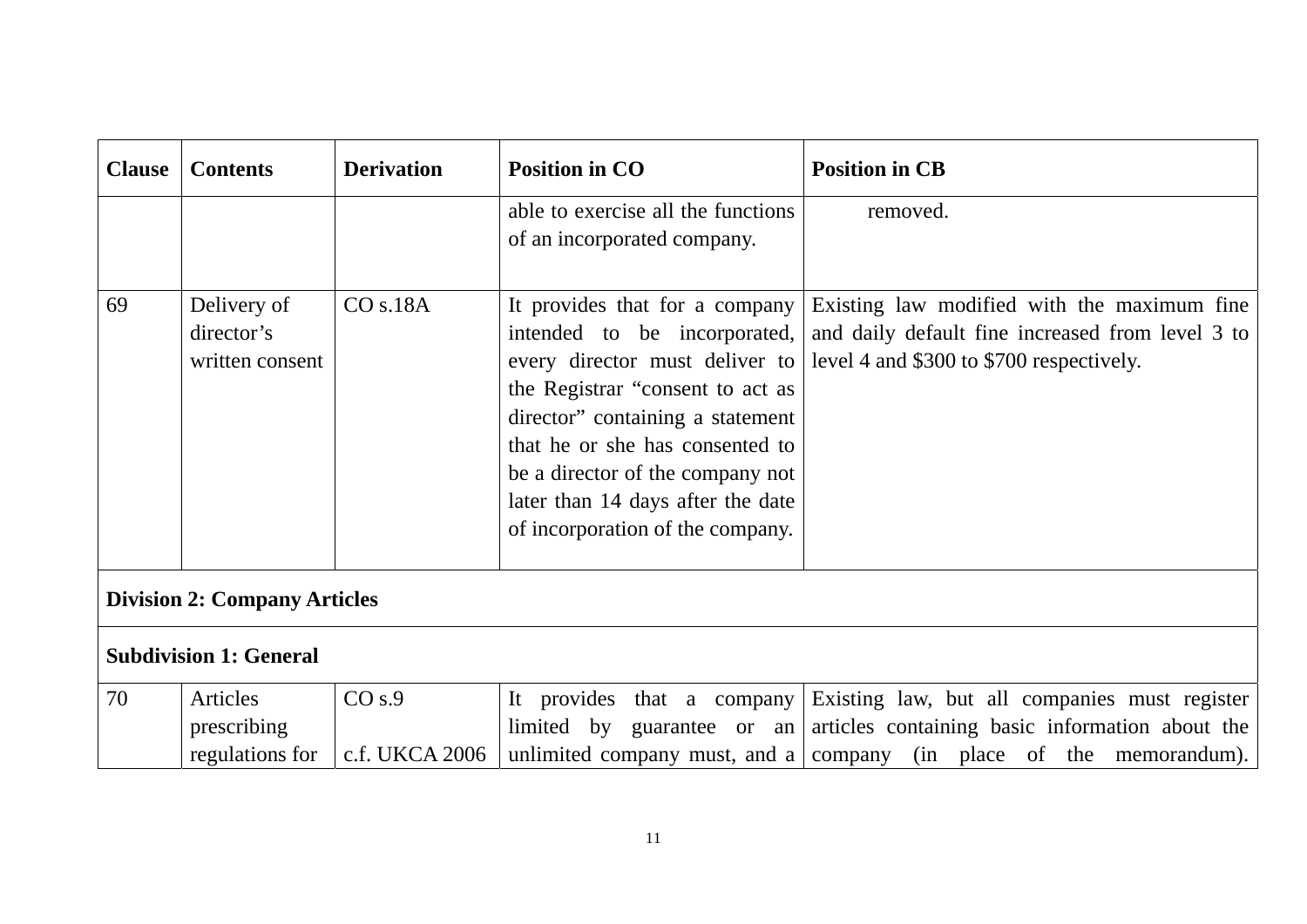| <b>Clause</b> | <b>Contents</b>         | <b>Derivation</b> | <b>Position in CO</b>                                                                                                                                                                              | <b>Position in CB</b>                                                                                                                                                                                                                                                                                                                           |
|---------------|-------------------------|-------------------|----------------------------------------------------------------------------------------------------------------------------------------------------------------------------------------------------|-------------------------------------------------------------------------------------------------------------------------------------------------------------------------------------------------------------------------------------------------------------------------------------------------------------------------------------------------|
|               | company                 | s.18(1)           | AA are filed by a company<br>shares,<br>limited<br>by<br>regulations contained in Table A<br>in the First Schedule annexed to<br>the CO ("Table A") applies, see<br>$CO s.11(2)$ and CB clause 75. | company limited by shares may, Regulations which apply by default in the<br>register with the MA its AA absence of modification or exclusion in the<br>prescribing regulations. If no registered articles are now contained in the model<br>articles prescribed by FS ("Model Articles")<br>the   instead of Table A (clauses 74 and 75 below). |
| 71            | Language of<br>articles | CO s.12(1)(a)     | It provides that AA shall be<br>printed in the English<br><sub>or</sub><br>Chinese language.                                                                                                       | Existing law.                                                                                                                                                                                                                                                                                                                                   |
| 72            | Form of<br>articles     | CO s.12(1)(b)     | It provides that AA shall be<br>divided<br>into<br>paragraphs<br>numbered consecutively.                                                                                                           | Existing law.                                                                                                                                                                                                                                                                                                                                   |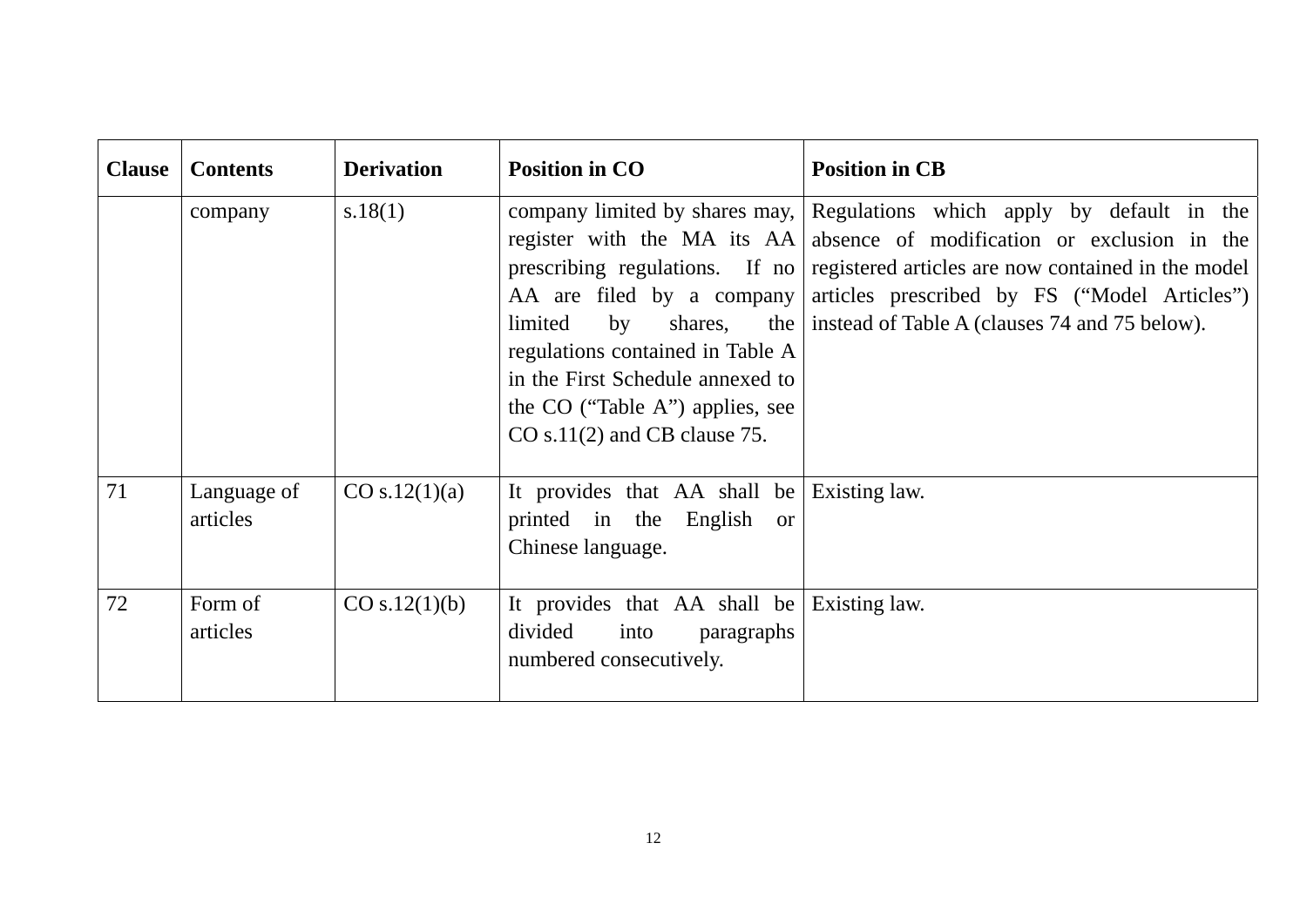| <b>Clause</b> | <b>Contents</b>                                           | <b>Derivation</b>                       | <b>Position in CO</b>                                                                                                                                                                       | <b>Position in CB</b>                                                                              |
|---------------|-----------------------------------------------------------|-----------------------------------------|---------------------------------------------------------------------------------------------------------------------------------------------------------------------------------------------|----------------------------------------------------------------------------------------------------|
|               | <b>Subdivision 2: Model Articles</b>                      |                                         |                                                                                                                                                                                             |                                                                                                    |
| 73            | Financial<br>Secretary may<br>prescribe<br>model articles | c.f. UKCA 2006<br>s.19(1) & (4)         | N/A                                                                                                                                                                                         | New provision empowering the FS to prescribe<br>model articles by notice published in the Gazette. |
| 74            | Adoption of<br>model articles                             | CO s.11(1)<br>c.f. UKCA 2006<br>s.19(3) | It provides that $AA$ of a<br>company may adopt all or any<br>of the regulations contained in<br>Table A in the First Schedule<br>annexed to the CO.                                        | Existing law modified to refer to Model Articles<br>instead of Table A.                            |
| 75            | Application of<br>model articles<br>to limited<br>company | CO s.11(2)<br>c. f. UKCA 2006<br>s. 20  | It provides that on the formation<br>limited<br>by<br>of<br>a company<br>shares—<br>if AA are not registered, it<br>(i)<br>will be assumed that the<br>regulations in Table A<br>apply; and | Existing law modified to refer to Model Articles<br>instead of Table A.                            |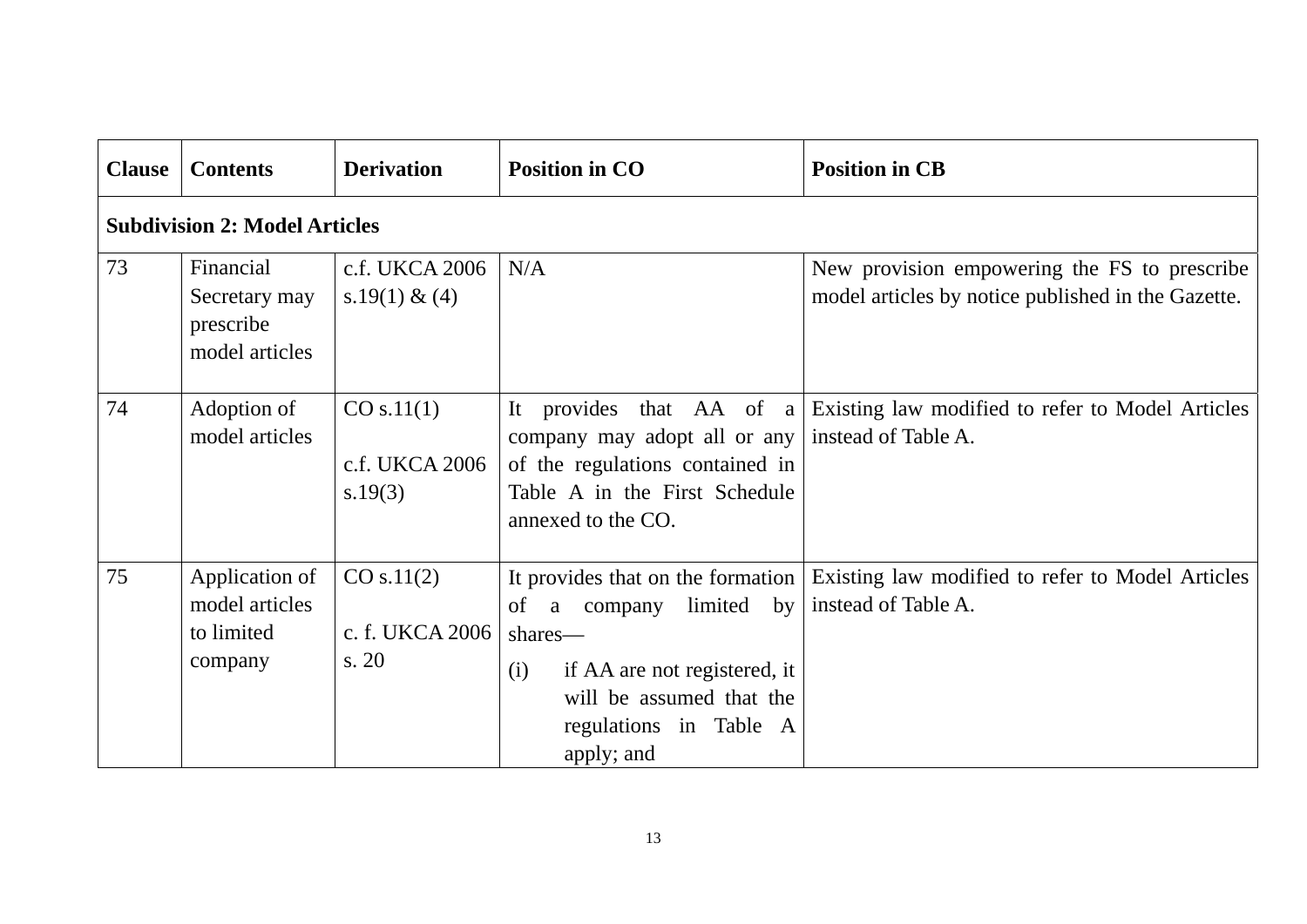| <b>Clause</b> | <b>Contents</b>      | <b>Derivation</b>                                    | <b>Position in CO</b>                                                                                                                                                                      | <b>Position in CB</b>                                                                                                |
|---------------|----------------------|------------------------------------------------------|--------------------------------------------------------------------------------------------------------------------------------------------------------------------------------------------|----------------------------------------------------------------------------------------------------------------------|
|               |                      |                                                      | if AA are registered, in so<br>(ii)<br>far as they do not exclude<br>or modify the relevant<br>regulations contained in<br>Table A, those Table A<br>regulations<br>will<br>also<br>apply. |                                                                                                                      |
|               |                      | <b>Subdivision 3: Content and Effect of Articles</b> |                                                                                                                                                                                            |                                                                                                                      |
| 76            | Company<br>name      | CO s.5(1)                                            | It provides that the MA of every<br>company limited by shares or by   AA instead of the MA.<br>guarantee must state the name of<br>the company.                                            | Existing law except that the name is set out in the                                                                  |
| 77            | Company's<br>objects | $CO s.5(1A) \&$<br>(1B)                              | which are allowed to dispense<br>with the word "Limited" in their<br>name under s.21 of the CO<br>must, and all other companies                                                            | It provides that companies Existing law except that the objects (if any) are<br>set out in the AA instead of the MA. |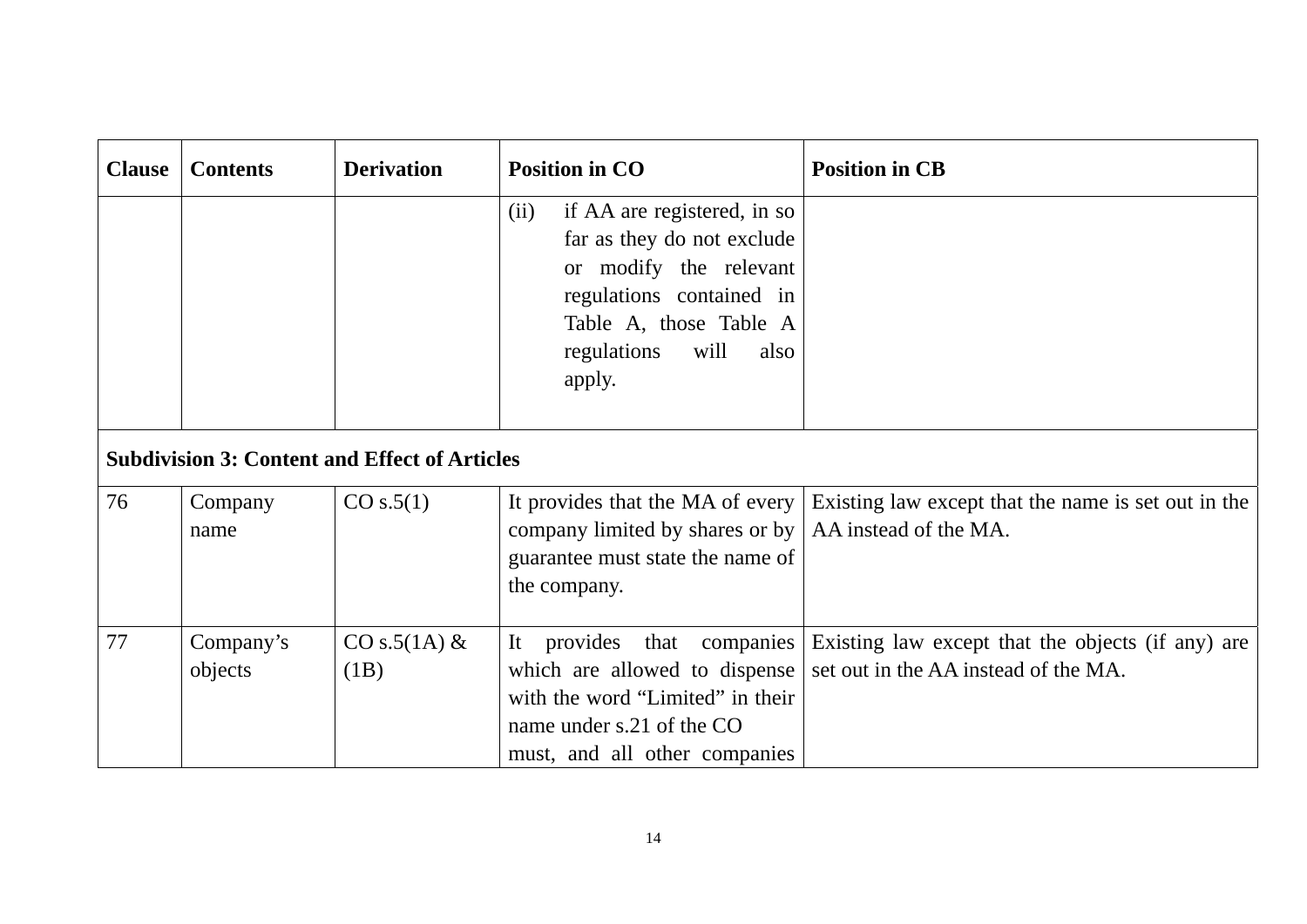| <b>Clause</b> | <b>Contents</b>                                                        | <b>Derivation</b>                   | <b>Position in CO</b>                                                                                                                                                                | <b>Position in CB</b>                                                                                                                                                                                                                              |
|---------------|------------------------------------------------------------------------|-------------------------------------|--------------------------------------------------------------------------------------------------------------------------------------------------------------------------------------|----------------------------------------------------------------------------------------------------------------------------------------------------------------------------------------------------------------------------------------------------|
|               |                                                                        |                                     | may state their objects in their<br>MA.                                                                                                                                              |                                                                                                                                                                                                                                                    |
| 78            | Members'<br>liabilities                                                | CO s.5(2)<br>c.f. SCA<br>s.22(1)(f) | It provides that the MA of Existing law except that:<br>companies limited by shares or<br>by guarantee, must state that the $\vert$ (i)<br>liability of their members is<br>limited. | the statement of limited liability is set out<br>in the AA instead of the MA; and<br>a new provision is added to provide that the<br>(ii)<br>AA of an unlimited company must state<br>that the liability of the members is<br>unlimited.           |
| 79            | Liabilities or<br>contributions<br>of members of<br>limited<br>company | CO s.4 $(2)(a)$ &<br>s.5(3)         | by shares) or the undertaking of $  MA$ .<br>members to contribute (for<br>company limited by guarantee).                                                                            | It provides that a company must Existing law except that the statement on the<br>state in the MA the liability of liability of members/the undertaking of members<br>members (for company limited to contribute is stated in the AA instead of the |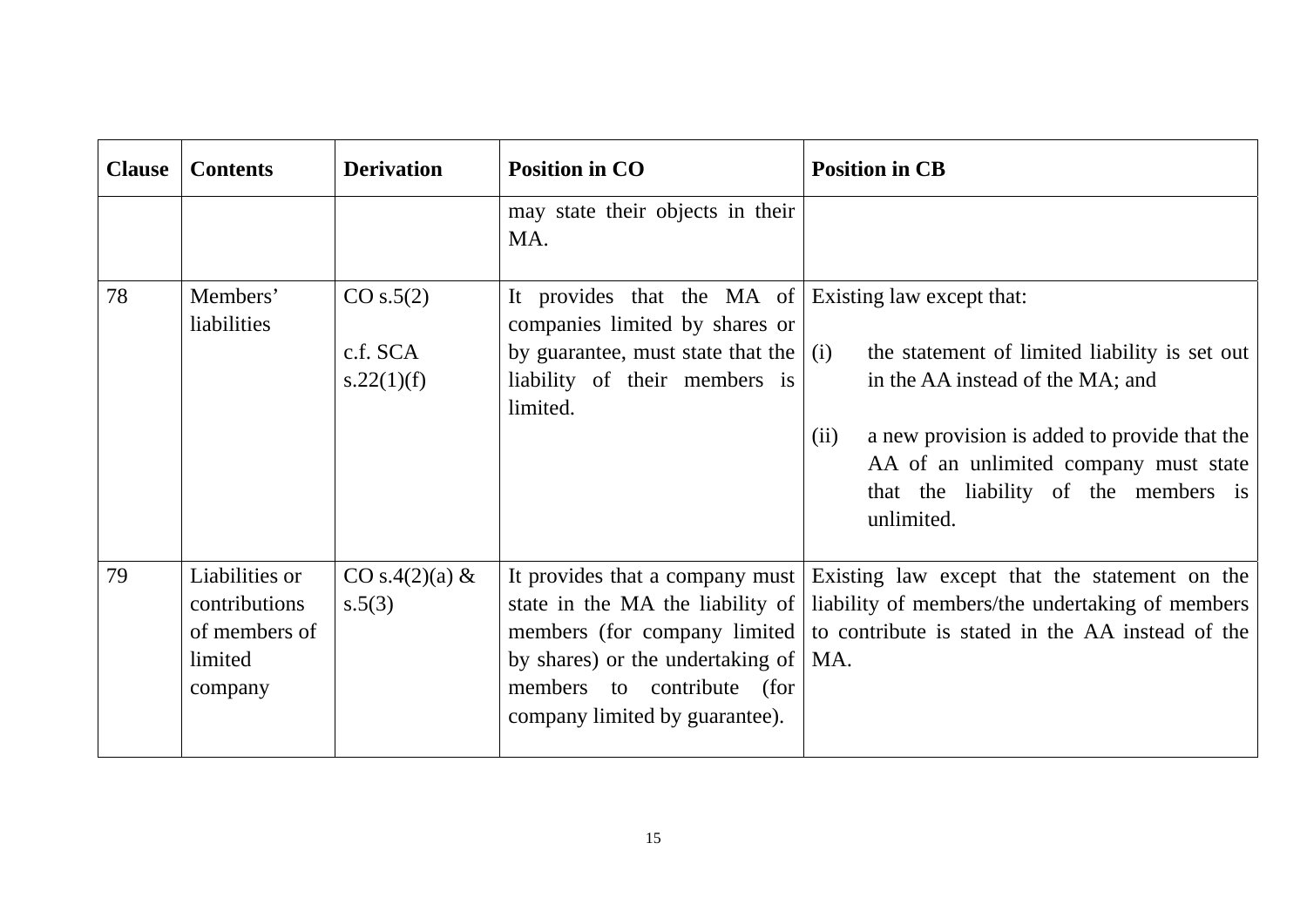| <b>Clause</b> | <b>Contents</b>                         | <b>Derivation</b>                                                                                                                       | <b>Position in CO</b>                                                                                                                                                                                                | <b>Position in CB</b>                                                                                                                                                                                                                                                                                                                                                                                                                                                                                   |
|---------------|-----------------------------------------|-----------------------------------------------------------------------------------------------------------------------------------------|----------------------------------------------------------------------------------------------------------------------------------------------------------------------------------------------------------------------|---------------------------------------------------------------------------------------------------------------------------------------------------------------------------------------------------------------------------------------------------------------------------------------------------------------------------------------------------------------------------------------------------------------------------------------------------------------------------------------------------------|
| 80            | Capital and<br>initial<br>shareholdings | CO s.5(4)(a)<br>c.f. UKCA2006<br>s.9(4) $& 10$ and<br>Companies<br>(Shares and<br>Share Capital)<br>Order 2009 of<br>the UK, $Art.2(3)$ | other<br>than<br>company,<br>company proposes to register<br>(i.e. authorised share capital);<br>and the division of that capital<br>into shares of a fixed amount<br>(i.e. par value).                              | It requires the MA of a These matters no longer need to be stated in the<br>an constitution due to the abolition of par value and<br>unlimited company with share   authorised capital, however, $c1.80(3)$ provides an<br>capital, to state the amount of option for the AA to state the maximum number<br>share capital with which the of shares the company may issue. The statement<br>of capital under cl.80 and s.8 of Schedule 2<br>requires other details of the share capital to be<br>stated. |
| 81            | Effect of<br>articles                   | CO s.23                                                                                                                                 | (i)<br>registered the MA and AA   memorandum" is deleted.<br>deemed to be a<br>are<br>statutory contract between<br>members,<br>the<br>and<br>between the members and<br>the company and can be<br>enforced as such. | It provides that when Existing law except that reference to "the                                                                                                                                                                                                                                                                                                                                                                                                                                        |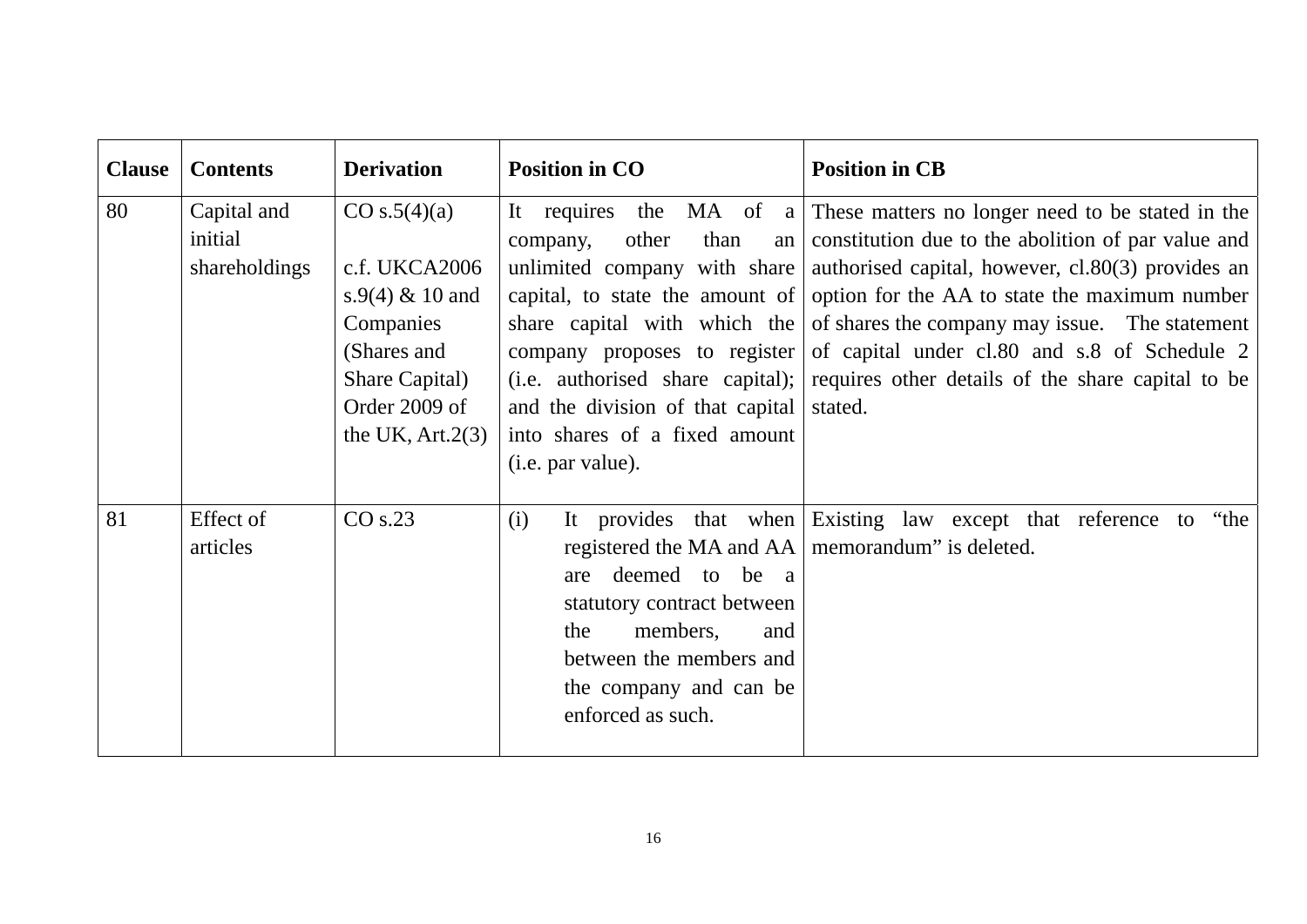| <b>Clause</b> | <b>Contents</b>                              | <b>Derivation</b>                    |       | <b>Position in CO</b>                                                                                                        | <b>Position in CB</b>                                                                                                                                                                                                          |
|---------------|----------------------------------------------|--------------------------------------|-------|------------------------------------------------------------------------------------------------------------------------------|--------------------------------------------------------------------------------------------------------------------------------------------------------------------------------------------------------------------------------|
|               |                                              |                                      | (ii)  | Any debt due from a<br>member to the company<br>under the MA or AA is in<br>the nature of a specialty<br>debt.               |                                                                                                                                                                                                                                |
|               | <b>Subdivision 4: Alteration of Articles</b> |                                      |       |                                                                                                                              |                                                                                                                                                                                                                                |
| 82            | Company may<br>alter articles                | CO s.7, 13(1),<br>$(1A)$ & 25A $(2)$ | (i)   | It<br>provides<br>that<br>a<br>company may not alter its<br>MA except to the extent<br>authorized<br>by<br>the<br>Ordinance. | Existing law except the restriction on alterations<br>to MA is now a restriction on amendment to AA<br>as regards increase of liability to contribute to the<br>share capital of or otherwise to pay money to, the<br>company. |
|               |                                              |                                      | (ii)  | No alteration to the AA is<br>allowed if it contradicts<br>the MA.                                                           |                                                                                                                                                                                                                                |
|               |                                              |                                      | (iii) | MA shall not authorize<br>variation<br>any<br><b>or</b>                                                                      |                                                                                                                                                                                                                                |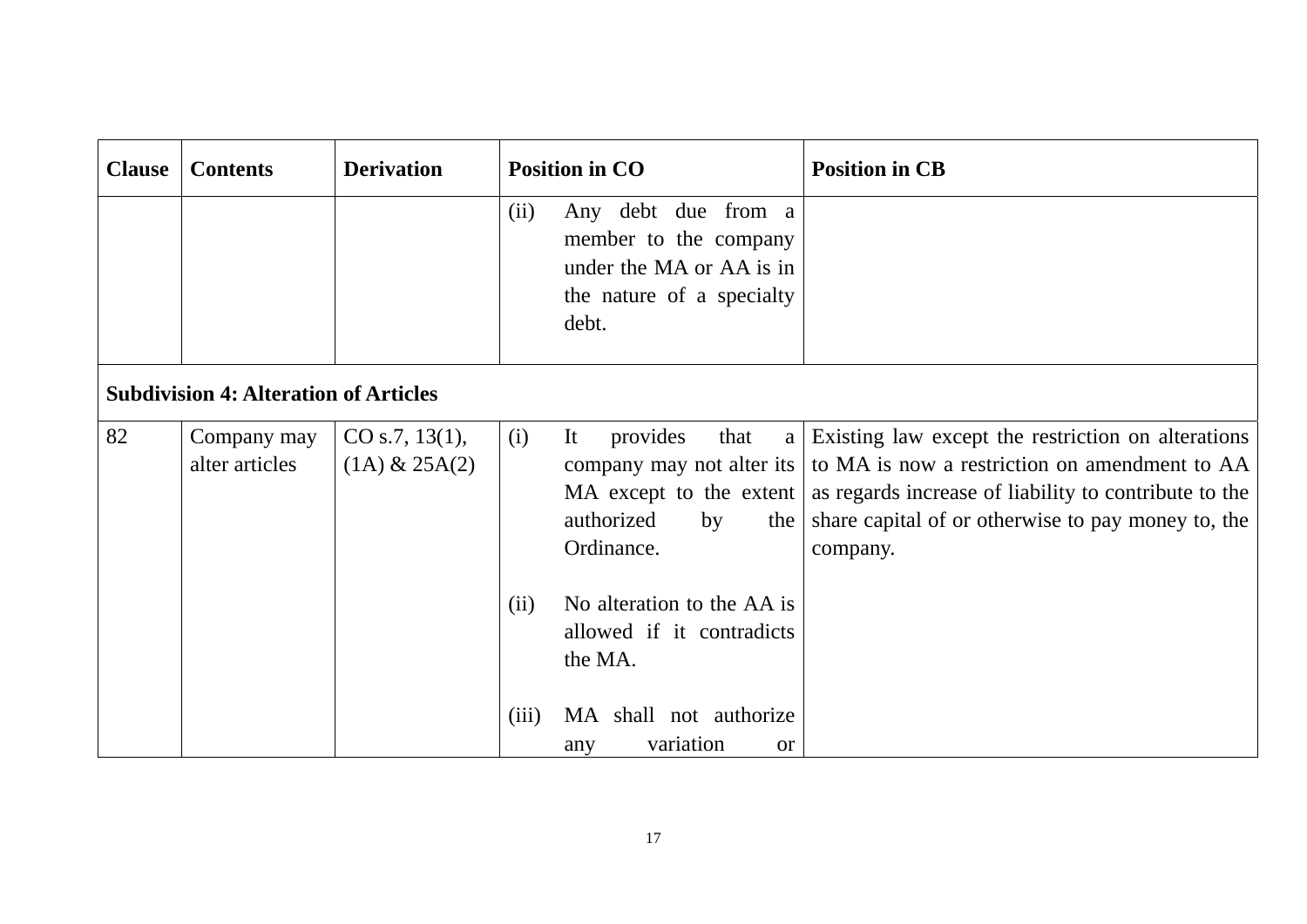| <b>Clause</b> | <b>Contents</b>                                                     | <b>Derivation</b>                                    | <b>Position in CO</b>                                                                                                                                                    | <b>Position in CB</b>                                                                                                                                                                                                                         |
|---------------|---------------------------------------------------------------------|------------------------------------------------------|--------------------------------------------------------------------------------------------------------------------------------------------------------------------------|-----------------------------------------------------------------------------------------------------------------------------------------------------------------------------------------------------------------------------------------------|
|               |                                                                     |                                                      | abrogation of the special<br>rights of any class of<br>members.                                                                                                          |                                                                                                                                                                                                                                               |
|               |                                                                     |                                                      | Any alteration or addition<br>(iv)<br>in a company's AA must<br>not be inconsistent with<br>any special rights attached<br>to a class of shares.                         |                                                                                                                                                                                                                                               |
| 83            | Alteration by<br>special<br>resolution or<br>ordinary<br>resolution | CO s.13(1), (2),<br>(3) & (4)<br>$s.53(1)(a) \& (2)$ | It provides that subject to<br>(i)<br>the CO and the MA a<br>company may amend or $(i)$<br>add to its AA by special<br>resolution.<br>CO,<br>(ii)<br>Under<br>the<br>the | Existing law plus:<br>a new provision is introduced as $cl.83(3)$ to<br>enable members to vary the maximum<br>number of shares a company may issue by<br>ordinary resolution, for companies which<br>state such a maximum number in their AA; |
|               |                                                                     |                                                      | authorised share capital<br>places a limitation on the $\vert$ (ii)<br>maximum<br>of<br>amount                                                                           | the company must deliver to the Registrar<br>for registration a notice of the alteration of                                                                                                                                                   |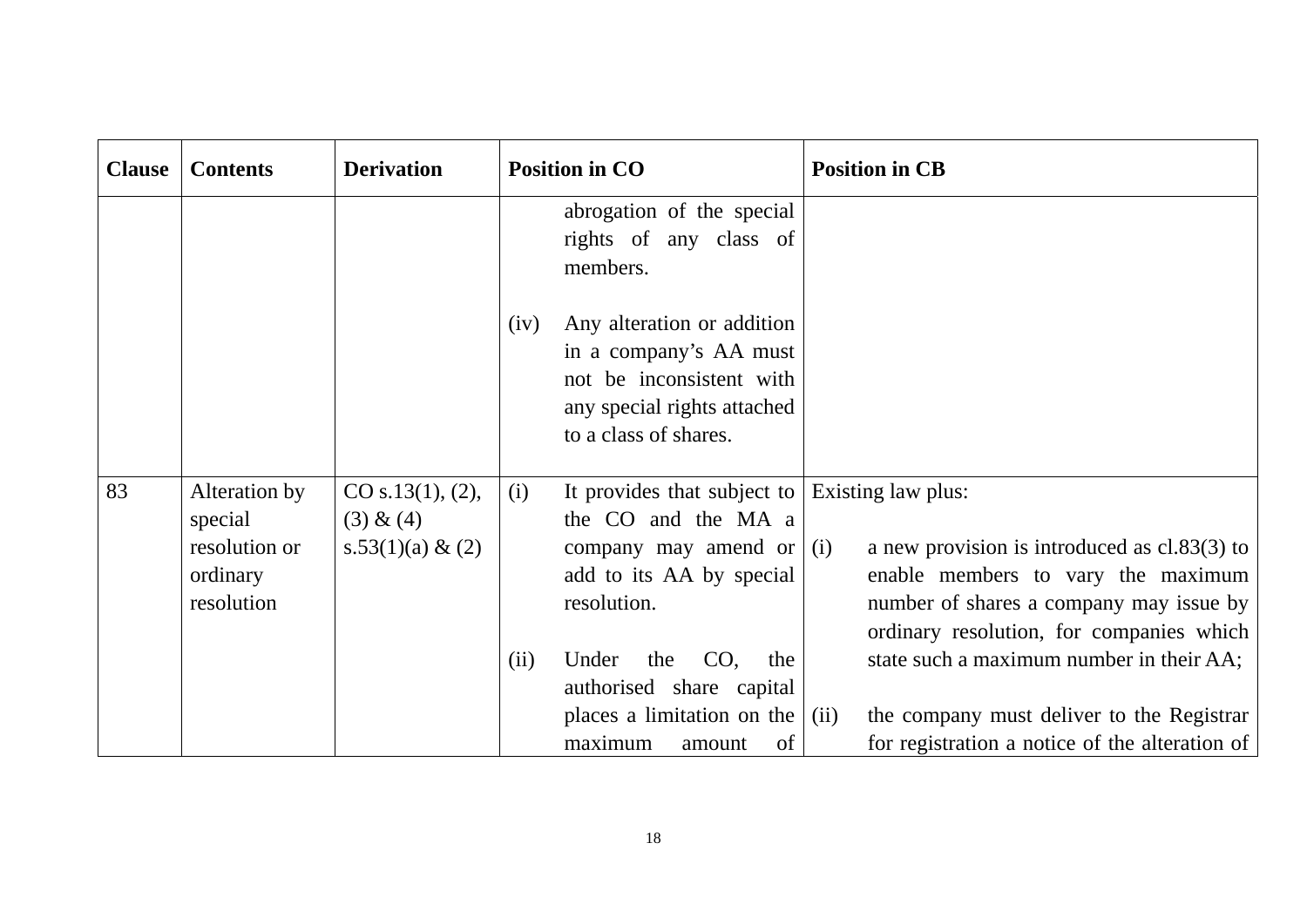| <b>Clause</b> | <b>Contents</b>            | <b>Derivation</b>                     | <b>Position in CO</b>                                                                                                                          |                                                                                                      | <b>Position in CB</b>                                                                                                                            |
|---------------|----------------------------|---------------------------------------|------------------------------------------------------------------------------------------------------------------------------------------------|------------------------------------------------------------------------------------------------------|--------------------------------------------------------------------------------------------------------------------------------------------------|
|               |                            |                                       | share capital which a<br>company may issue.<br>can be altered under CO<br>s.53(1)(a)                                                           | It<br>$\&(2)$<br>by<br>(iii)                                                                         | a company's AA in the specified form<br>$(cl.83(5)(a))$ ; and<br>the time to register a notice and a certified                                   |
|               |                            |                                       | ordinary resolution.                                                                                                                           |                                                                                                      | copy of the AA as altered with the<br>Companies Registry ("CR") is changed                                                                       |
|               |                            |                                       | The company shall within<br>(iii)<br>days<br>15<br>alteration deliver to the<br>Registrar a printed copy<br>of the company's AA as<br>altered. | after<br>the                                                                                         | from 15 days to 14 days to align with<br>similar requirements in this and other Parts<br>(c1.83(5)).                                             |
| 84            | Alteration of<br>company's | CO s.8(1), (5),<br>$(7), (7A) \& (8)$ | (i)<br>company chooses to state                                                                                                                |                                                                                                      | It provides that where $a \mid$ Existing law except that:                                                                                        |
|               | objects                    |                                       | by<br>may,<br>resolution,<br>respect to the objects in                                                                                         | its objects in its MA, it $(i)$<br>special<br>alter<br>the<br>conditions of its MA with $\vert$ (ii) | the alteration is made in the AA instead of<br>the MA;<br>a specified form is provided for filing of "a<br>notice confirming the alteration of a |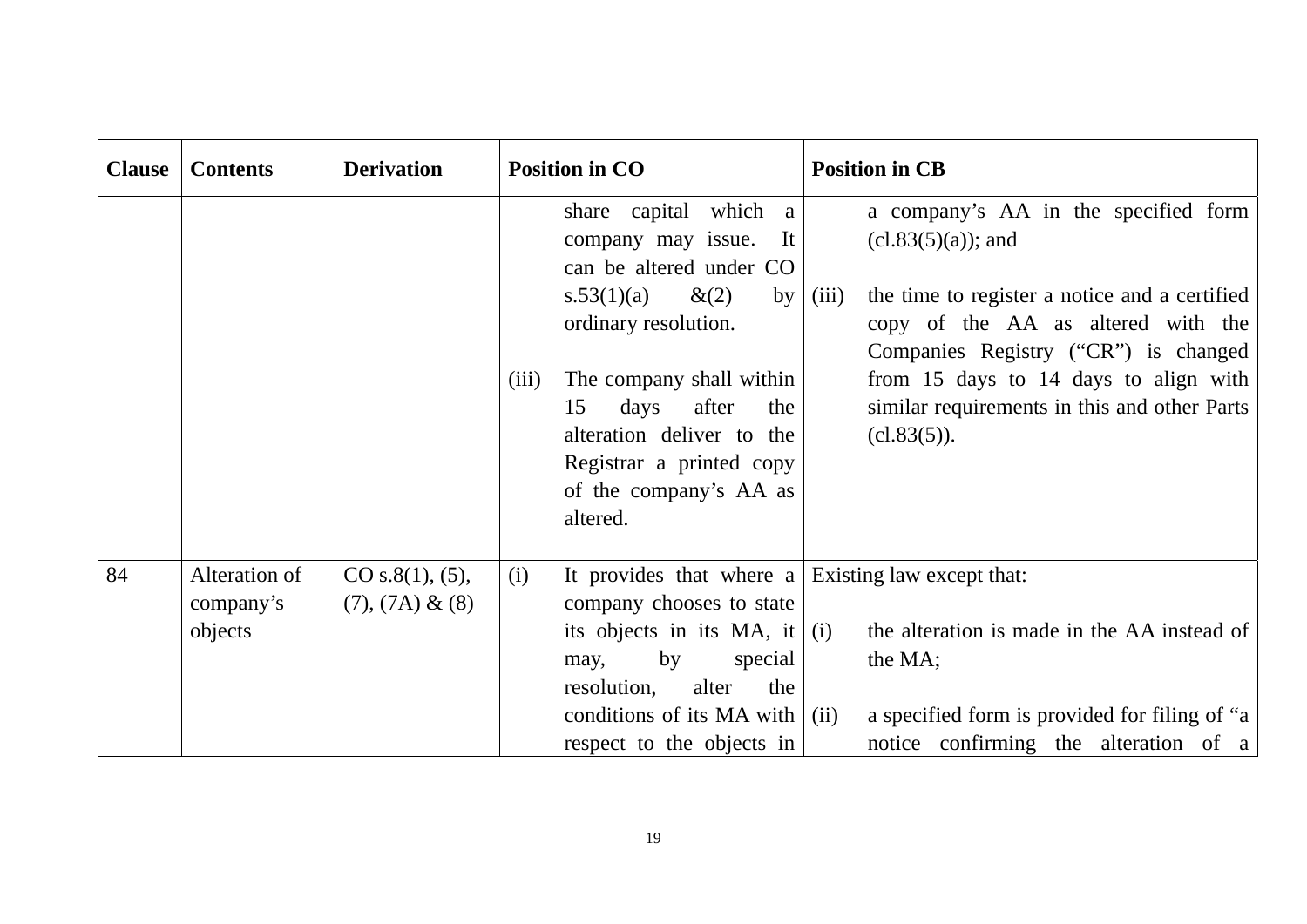| <b>Clause</b> | <b>Contents</b> | <b>Derivation</b> | <b>Position in CO</b>                                                                                                                                                                                                | <b>Position in CB</b>                                                                                                                                                                                 |
|---------------|-----------------|-------------------|----------------------------------------------------------------------------------------------------------------------------------------------------------------------------------------------------------------------|-------------------------------------------------------------------------------------------------------------------------------------------------------------------------------------------------------|
|               |                 |                   | the manner set out.                                                                                                                                                                                                  | company's objects" $(cl.84(7)(a))$ ;                                                                                                                                                                  |
|               |                 |                   | Dissentient members of a<br>(ii)<br>private company holding<br>a certain percentage of the<br>share capital and certain<br>debenture holders may<br>apply to the court to<br>cancel any such proposed<br>alteration. | the time to register the order and the<br>(iii)<br>required documents with the CR is changed<br>from 15 days to 14 days to align with<br>similar requirements in this and other Parts<br>$cl.84(6)$ . |
|               |                 |                   | Upon altering the MA, a<br>(iii)<br>copy of the altered MA is<br>required to be delivered to<br>the Registrar within 15<br>days of the expiry of the<br>period<br>allowed<br>for<br>objection.                       |                                                                                                                                                                                                       |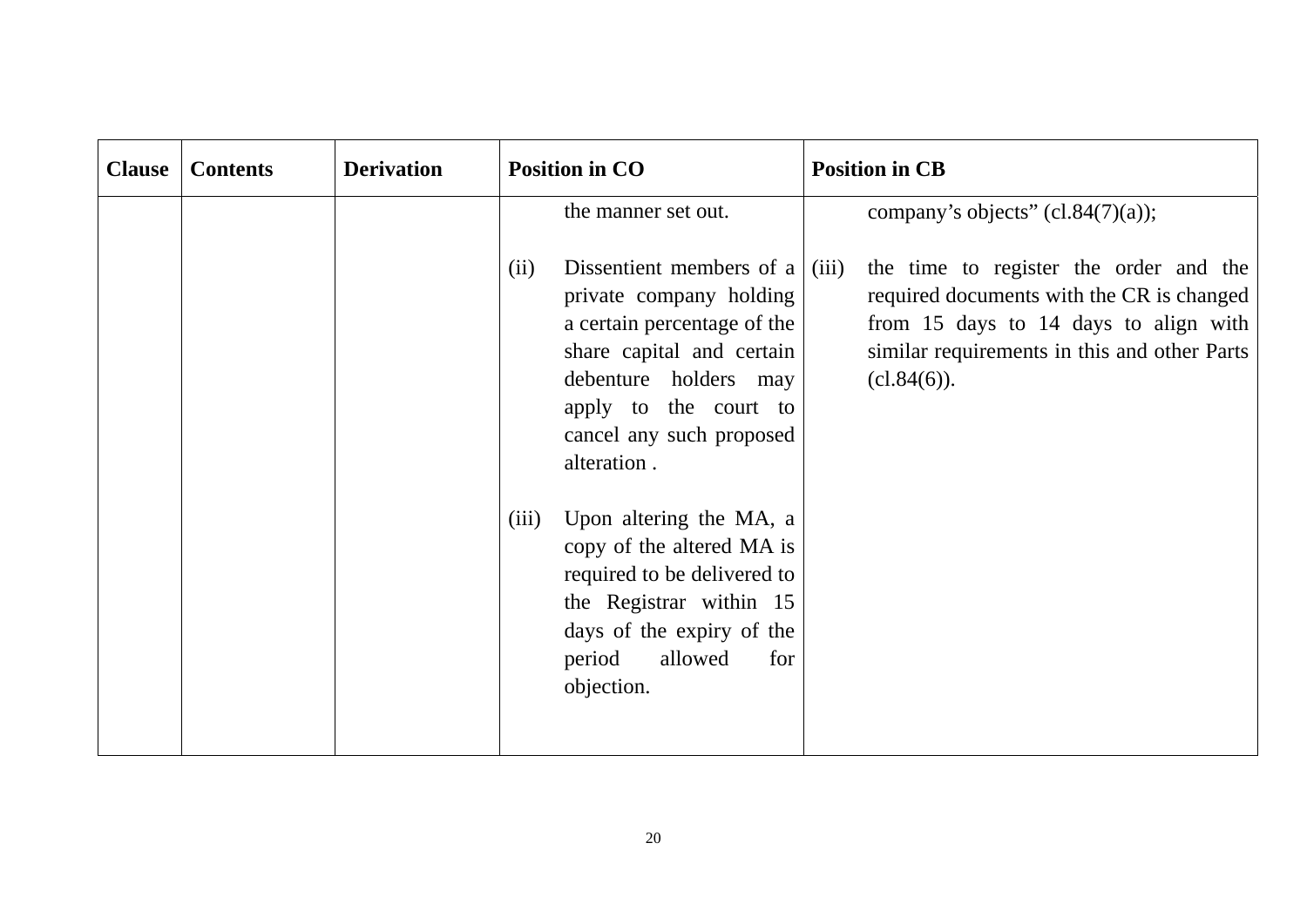| <b>Clause</b> | <b>Contents</b>                                             | <b>Derivation</b>                                                                            |                      | <b>Position in CO</b>                                                                                                                                                                                                                                                                                                                                                                                                                                                                                                | <b>Position in CB</b>                                                                                                                                                                                                                                                                                                                                       |
|---------------|-------------------------------------------------------------|----------------------------------------------------------------------------------------------|----------------------|----------------------------------------------------------------------------------------------------------------------------------------------------------------------------------------------------------------------------------------------------------------------------------------------------------------------------------------------------------------------------------------------------------------------------------------------------------------------------------------------------------------------|-------------------------------------------------------------------------------------------------------------------------------------------------------------------------------------------------------------------------------------------------------------------------------------------------------------------------------------------------------------|
| 85            | Alteration of<br>certain articles<br>by existing<br>company | CO s.25A(1),<br>$(2), (3)$ [with]<br>reference to<br>s.8(7) $\&$ (8) of<br>CO], $(3A) & (4)$ | (i)<br>(ii)<br>(iii) | It provides that<br>any<br>condition contained in a<br>private company's $MA   (i)$<br>which could lawfully<br>have been contained in<br>AA may be altered by<br>resolution. $\vert$ (ii)<br>special<br>Members may apply to<br>the Court for cancellation.<br>The MA may prohibit or<br>alteration<br>the<br>vary<br>procedure set out in CO.<br>The<br>procedural<br>same<br>requirements in respect of<br>objection to alteration of<br>the company's objects<br>under s.8 of CO apply.<br>(See clause 84 above.) | Existing law except that:<br>the provision is only relevant for existing<br>companies which had set out the relevant<br>conditions in its MA $(cl.85(1))$ ;<br>the time to register the order and the<br>required documents with the CR is changed<br>from 15 days to 14 days to align with<br>similar requirements in this and other Parts<br>$cl.85(5)$ . |
|               |                                                             |                                                                                              |                      |                                                                                                                                                                                                                                                                                                                                                                                                                                                                                                                      |                                                                                                                                                                                                                                                                                                                                                             |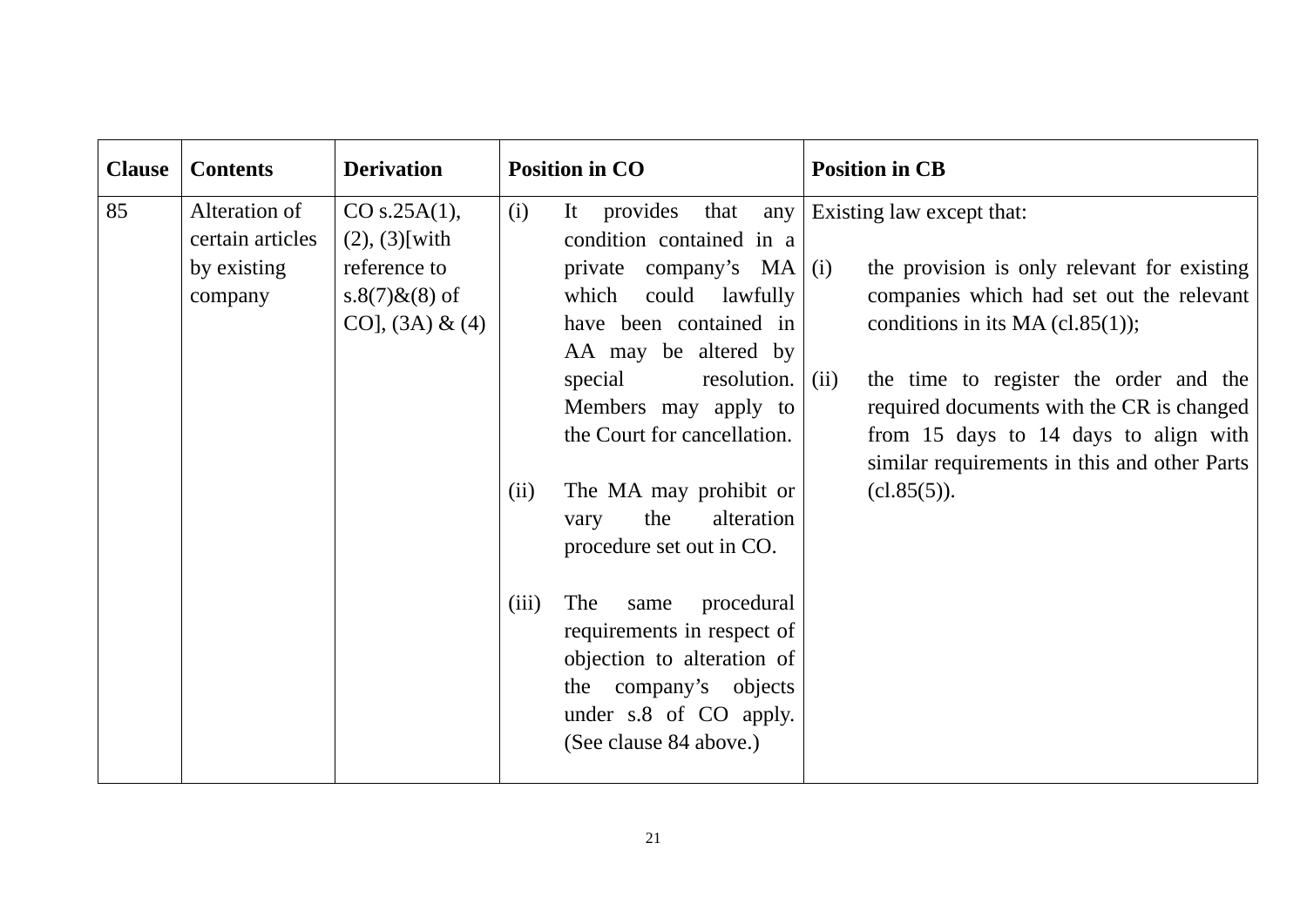| <b>Clause</b> | <b>Contents</b>                                     | <b>Derivation</b>       | <b>Position in CO</b>                                                                                                                                                                                                                                                                                                                                                                                                                           | <b>Position in CB</b>                                                                                                                                                                                                                                                                                               |
|---------------|-----------------------------------------------------|-------------------------|-------------------------------------------------------------------------------------------------------------------------------------------------------------------------------------------------------------------------------------------------------------------------------------------------------------------------------------------------------------------------------------------------------------------------------------------------|---------------------------------------------------------------------------------------------------------------------------------------------------------------------------------------------------------------------------------------------------------------------------------------------------------------------|
| 86            | Application to<br>Court to cancel<br>alteration     | CO s.8(2), (3) &<br>(4) | who<br>may<br>and other conditions in the MA $ $ (cl.86(1)(a) and 86(3)).<br>as well as the procedures<br>involved.                                                                                                                                                                                                                                                                                                                             | It sets out the criteria for Existing law except as a result of the abolition of<br>members or debenture holders the par value shares, reference to the nominal<br>object to the value of the company's issued share capital is<br>company's alteration of objects   now a reference to the number of issued shares |
| 87            | Certain<br>alterations not<br>binding on<br>members | CO s.25                 | It provides that unless he agrees<br>in writing, a member will not be $\vert$ memorandum" is deleted.<br>bound by any alteration made in<br>the MA and AA of the company<br>made after the date on which he<br>became a member if and so far<br>as the alteration requires him to<br>take or subscribe for more<br>shares or increases his liability<br>to contribute to the share capital<br>of, or otherwise to pay money<br>to, the company. | Existing law except that reference to "the                                                                                                                                                                                                                                                                          |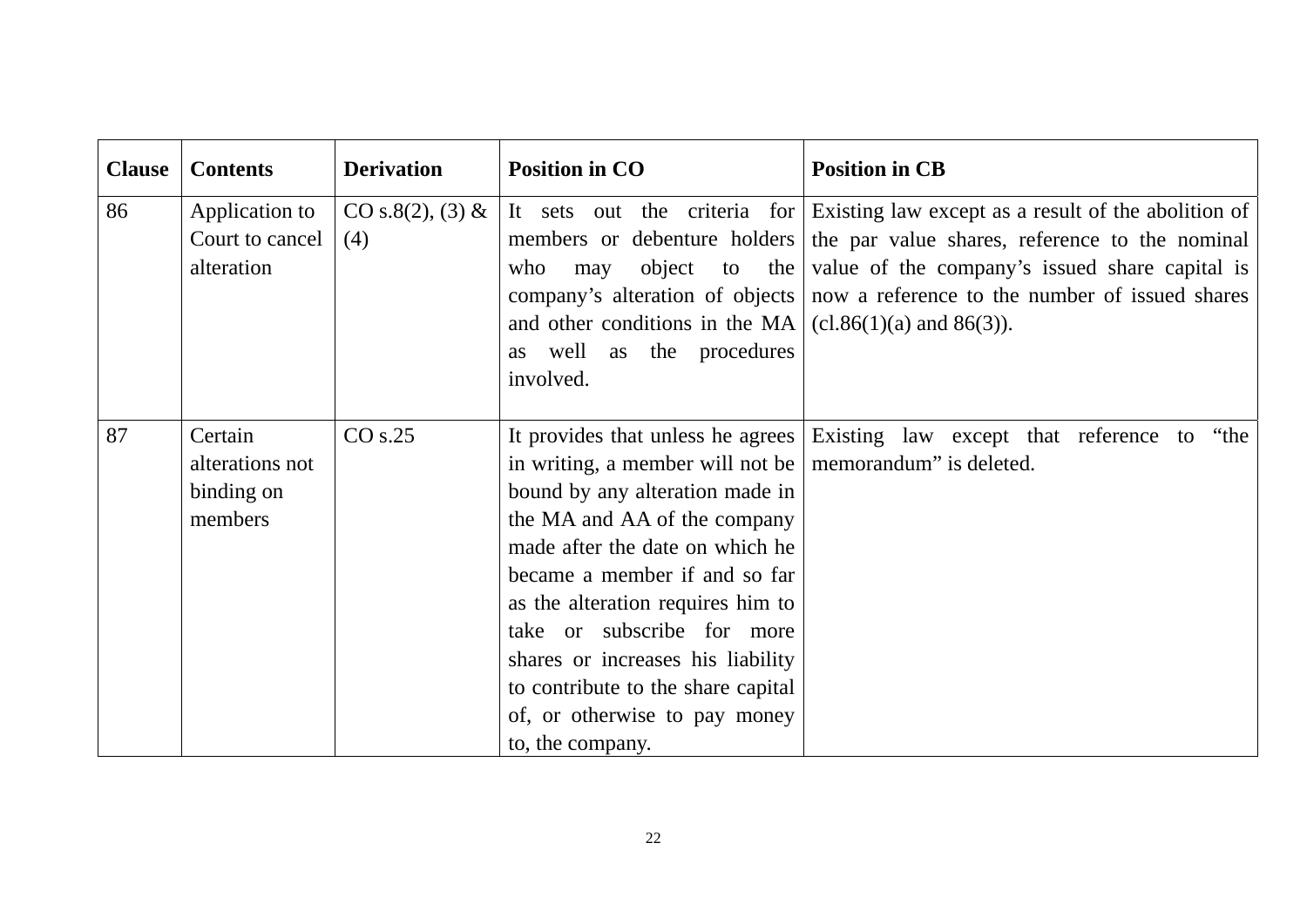| <b>Clause</b> | <b>Contents</b>                                            | <b>Derivation</b>                    | <b>Position in CO</b><br><b>Position in CB</b>                                                                                                                                                                                                                                                                                                                                                                                                                                                                                                                                                                                                                                                                                                                                     |
|---------------|------------------------------------------------------------|--------------------------------------|------------------------------------------------------------------------------------------------------------------------------------------------------------------------------------------------------------------------------------------------------------------------------------------------------------------------------------------------------------------------------------------------------------------------------------------------------------------------------------------------------------------------------------------------------------------------------------------------------------------------------------------------------------------------------------------------------------------------------------------------------------------------------------|
| 88            | Company must<br>incorporate<br>alteration into<br>articles | CO s.27                              | The requirement under the existing law in relation<br>It requires a company to include<br>all alterations made in its MA in  <br>to the MA is now applied to the AA.<br>every copy of MA issued after<br>the date of the alteration.                                                                                                                                                                                                                                                                                                                                                                                                                                                                                                                                               |
| 89            | Alteration<br>affecting status<br>of private<br>company    | CO s.30(1) $& 2$ ),<br>12th Schedule | It provides that a private<br>(i)<br>Existing law except that:<br>company ceases to be a<br>private company if it $(i)$<br>the filing of a prospectus or a statement in<br>alters its articles such that<br>lieu of prospectus is substituted by the<br>it no longer satisfies the<br>company's<br>latest<br>annual<br>financial<br>conditions of section 29<br>statements $(cl.89(2)(b));$<br>of CO with regard to<br>private companies.<br>new provision is added for filing a "notice"<br>(ii)<br>of change of status from private to public"<br>in the specified forms with the Registrar<br>The company shall within<br>(ii)<br>a period of 14 days after<br>within 14 days after the date on which the<br>the date on which the<br>alteration takes effect $(cl.89(2)(a))$ ; |
|               |                                                            |                                      | change of company status<br>takes effect deliver to the $\vert$ (iii)<br>new offence provision is added for<br>Registrar for registration a<br>failing to file the notice<br>company                                                                                                                                                                                                                                                                                                                                                                                                                                                                                                                                                                                               |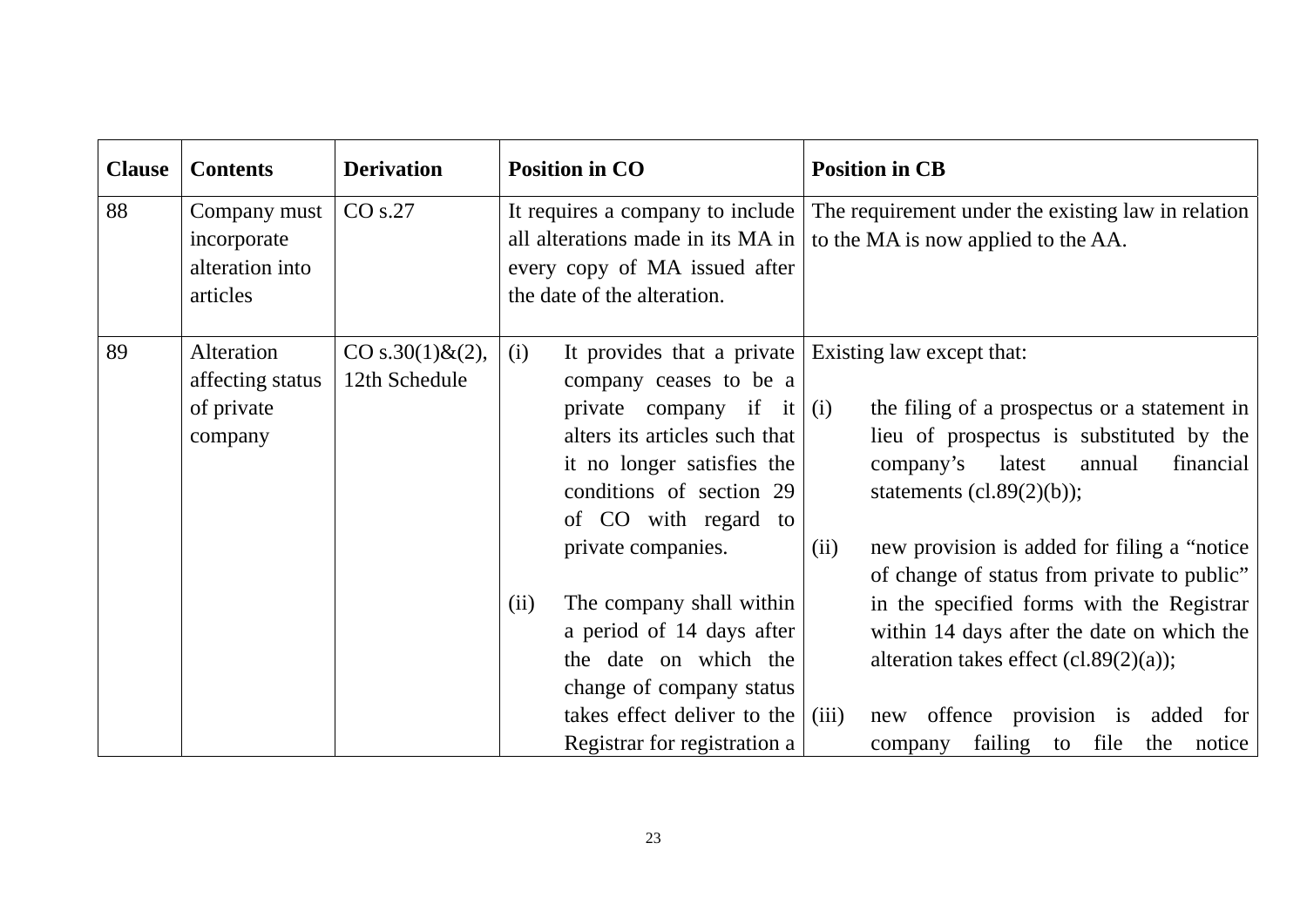| <b>Clause</b> | <b>Contents</b>                                                     | <b>Derivation</b>     | <b>Position in CO</b>                               | <b>Position in CB</b>                                                                                                                                                                                                                                                                                   |
|---------------|---------------------------------------------------------------------|-----------------------|-----------------------------------------------------|---------------------------------------------------------------------------------------------------------------------------------------------------------------------------------------------------------------------------------------------------------------------------------------------------------|
|               |                                                                     |                       | prospectus or a statement<br>in lieu of prospectus. | mentioned in (ii) $(cl.89(3))$ ; and                                                                                                                                                                                                                                                                    |
|               |                                                                     |                       |                                                     | offence provision is modified such that a<br>(iv)<br>company failing to file the annual financial<br>statements will be liable to a further fine of<br>\$1,000 for each day during which the<br>offence continues $(c1.89(4))$ .                                                                        |
| 90            | Alteration<br>affecting status<br>of public<br>company              |                       | N/A                                                 | New provision which explicitly deal with the<br>conversion of public companies to private<br>companies and require filing a "notice of change"<br>of status from public to private" in the specified<br>forms with the Registrar within 14 days after the<br>date on which the alteration takes effect. |
| 91            | <b>Notifying</b><br>Registrar of<br>alteration by<br>order of Court | c.f. UKCA2006<br>s.35 | N/A                                                 | New provision to provide a mechanism for<br>(i)<br>registering alterations which are made to a<br>company's AA by an order of the court. It<br>obliges companies to give notice of such<br>alterations, and to supply a copy of the                                                                     |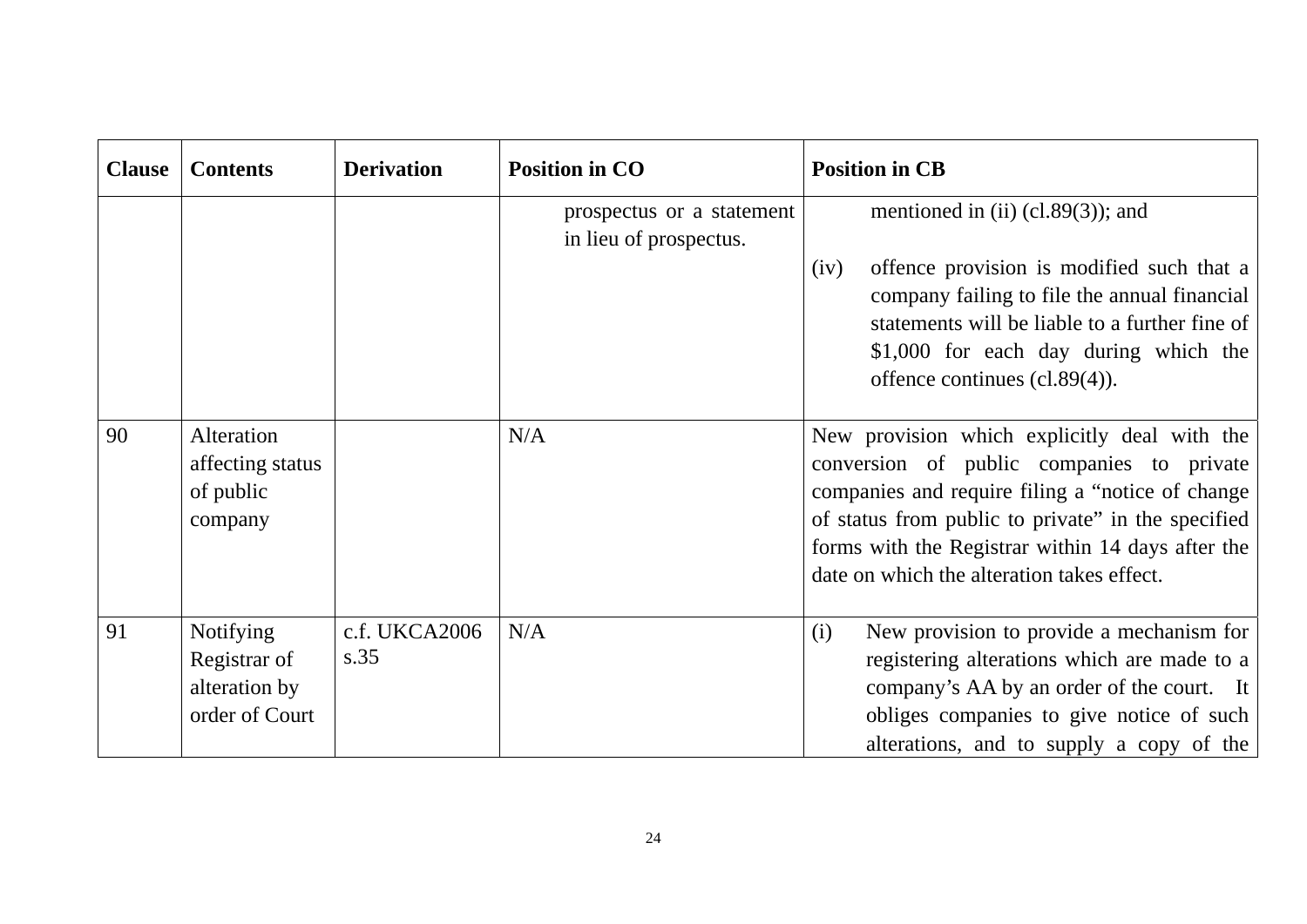| <b>Clause</b> | <b>Contents</b>                                                | <b>Derivation</b>                                               | <b>Position in CO</b> |      | <b>Position in CB</b>                                                                                                                                                                                                                                                                                                                |
|---------------|----------------------------------------------------------------|-----------------------------------------------------------------|-----------------------|------|--------------------------------------------------------------------------------------------------------------------------------------------------------------------------------------------------------------------------------------------------------------------------------------------------------------------------------------|
|               |                                                                |                                                                 |                       |      | court order together with the AA as altered<br>by the order to the Registrar, and is based<br>upon the UK provision; and                                                                                                                                                                                                             |
|               |                                                                |                                                                 |                       | (ii) | the time to register a notice of the alteration<br>of a AA in the specified form with the<br>Registrar is 14 days for aligning with<br>similar requirements in this and other Parts.                                                                                                                                                 |
| 92            | <b>Notifying</b><br>Registrar of<br>alteration by<br>Ordinance | c.f. UKCA2006<br>s.34(2), (3)(a) &<br>proviso, $(5)$<br>$\&(6)$ | N/A                   | (i)  | New provision to provide a mechanism for<br>registering alterations which are made to a<br>company's AA by any other ordinance. It<br>obliges companies to give notice of such<br>alterations, and to supply a copy of the AA<br>as altered by that other Ordinance to the<br>Registrar. This is based upon the UK<br>provision; and |
|               |                                                                |                                                                 |                       | (ii) | the time to register a notice of the alteration<br>of AA in the specified form with the                                                                                                                                                                                                                                              |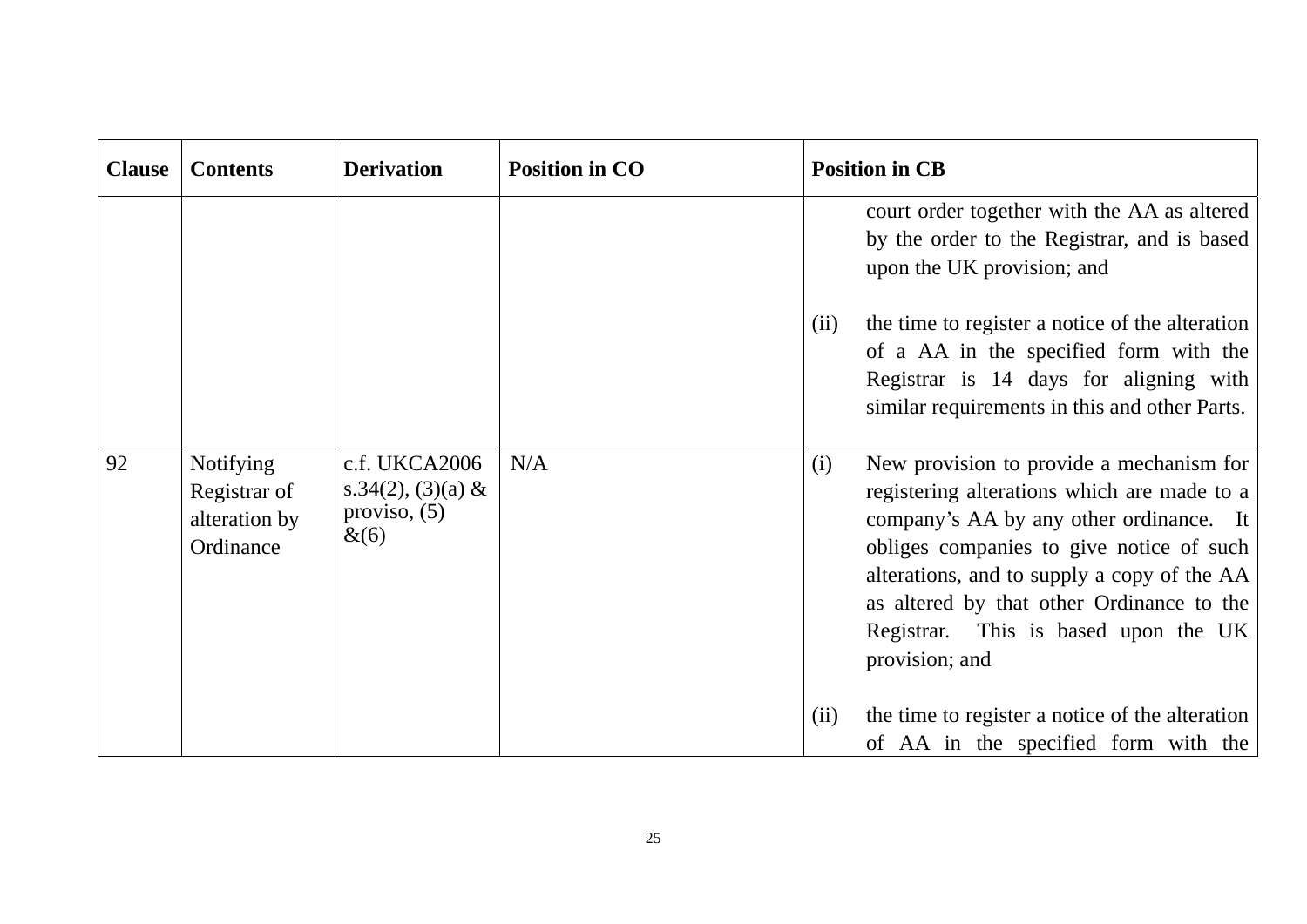| <b>Clause</b> | <b>Contents</b>                                                                                                           | <b>Derivation</b>        | <b>Position in CO</b> |                      | <b>Position in CB</b>                                                                                                                                                                                                                                       |
|---------------|---------------------------------------------------------------------------------------------------------------------------|--------------------------|-----------------------|----------------------|-------------------------------------------------------------------------------------------------------------------------------------------------------------------------------------------------------------------------------------------------------------|
|               |                                                                                                                           |                          |                       |                      | Registrar is 14 days for aligning with<br>similar requirements in this and other Parts.                                                                                                                                                                     |
|               | <b>Subdivision 5: Miscellaneous</b>                                                                                       |                          |                       |                      |                                                                                                                                                                                                                                                             |
| 93            | Conditions of<br>memorandum<br>of association<br>of existing<br>company<br>to be regarded<br>as provisions<br>of articles | c.f. UKCA2006<br>s.28(1) | N/A                   | (i)<br>(ii)<br>(iii) | New provision to cater for the abolition of<br>the MA for existing companies;<br>A condition in the MA of an existing<br>company is regarded as a provision of the<br>company's AA after the commencement of<br>CB;<br>A condition in the MA of an existing |
|               |                                                                                                                           |                          |                       |                      | company that states the authorized share<br>capital or the par value of the company's<br>shares is regarded as deleted and not to be<br>regarded as a provision of the company's<br>AA; and                                                                 |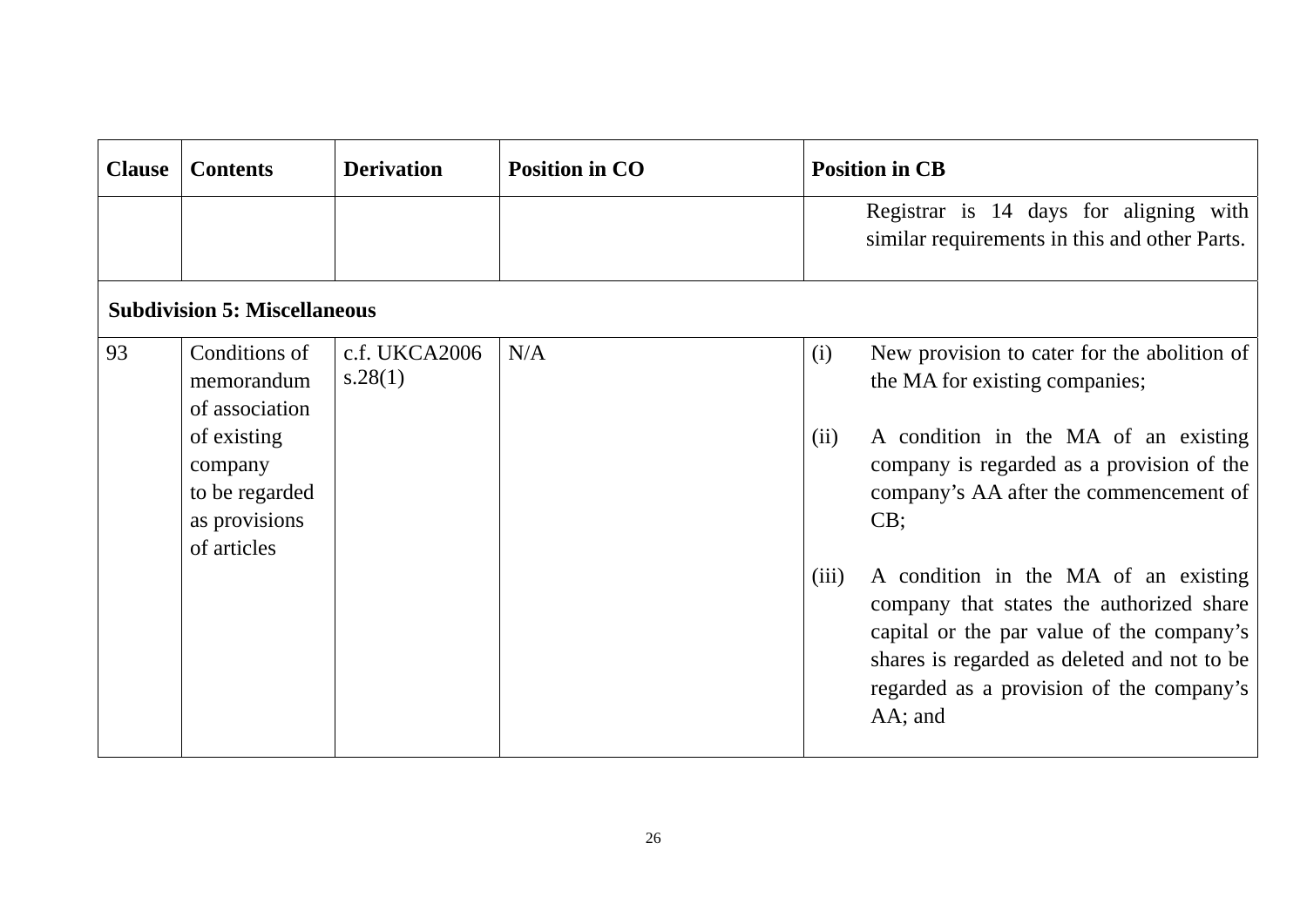| <b>Clause</b> | <b>Contents</b>                                   | <b>Derivation</b> | <b>Position in CO</b>                                                                                                                                                                                                                                                                                          | <b>Position in CB</b>                                                                                                                                          |
|---------------|---------------------------------------------------|-------------------|----------------------------------------------------------------------------------------------------------------------------------------------------------------------------------------------------------------------------------------------------------------------------------------------------------------|----------------------------------------------------------------------------------------------------------------------------------------------------------------|
|               |                                                   |                   |                                                                                                                                                                                                                                                                                                                | In any Ordinance or any<br>(iv)<br>existing<br>document, a reference to the MA or a<br>condition therein is a reference to the AA<br>or a provision of the AA. |
| 94            | Articles of<br>company<br>limited by<br>guarantee | CO s.24           | passed by or provision in the memorandum" is deleted.<br>MA or AA of a company limited<br>by guarantee and not having a<br>share capital to authorise the<br>payment of a dividend or to<br>distribute profits to its members<br>is void and deems certain<br>arrangements to be a share<br>capital provision. | It provides that any resolution Existing law except that reference to "the                                                                                     |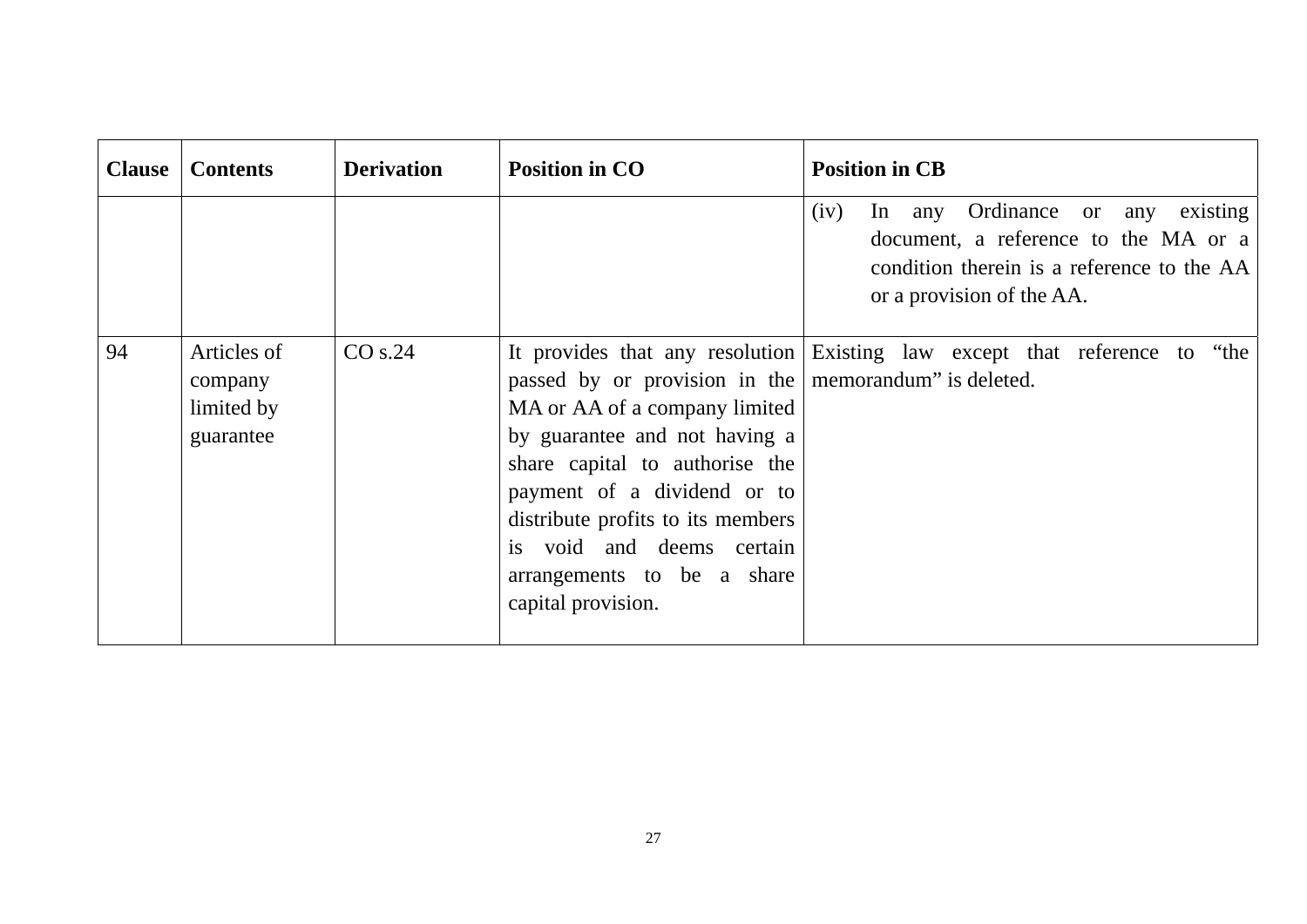| <b>Clause</b> | <b>Contents</b>                                          | <b>Derivation</b>                |             | <b>Position in CO</b>                                                                                                                                                                     |                                                         | <b>Position in CB</b>                                                                                                                                                                                                                                                                                                                                                                                    |  |  |
|---------------|----------------------------------------------------------|----------------------------------|-------------|-------------------------------------------------------------------------------------------------------------------------------------------------------------------------------------------|---------------------------------------------------------|----------------------------------------------------------------------------------------------------------------------------------------------------------------------------------------------------------------------------------------------------------------------------------------------------------------------------------------------------------------------------------------------------------|--|--|
|               | <b>Division 3: Company Name</b>                          |                                  |             |                                                                                                                                                                                           |                                                         |                                                                                                                                                                                                                                                                                                                                                                                                          |  |  |
|               | <b>Subdivision 1: Restriction on Company Name</b>        |                                  |             |                                                                                                                                                                                           |                                                         |                                                                                                                                                                                                                                                                                                                                                                                                          |  |  |
| 95            | Company must<br>not be<br>registered by<br>certain names | CO s.20(1),<br>$20(2)$ & $20(2)$ | (i)<br>(ii) | company names, the same<br><b>as</b><br>corporate<br>under an ordinance, or<br>contains any word or<br>expression specified in<br>the<br>(Specification of Names)<br>Order.<br>It<br>also | that of a body<br>established<br>Companies<br>prohibits | It prohibits registration of Existing law except that reference to CE in CO<br>certain names with the $ s.20(1)$ and $20(2)$ is substituted by reference to<br>Registry if the name is the   "the Registrar". There is no change in actual<br>same as a name appearing   practice as the CE has delegated his powers under<br>in the Registrar's index of $\vert$ CO s.20(1) and 20(2) to the Registrar. |  |  |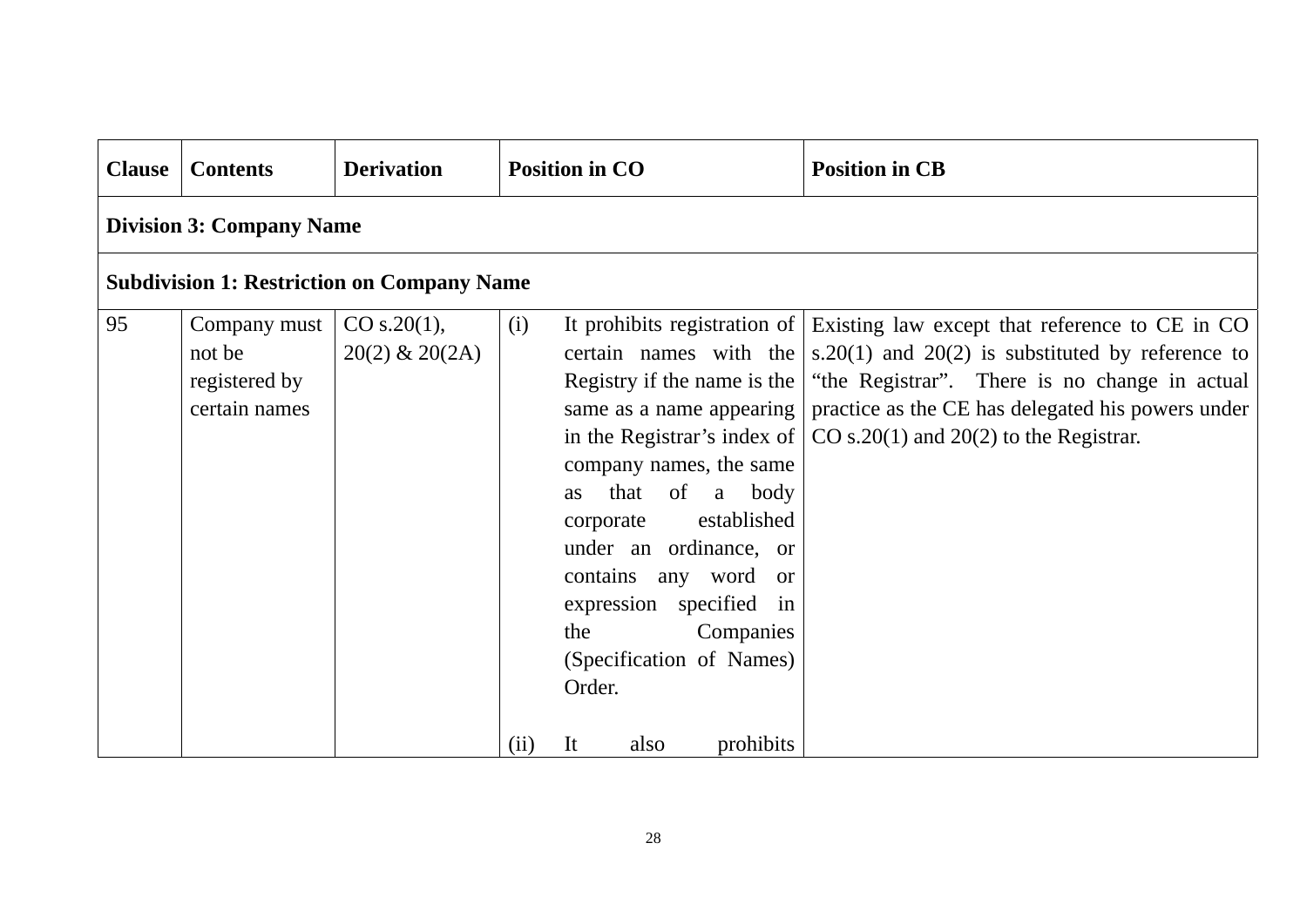| <b>Clause</b> | <b>Contents</b>                               | <b>Derivation</b> | <b>Position in CO</b>                                                                                                                                                                                                                                                                                                                                                                                     | <b>Position in CB</b>                                                                                                                                             |
|---------------|-----------------------------------------------|-------------------|-----------------------------------------------------------------------------------------------------------------------------------------------------------------------------------------------------------------------------------------------------------------------------------------------------------------------------------------------------------------------------------------------------------|-------------------------------------------------------------------------------------------------------------------------------------------------------------------|
|               |                                               |                   | registration by certain<br>names (like the use of a<br>which<br>would<br>name<br>criminal<br>constitute<br>a<br>offence), except<br>with<br>official permission from<br>Chief<br>Executive<br>the<br>("CE").<br>(iii)<br>Except with the consent<br>the<br>Registrar,<br>of<br>a<br>company must not be<br>registered by a name that<br>is the same as a name for<br>which a direction has<br>been given. |                                                                                                                                                                   |
| 96            | Financial<br>Secretary may<br>specify word or | CO s.22B(1)(a)    | Companies (Specification of                                                                                                                                                                                                                                                                                                                                                                               | It empowers the CE to specify Existing law except that the power is to be<br>words or expression under the exercised by the FS instead of the CE under the<br>CO. |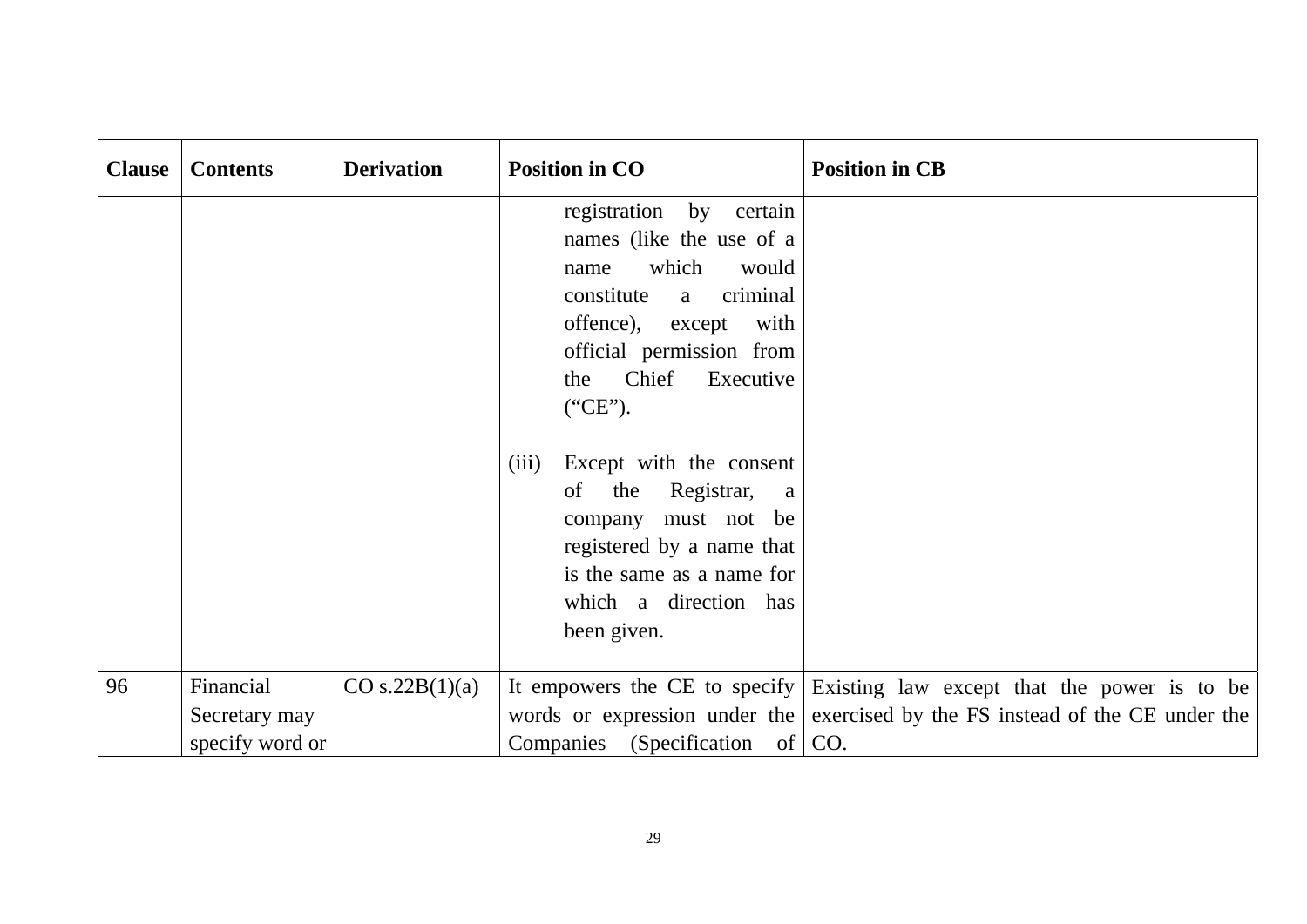| <b>Clause</b> | <b>Contents</b>                                                                                         | <b>Derivation</b>     | <b>Position in CO</b>                                                                                                                                                                                                                                                                                                                                          | <b>Position in CB</b>                                                    |  |  |  |  |
|---------------|---------------------------------------------------------------------------------------------------------|-----------------------|----------------------------------------------------------------------------------------------------------------------------------------------------------------------------------------------------------------------------------------------------------------------------------------------------------------------------------------------------------------|--------------------------------------------------------------------------|--|--|--|--|
|               | expression for<br>section<br>95(2)(b)                                                                   |                       | Names) Order which require his<br>approval before they can be<br>included in a company name.                                                                                                                                                                                                                                                                   |                                                                          |  |  |  |  |
|               | Subdivision 2: Limited Company Name with "Limited" as Last Word etc.                                    |                       |                                                                                                                                                                                                                                                                                                                                                                |                                                                          |  |  |  |  |
| 97            | Limited<br>company must<br>not be<br>registered<br>without<br>"Limited" as<br>last word of<br>name etc. | CO s.5(1)             | It provides that in the MA of a<br>company limited by shares<br>guarantee, the company's name<br>may be English or Chinese, or<br>both, and must include a<br>reference to the limited liability<br>status of the company by the<br>inclusion of the word "Limited"<br>in the English name and "有限<br>$\triangle \overline{\mathbb{a}}$ " in the Chinese name. | Existing law except that reference to<br>"the<br>memorandum" is deleted. |  |  |  |  |
| 98            | Registrar's<br>licence to<br>dispense with<br>"Limited" etc.                                            | $CO s.21(1)$ &<br>(2) | It empowers the Registrar to<br>grant a licence to certain<br>companies to dispense with the<br>word "limited" and/or "有限公<br>$\overline{\overline{f}}$ , in their name.                                                                                                                                                                                       | <b>Existing law.</b>                                                     |  |  |  |  |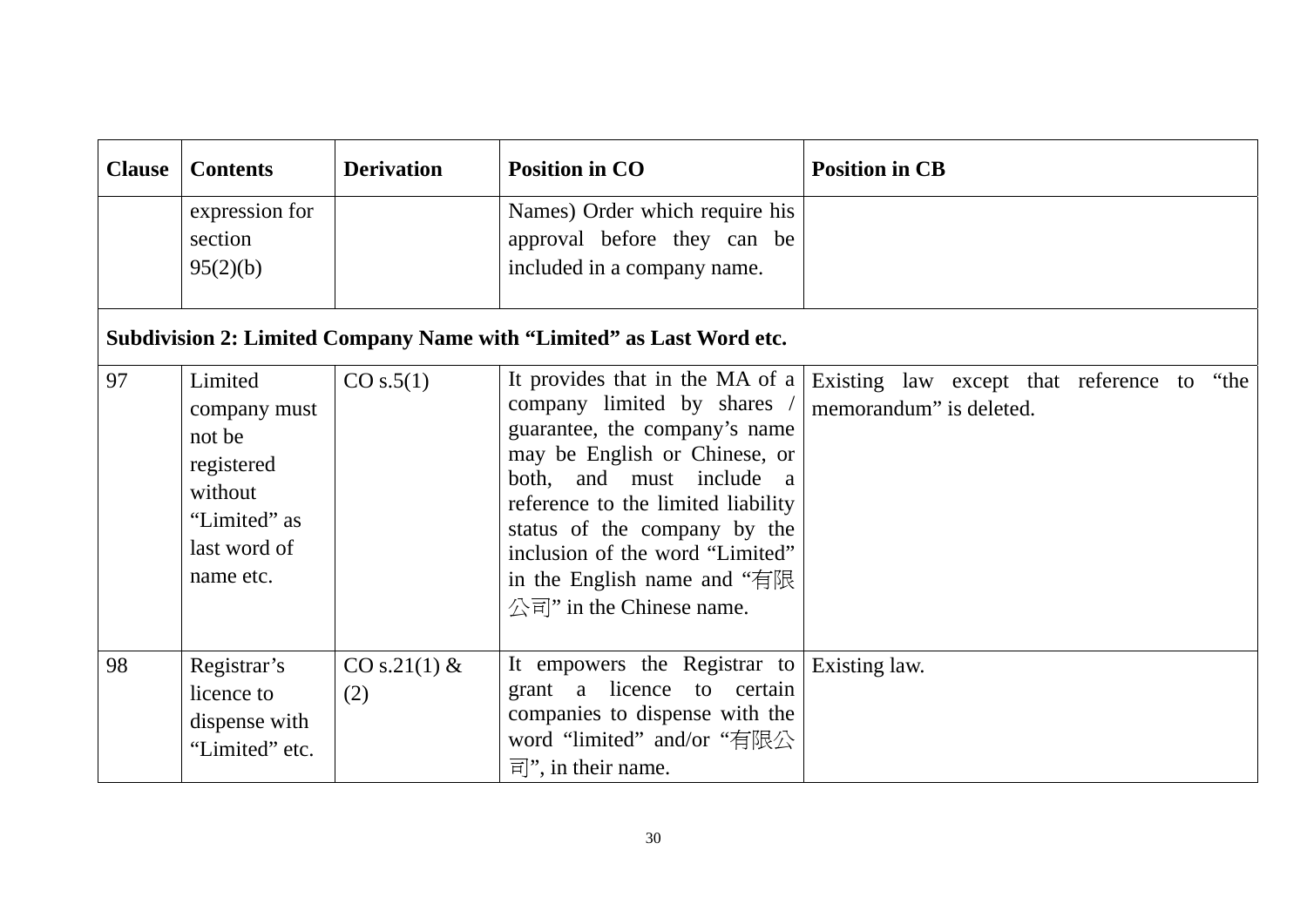| <b>Clause</b> | <b>Contents</b>                       | <b>Derivation</b>         | <b>Position in CO</b>                                                                                                                                                                                                                                                                                                     | <b>Position in CB</b>                                                       |
|---------------|---------------------------------------|---------------------------|---------------------------------------------------------------------------------------------------------------------------------------------------------------------------------------------------------------------------------------------------------------------------------------------------------------------------|-----------------------------------------------------------------------------|
| 99            | Terms and<br>conditions of<br>licence | CO s.21(3)                | licence, the Registrar may   memorandum" is deleted.<br>impose such conditions as she<br>thinks fit and may direct that<br>such conditions be inserted in<br>the company's MA and AA.                                                                                                                                     | It provides that in granting the Existing law except that reference to "the |
| 100           | Effect of<br>licence                  | CO s.21(4),(6)<br>$\&(7)$ | It provides that a company<br>(i)<br>which is granted a licence<br>under s.21 of the CO need<br>not use the word "limited"<br>or "有限公司" in its<br>company name or send a<br>list of its members to the<br>Registrar.<br>It also provides for other<br>(ii)<br>requirements concerning<br>the MA or AA of such<br>company. | Existing law except that reference to "the<br>memorandum" is deleted.       |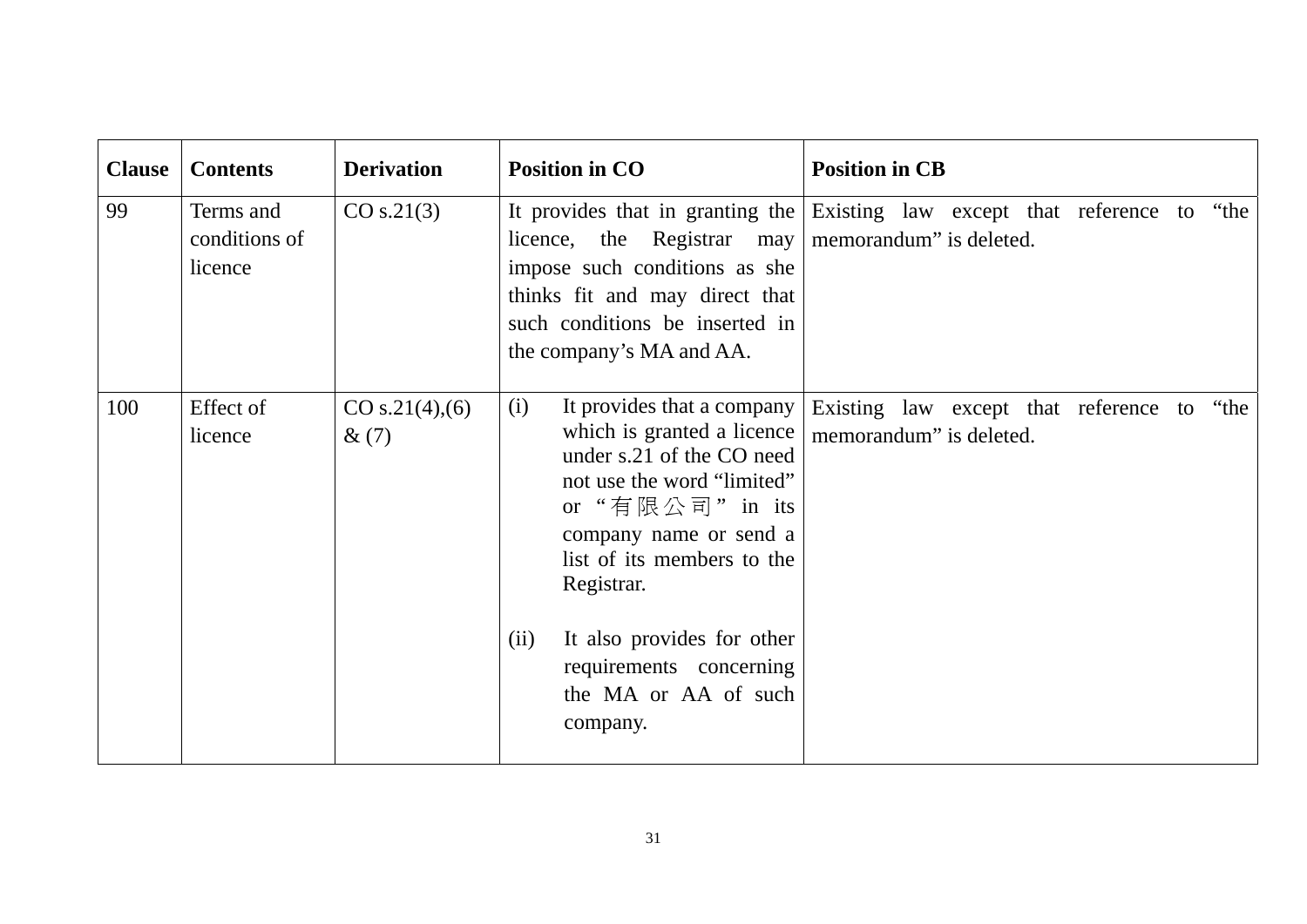| <b>Clause</b> | <b>Contents</b>                                        | <b>Derivation</b>                            | <b>Position in CO</b>                                                                                                                                                                                                                      | <b>Position in CB</b>                                                                                                                                                                                                                                                                                                                                                                                                                                                            |
|---------------|--------------------------------------------------------|----------------------------------------------|--------------------------------------------------------------------------------------------------------------------------------------------------------------------------------------------------------------------------------------------|----------------------------------------------------------------------------------------------------------------------------------------------------------------------------------------------------------------------------------------------------------------------------------------------------------------------------------------------------------------------------------------------------------------------------------------------------------------------------------|
| 101           | Revocation of<br>licence                               | CO s.21(5)                                   | may revoke the licence granted<br>and upon revocation, she shall $(i)$<br>give notice in writing of her<br>intention and the company shall<br>be afforded an opportunity of<br>being heard in opposition to the $\int$ (ii)<br>revocation. | It provides that the Registrar Existing law plus new provisions as follows:<br>to set out explicitly the grounds upon<br>which a licence may be revoked by the<br>Registrar (cl.101(1)); and<br>the company must pass a special resolution<br>to change name within the period specified<br>in the notice of revocation $(cl.101(5)),$<br>failing which the Registrar must add in the<br>Company Register "Limited" or "有限公<br>$\overline{f}$ " in its company name (cl.101(7)). |
|               |                                                        | <b>Subdivision 3: Change of Company Name</b> |                                                                                                                                                                                                                                            |                                                                                                                                                                                                                                                                                                                                                                                                                                                                                  |
| 102           | Company may<br>change name<br>by special<br>resolution | CO s.22(1),<br>(1A), (1B), (7)<br>$\&(8)$    | It provides that a company may<br>change its name by passing a<br>special resolution and shall<br>within 15 days after the passing<br>of the resolution, give notice in<br>the specified form of the change                                | Existing law except that the time to register the<br>notice with the CR is changed from 15 days to 14<br>days to align with similar requirements in this and<br>other Parts $(cl.102(2))$ .                                                                                                                                                                                                                                                                                      |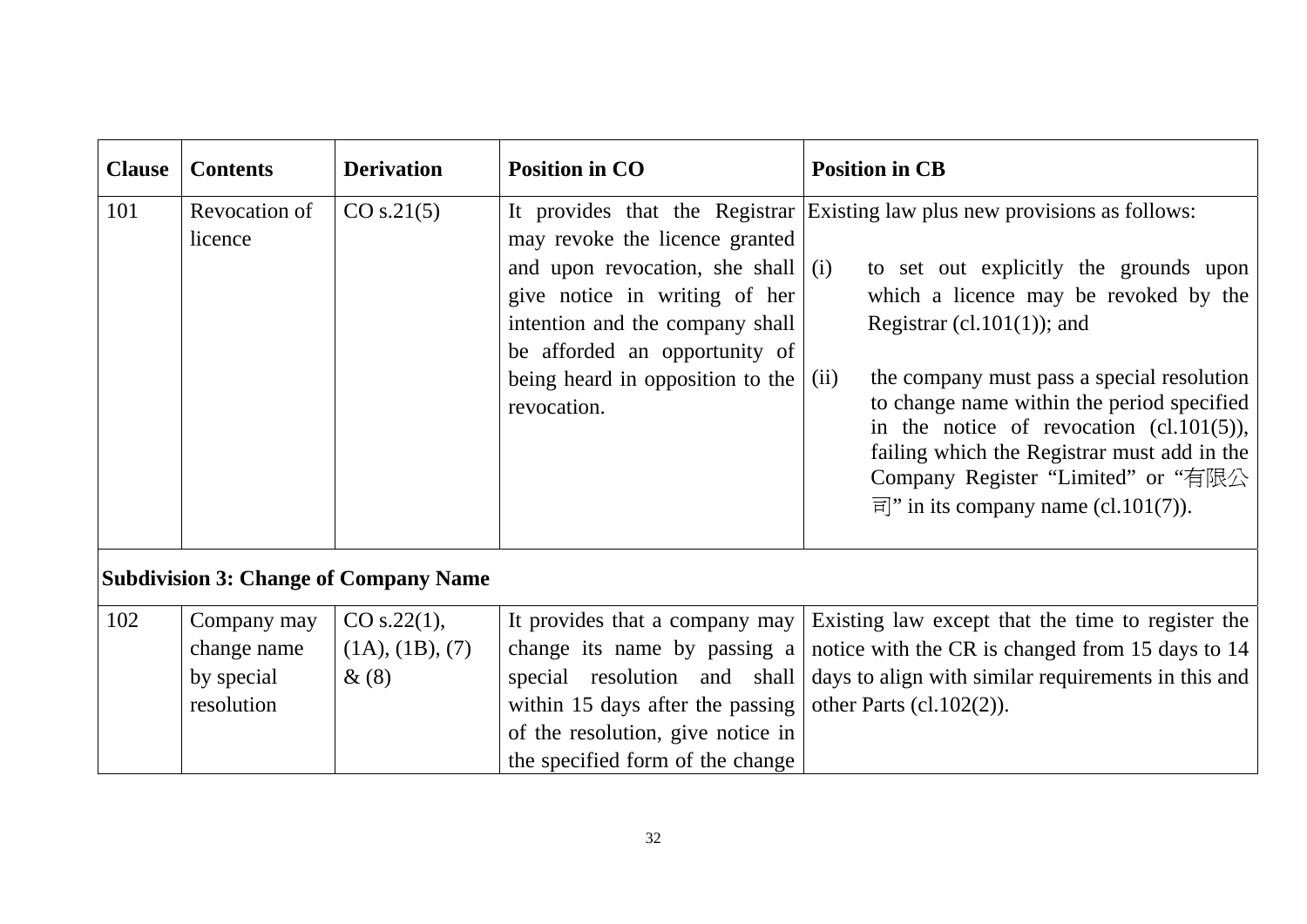| <b>Clause</b> | <b>Contents</b>                                                                         | <b>Derivation</b>                            | <b>Position in CO</b>                                                                                                                                                                                                                                                                        | <b>Position in CB</b>                                                                                                                                                                                  |
|---------------|-----------------------------------------------------------------------------------------|----------------------------------------------|----------------------------------------------------------------------------------------------------------------------------------------------------------------------------------------------------------------------------------------------------------------------------------------------|--------------------------------------------------------------------------------------------------------------------------------------------------------------------------------------------------------|
|               |                                                                                         |                                              | of its name to the Registrar.                                                                                                                                                                                                                                                                |                                                                                                                                                                                                        |
| 103           | Registrar may<br>direct company<br>to change same<br>or similar name<br>etc.            | CO s.22(2),<br>(3A), (3B), (4),<br>(5) & (6) | of a particular name, the<br>Registrar may direct a company<br>to change the name within the<br>period specified in her direction<br>in various circumstances, like<br>the name is considered to be the<br>same as or too like another name<br>in the Registrar's index of<br>company names. | It provides that upon registration   Existing law except that the penalty of 6 months'<br>imprisonment is removed.                                                                                     |
| 104           | Registrar may<br>direct company<br>to change<br>misleading or<br>offensive name<br>etc. | CO s.22A(1),<br>$(1A), (2), (3)$ &<br>(4)    | (i)<br>It empowers the Registrar<br>to direct a company to<br>change its name in certain $\vert$ (i)<br>situations, like in the<br>opinion of the Registrar,<br>the company name gives<br>misleading<br><b>SO</b><br>an                                                                      | Existing law except that:<br>reference to the "court" is substituted by<br>reference to the "Administrative Appeals"<br>Board" (cl. $104(3)$ ); and<br>the maximum fine and daily default fine<br>(ii) |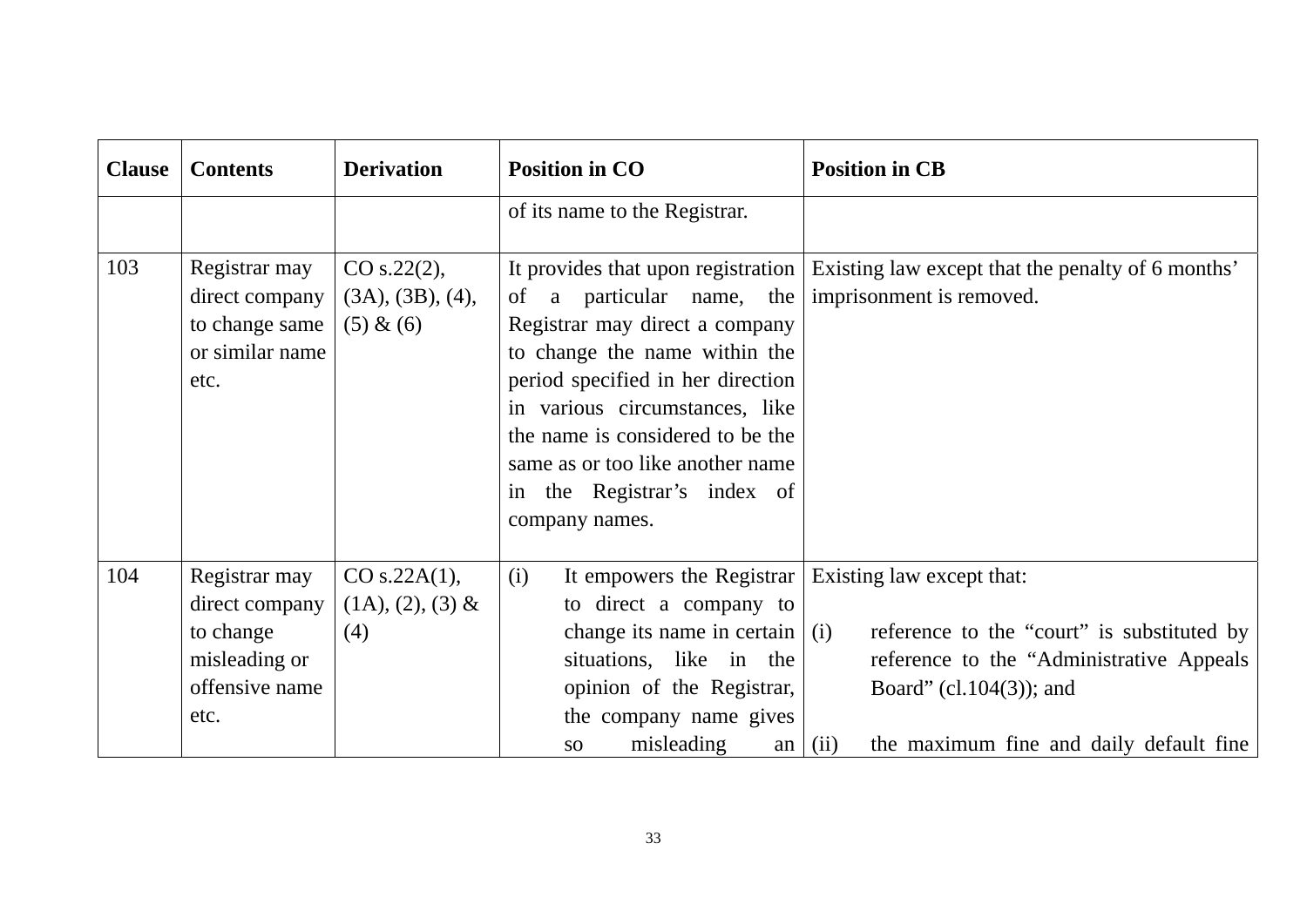| <b>Clause</b> | <b>Contents</b>                                                                                 | <b>Derivation</b> | <b>Position in CO</b>                                                                                                                                                                               | <b>Position in CB</b>                                                                |
|---------------|-------------------------------------------------------------------------------------------------|-------------------|-----------------------------------------------------------------------------------------------------------------------------------------------------------------------------------------------------|--------------------------------------------------------------------------------------|
|               |                                                                                                 |                   | indication of the nature of<br>its activities as to be<br>likely to cause harm to the<br>public.                                                                                                    | increased from level 4 to level 6 and \$700<br>to $$2,000$ respectively (cl.104(5)). |
|               |                                                                                                 |                   | (ii)<br>A company to which a<br>direction is given may<br>within three weeks apply<br>to the court to set aside<br>the direction.                                                                   |                                                                                      |
| 105           | Registrar may<br>change<br>company name<br>in case of<br>failure to<br>comply with<br>direction | CO s.22AA         | It empowers the Registrar to Existing law.<br>replace a company's name with<br>its company registration number<br>if a company fails to comply<br>with the Registrar's direction to<br>change name. |                                                                                      |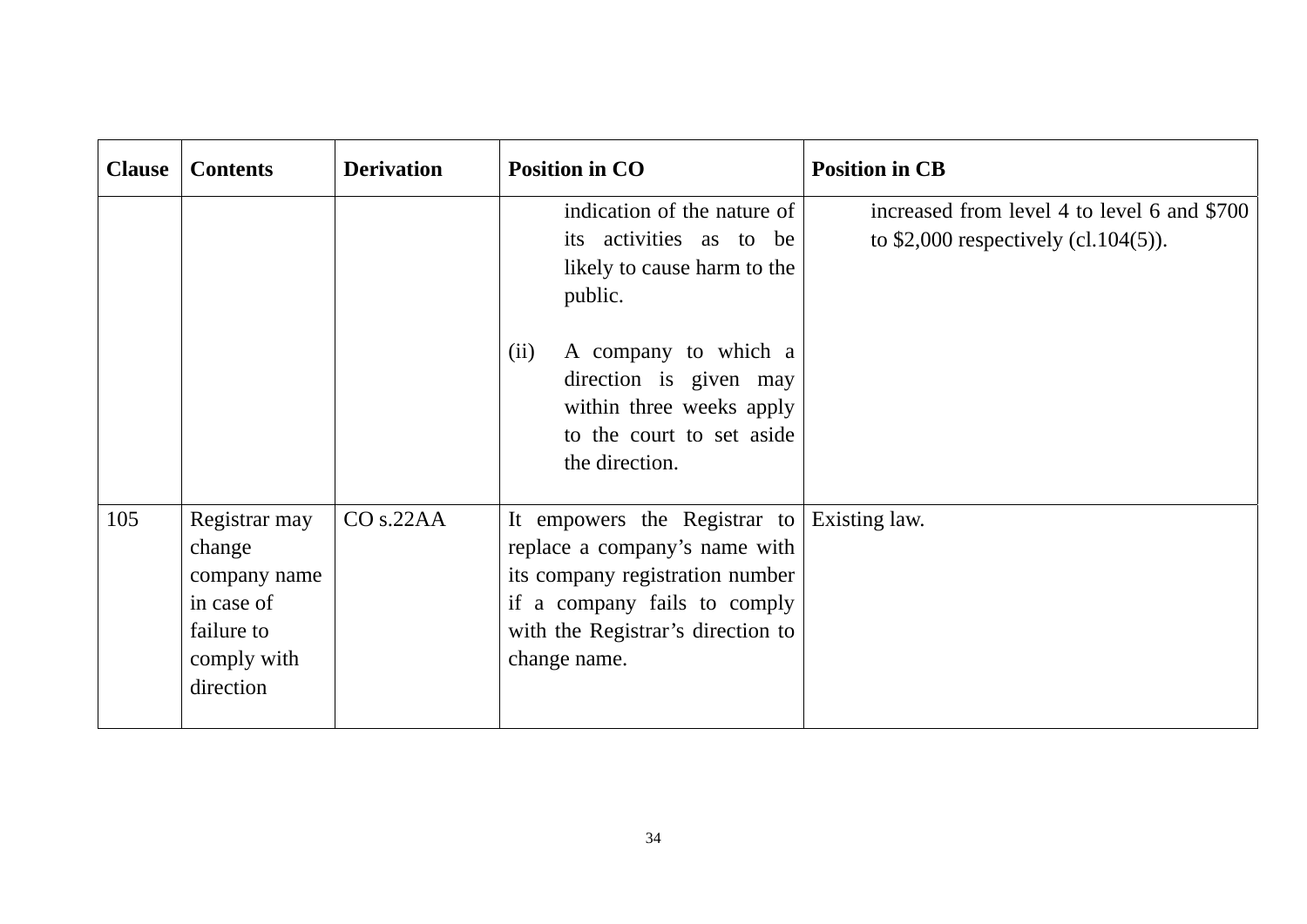| <b>Clause</b> | <b>Contents</b>                                                            | <b>Derivation</b>        | <b>Position in CO</b>                                                                                                                                                                                                                                     | <b>Position in CB</b> |  |  |  |  |
|---------------|----------------------------------------------------------------------------|--------------------------|-----------------------------------------------------------------------------------------------------------------------------------------------------------------------------------------------------------------------------------------------------------|-----------------------|--|--|--|--|
|               | <b>Subdivision 4: Supplementary Provision</b>                              |                          |                                                                                                                                                                                                                                                           |                       |  |  |  |  |
| 106           | Determining<br>whether name<br>is same as or<br>similar to<br>another name | $CO s.20(3) \&$<br>22(3) | It<br>provides<br>the rules of<br>interpretation to be adopted in<br>determining whether one name<br>is the same as or too like<br>another.                                                                                                               | Existing law.         |  |  |  |  |
|               | <b>Division 4: Membership</b>                                              |                          |                                                                                                                                                                                                                                                           |                       |  |  |  |  |
| 107           | Members of<br>company                                                      | CO s.28                  | It provides that a member is a Existing law.<br>person who agrees to become a<br>member and whose name is<br>entered in the register of<br>members of the company,<br>including the founder members<br>who are deemed to have agree to<br>become members. |                       |  |  |  |  |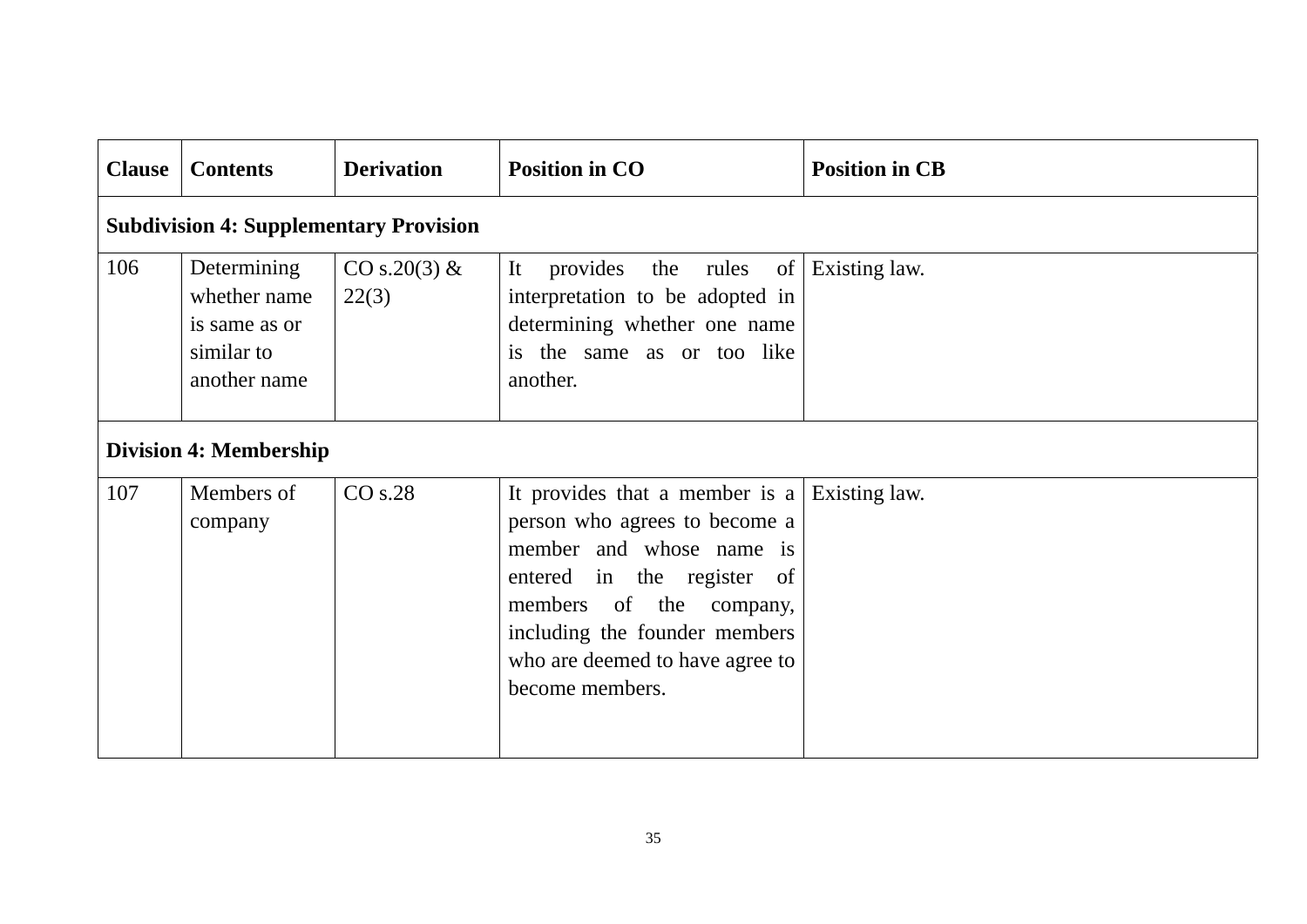| <b>Clause</b> | <b>Contents</b>                                                                                                  | <b>Derivation</b> | <b>Position in CO</b>                                                                                                                                                                                                                                                                                                                   | <b>Position in CB</b>                                                                                                                                                                                                                                                                                                                                                           |
|---------------|------------------------------------------------------------------------------------------------------------------|-------------------|-----------------------------------------------------------------------------------------------------------------------------------------------------------------------------------------------------------------------------------------------------------------------------------------------------------------------------------------|---------------------------------------------------------------------------------------------------------------------------------------------------------------------------------------------------------------------------------------------------------------------------------------------------------------------------------------------------------------------------------|
| 108           | Members of<br>holding<br>company                                                                                 | CO s.28A          | It provides that a subsidiary<br>cannot generally be a member of<br>its holding company.<br>Any<br>allotment or transfers of shares<br>in a company to its subsidiary is<br>void. It also sets out some<br>exceptions.                                                                                                                  | Existing law.                                                                                                                                                                                                                                                                                                                                                                   |
| 109           | <b>Notifying</b><br>Registrar of<br>increase in<br>number of<br>members of<br>company<br>limited by<br>guarantee | CO s.10(3)        | It provides that where a<br>company, not having a share<br>capital, increases its members<br>beyond the number with which<br>it has been registered, it is<br>required to give notice of such<br>increase to the Registrar within $\vert$ (ii)<br>15 days of the passing of the<br>resolution by the company<br>effecting the increase. | Existing law except that:<br>reference to "a company not having a share<br>(i)<br>capital" is substituted by reference to "a<br>company limited by guarantee" $(cl.109(1));$<br>the time to register the notice in the<br>specified form with the CR is changed<br>from 15 days to 14 days to align with<br>similar requirements in this and other Parts<br>$(cl.109(1))$ ; and |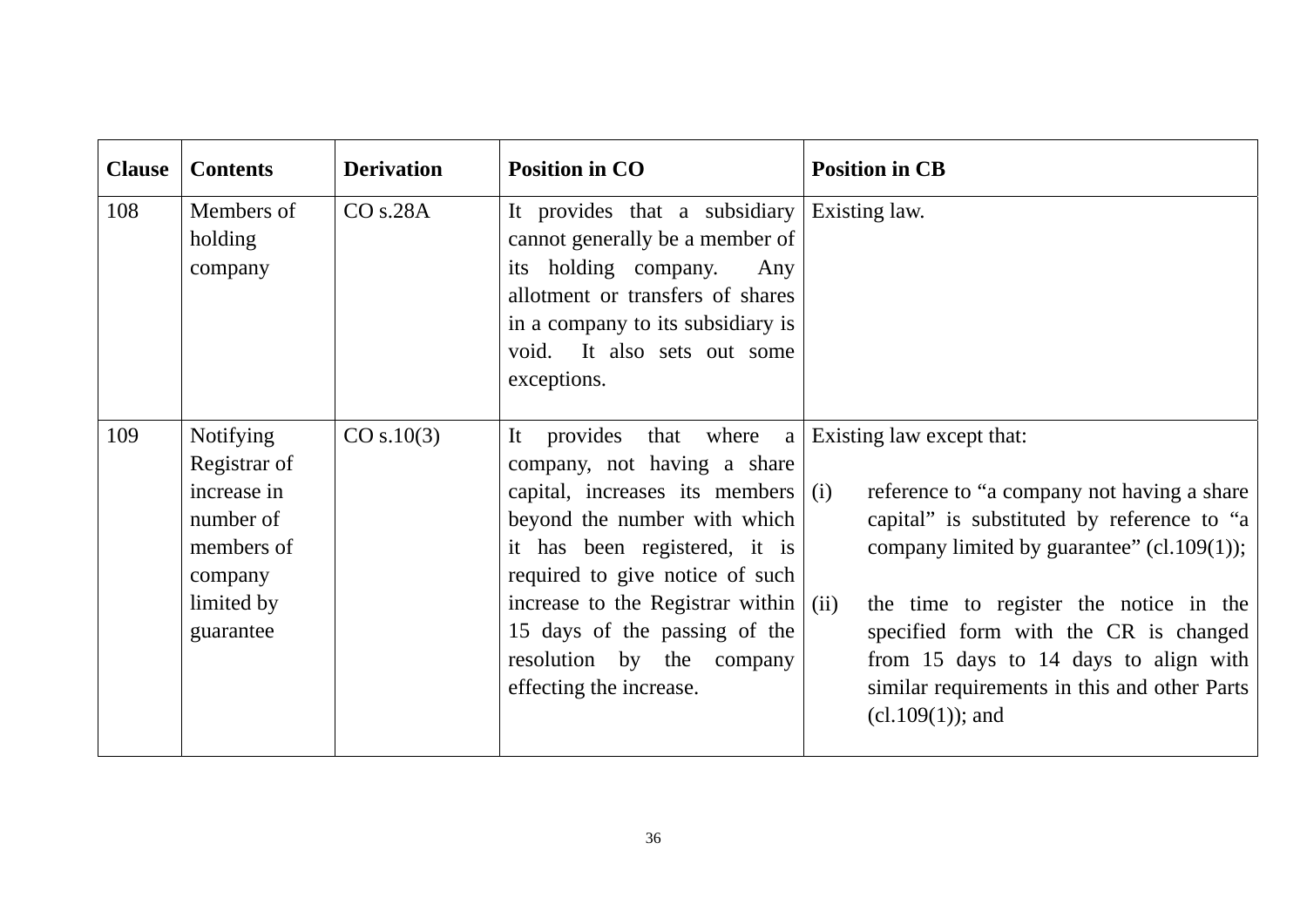| <b>Clause</b> | <b>Contents</b>                                   | <b>Derivation</b> | <b>Position in CO</b>                                                                                                                                                                                                                                                                                                                               | <b>Position in CB</b>                                                                                                          |  |  |  |  |
|---------------|---------------------------------------------------|-------------------|-----------------------------------------------------------------------------------------------------------------------------------------------------------------------------------------------------------------------------------------------------------------------------------------------------------------------------------------------------|--------------------------------------------------------------------------------------------------------------------------------|--|--|--|--|
|               |                                                   |                   |                                                                                                                                                                                                                                                                                                                                                     | a new definition of "registered number" is<br>(iii)<br>added (cl.109(3)).                                                      |  |  |  |  |
|               | <b>Division 5: Capacity and Powers of Company</b> |                   |                                                                                                                                                                                                                                                                                                                                                     |                                                                                                                                |  |  |  |  |
| 110           | Company's<br>capacity etc.                        | CO s.5A & 17      | (i)<br>It confers on a company<br>the<br>rights,<br>powers<br>and<br>privileges of a natural<br>person and empowers the<br>company to do anything<br>which its MA or which an<br>enactment or a rule of law<br>allows it to do.<br>It further provides that a<br>(ii)<br>shall<br>have<br>company<br>power to acquire, hold<br>and dispose of land. | Existing law except that reference to "the<br>capacity and the   memorandum" is substituted by reference to "the<br>articles". |  |  |  |  |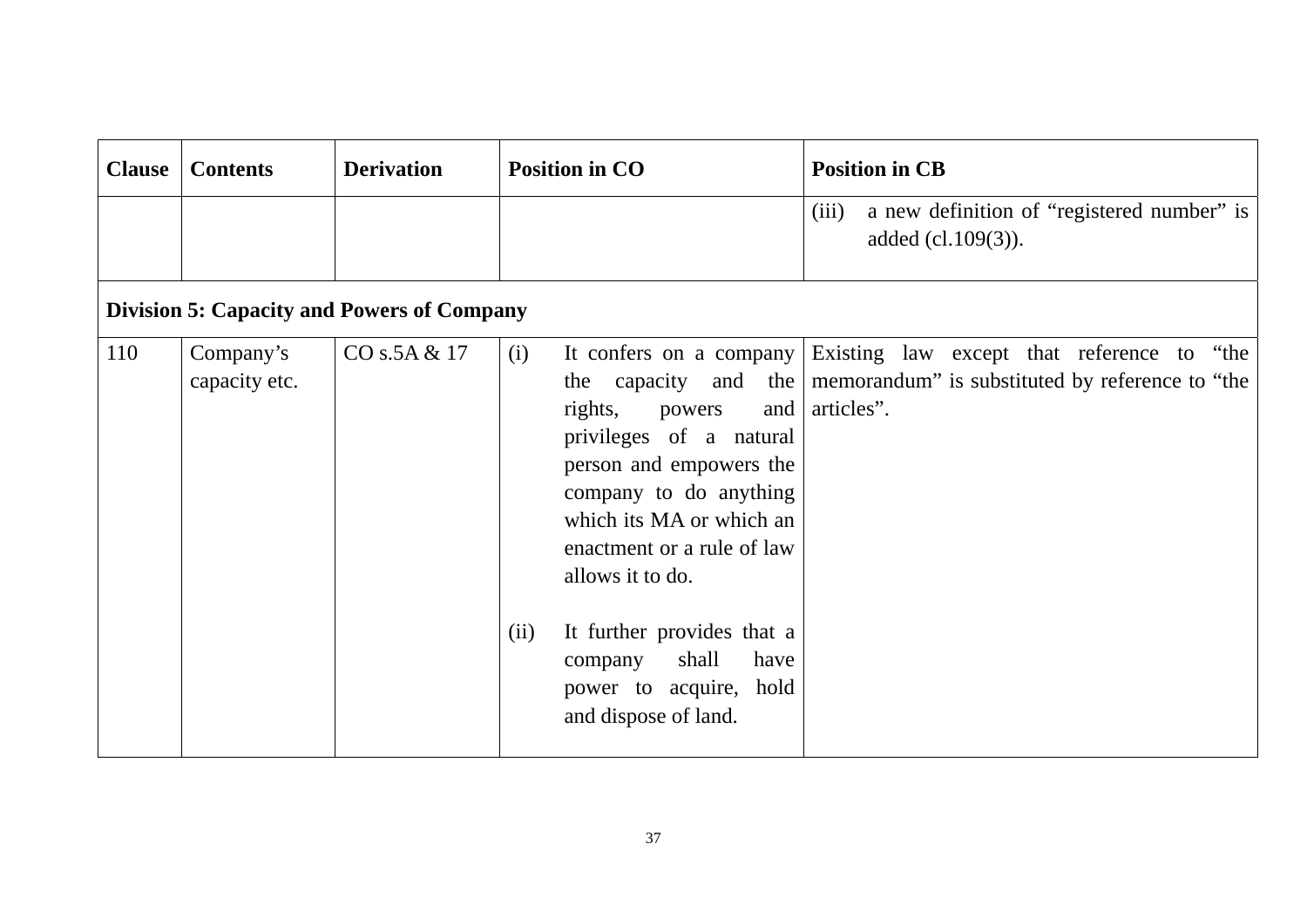| <b>Clause</b> | <b>Contents</b>                                                                     | <b>Derivation</b>                                | <b>Position in CO</b>                                                                                                                                                                                                                    | <b>Position in CB</b>                                                                                                                                                                                                                                                                                                                                                                                                                                                           |
|---------------|-------------------------------------------------------------------------------------|--------------------------------------------------|------------------------------------------------------------------------------------------------------------------------------------------------------------------------------------------------------------------------------------------|---------------------------------------------------------------------------------------------------------------------------------------------------------------------------------------------------------------------------------------------------------------------------------------------------------------------------------------------------------------------------------------------------------------------------------------------------------------------------------|
| 111           | Company's<br>exercise of<br>powers limited<br>by articles                           | CO s.5B                                          | is prohibited from carrying on articles".<br>any business or exercising any<br>power which it is not authorized<br>by its MA to do. The act will<br>not be invalid by reason only<br>this<br>$-$ it<br>that<br>contravenes<br>provision. | It provides that a company Existing law except that reference to "the<br>which retains an objects clause   memorandum" is substituted by reference to "the                                                                                                                                                                                                                                                                                                                      |
| 112           | Transaction or<br>act binds<br>company<br>despite<br>limitation in<br>articles etc. | c.f. UKCA2006<br>s.40(1), (2), (3),<br>(4) & (5) | N/A                                                                                                                                                                                                                                      | New provision to provide that the power of the<br>company's directors to bind the company, or<br>authorize others to do so, is to be regarded as free<br>of any limitation under any relevant documents<br>(e.g. AA etc.) of the company, if the other party<br>dealing with the company is acting in good faith.<br>This provision provides for a rebuttable<br>presumption that a party dealing with a company<br>acts in good faith. This is based upon the UK<br>provision. |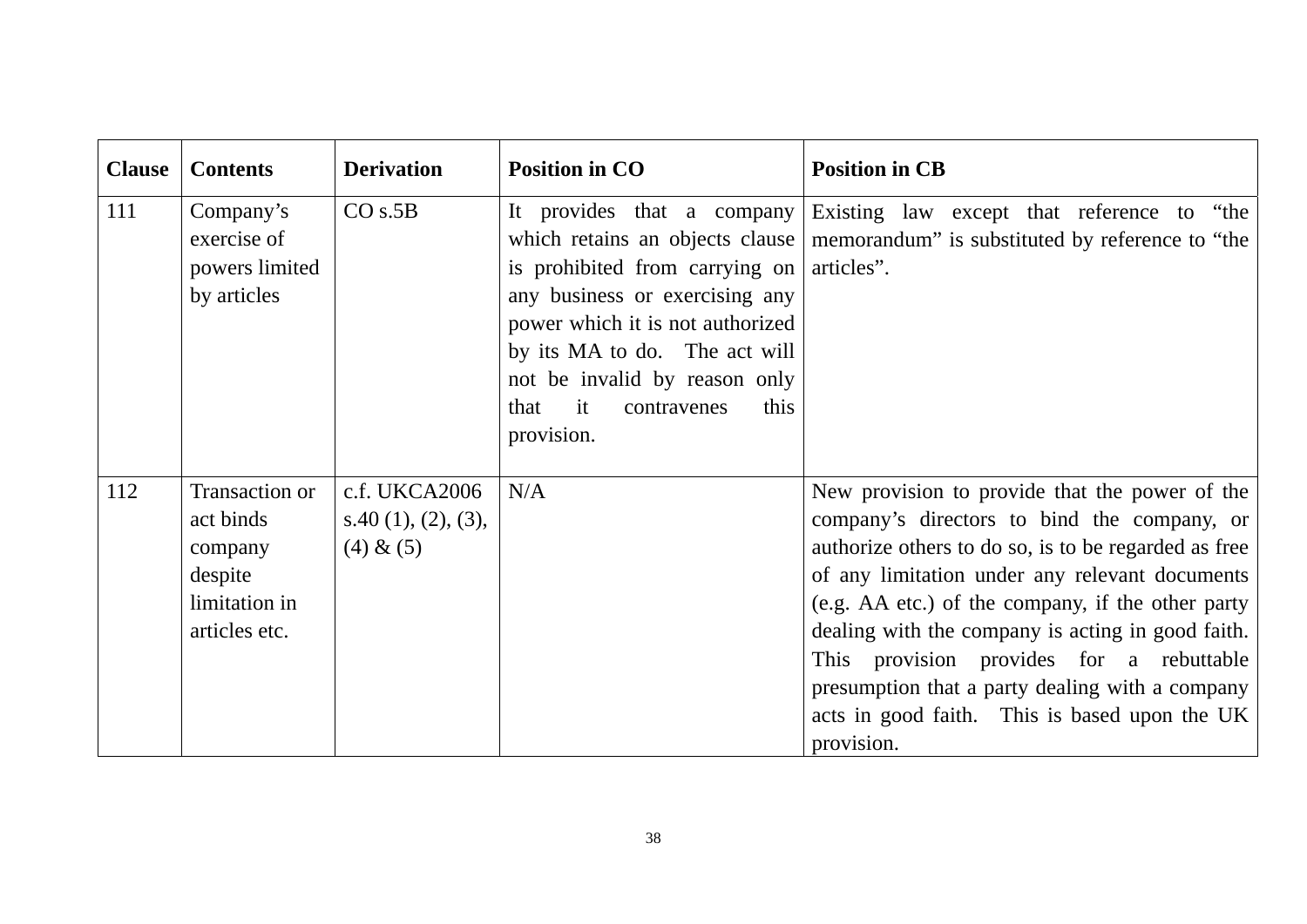| <b>Clause</b> | <b>Contents</b>                                                                    | <b>Derivation</b>                | <b>Position in CO</b> | <b>Position in CB</b>                                                                                                                                                                                                                                                                                                                                                                                                                               |
|---------------|------------------------------------------------------------------------------------|----------------------------------|-----------------------|-----------------------------------------------------------------------------------------------------------------------------------------------------------------------------------------------------------------------------------------------------------------------------------------------------------------------------------------------------------------------------------------------------------------------------------------------------|
| 113           | Transaction or<br>act involving<br>directors or<br>their associates<br>is voidable | c.f. UKCA 2006<br>s. 41          | N/A                   | New provision to provide that if the other party to<br>the agreement is an "insider" <sup>1</sup> , subject to certain<br>exceptions as provided, the transaction entered<br>into with the company is voidable at the instance<br>of the company and that insider cannot rely on<br>clause $112(1)$ of the CB. The provision also sets<br>out circumstances where the transaction ceases to<br>be voidable. This is based upon the UK<br>provision. |
| 114           | Section 112 not<br>to apply to<br>certain cases                                    | c.f. UKCA 2006<br>s.42(1) to (3) | N/A                   | New provision to provide that the protection<br>afforded to the other party stated in clause 112<br>will not apply where the company in question is<br>an exempted company <sup>2</sup> , unless:<br>the other party was unaware (at the time<br>(i)<br>that the act was done) that the company is<br>an exempted company; or                                                                                                                       |

<sup>&</sup>lt;sup>1</sup> If the other party to the transaction is a director of the company or its holding company or an entity connected with such a director.

 $2<sup>2</sup>$  It refers to a company to which a licence under clause 98 of the CB relates.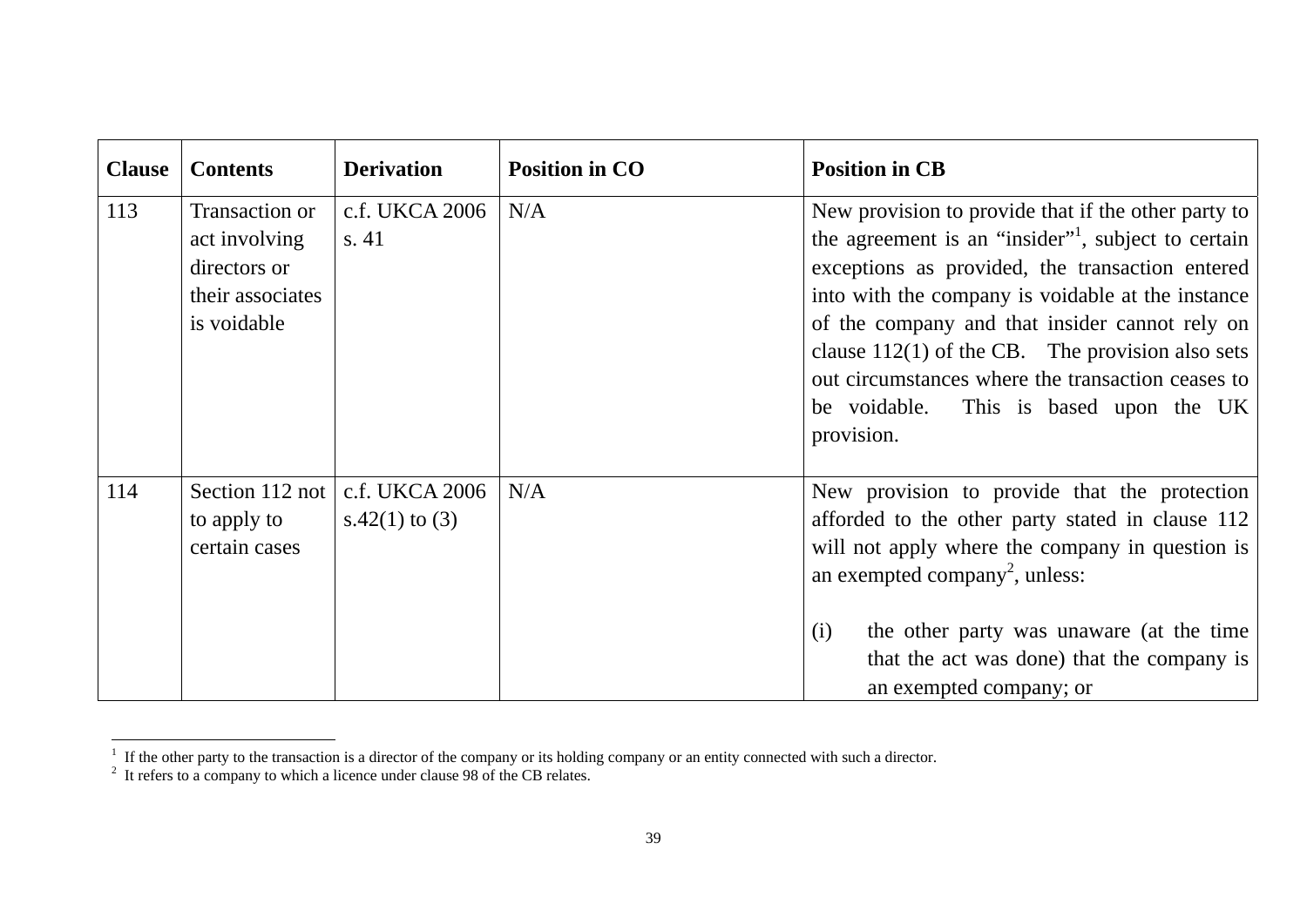| <b>Clause</b> | <b>Contents</b>                            | <b>Derivation</b> | <b>Position in CO</b>                                                                                      | <b>Position in CB</b>                                                                                                                                                                                                                                                                                                                                                                                                                                                                                                        |
|---------------|--------------------------------------------|-------------------|------------------------------------------------------------------------------------------------------------|------------------------------------------------------------------------------------------------------------------------------------------------------------------------------------------------------------------------------------------------------------------------------------------------------------------------------------------------------------------------------------------------------------------------------------------------------------------------------------------------------------------------------|
|               |                                            |                   |                                                                                                            | company has received<br>full<br>the<br>(ii)<br>consideration for the act done, and the<br>other party was unaware that the act in<br>question is not permitted by any relevant<br>document of the company and thus, is<br>beyond the company's capacity or is<br>beyond the powers of the directors.<br>This is based upon the UK provision except<br>(iii)<br>the UK provision applies to charitable<br>companies. As there are no statutory<br>charitable companies in HK, the CO s.21<br>Company (now clause 98 of CB) is |
|               |                                            |                   |                                                                                                            | substituted.                                                                                                                                                                                                                                                                                                                                                                                                                                                                                                                 |
| 115           | No<br>constructive<br>notice of<br>matters | CO s.5C           | doctrine of constructive notice is<br>abolished in relation to the MA<br>or AA filed with the Registrar or | It provides that the common law Existing law except that reference to "the<br>memorandum" is deleted.                                                                                                                                                                                                                                                                                                                                                                                                                        |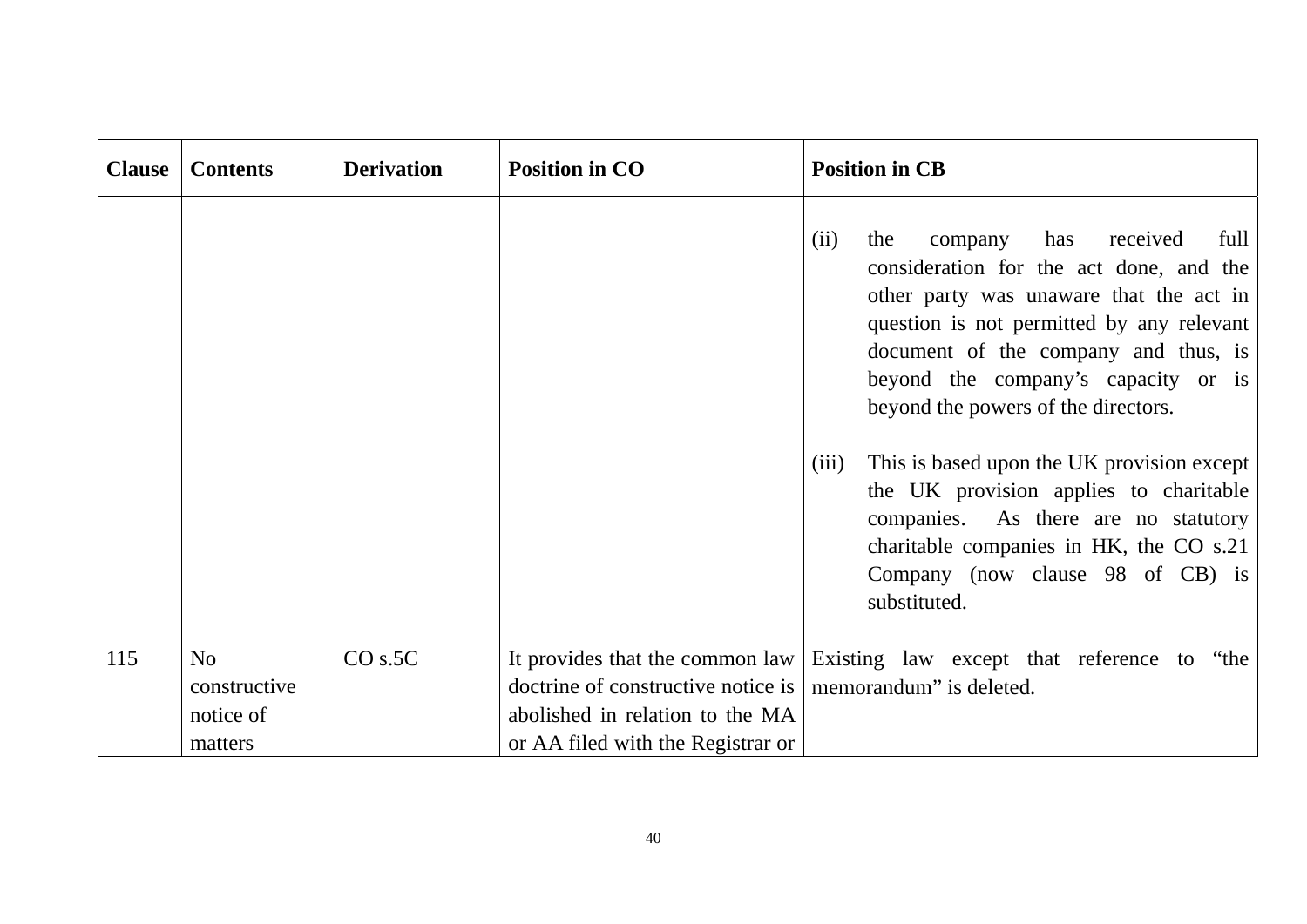| <b>Clause</b> | <b>Contents</b>                                        | <b>Derivation</b> | <b>Position in CO</b>                                                                                                                                                                                                                                                                   | <b>Position in CB</b>                                                                                                                                          |  |  |
|---------------|--------------------------------------------------------|-------------------|-----------------------------------------------------------------------------------------------------------------------------------------------------------------------------------------------------------------------------------------------------------------------------------------|----------------------------------------------------------------------------------------------------------------------------------------------------------------|--|--|
|               | disclosed in<br>articles etc.                          |                   | as regards a return or resolution<br>lodged with her.                                                                                                                                                                                                                                   |                                                                                                                                                                |  |  |
|               | <b>Division 6: Contracts of Company</b>                |                   |                                                                                                                                                                                                                                                                                         |                                                                                                                                                                |  |  |
| 116           | Contracts made  <br>by or on behalf<br>of company      | CO s.32           | It sets out how companies may<br>enter into a contract.                                                                                                                                                                                                                                 | Existing law modified to take into account<br>changes made to the requirement for seal and the<br>execution requirements stated in $cl.122(2)$<br>(cl.116(2)). |  |  |
| 117           | Contracts made<br>before<br>company's<br>incorporation | CO s.32A          | It<br>(i)<br>provides<br>that $ $<br>pre-incorporation<br>contracts entered into by<br>promoters on behalf of the<br>company will take effect<br>as a contract entered into<br>the<br>by<br>promoter<br>purporting to act for the<br>company or as agent for<br>the company and he will | Existing law.                                                                                                                                                  |  |  |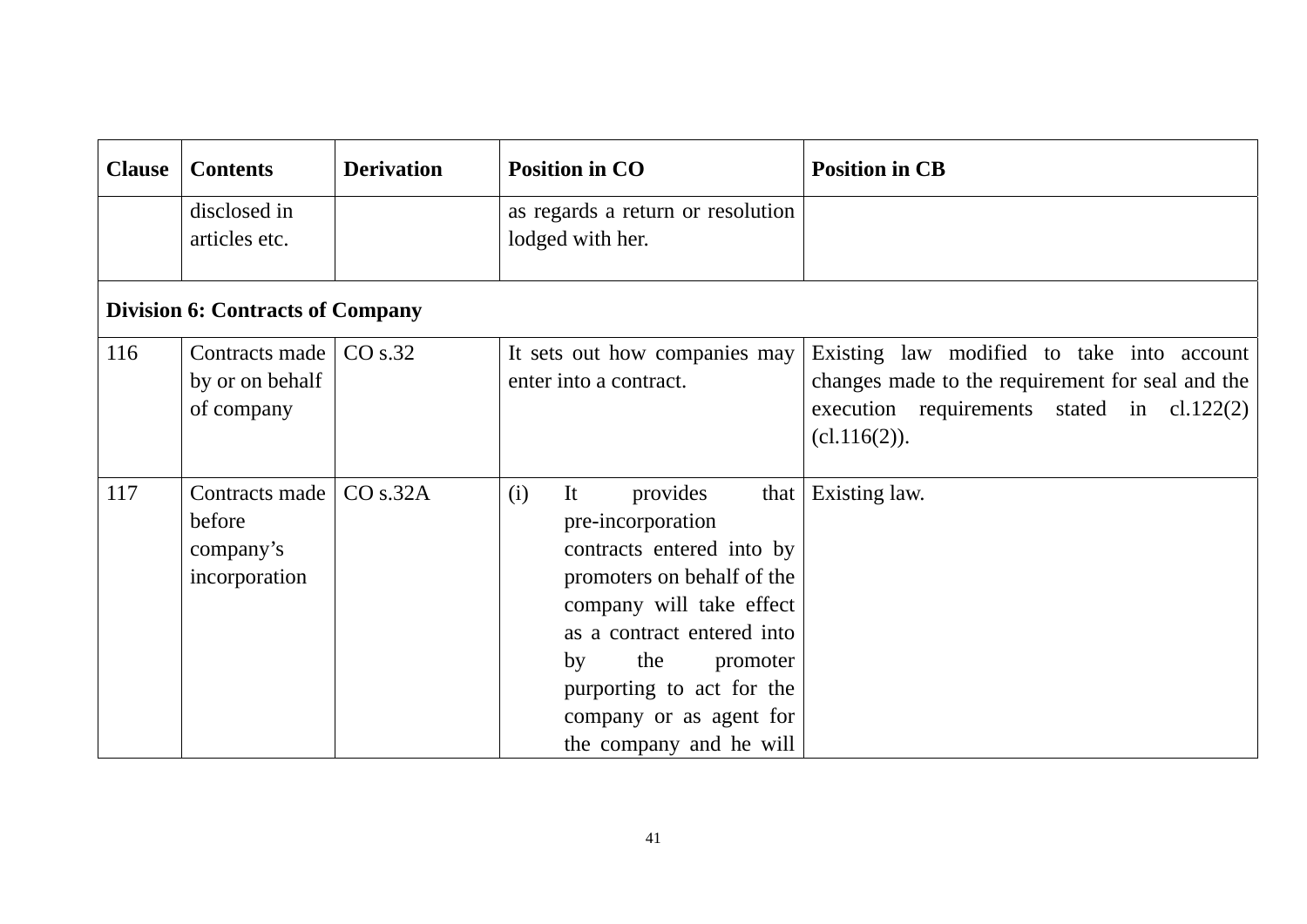| <b>Clause</b> | <b>Contents</b>                 | <b>Derivation</b> | <b>Position in CO</b>                                                                                                                                                                                                                                                                                                                    | <b>Position in CB</b> |
|---------------|---------------------------------|-------------------|------------------------------------------------------------------------------------------------------------------------------------------------------------------------------------------------------------------------------------------------------------------------------------------------------------------------------------------|-----------------------|
|               |                                 |                   | deemed<br>be<br>be<br>to<br>personally liable on and<br>entitled to enforce that<br>contract.                                                                                                                                                                                                                                            |                       |
|               |                                 |                   | incorporation,<br>(ii)<br>After<br>a a<br>company may ratify the<br>contract to the same<br>extent as if the company<br>had been incorporated at<br>the time that the contract<br>was entered into and as if<br>the contract had been<br>entered into on its behalf<br>by an agent acting without<br>authority of the<br>the<br>company. |                       |
| 118           | <b>Bills</b> of<br>exchange and | CO s.33           | It provides that where a person Existing law.<br>acting with the authority of the                                                                                                                                                                                                                                                        |                       |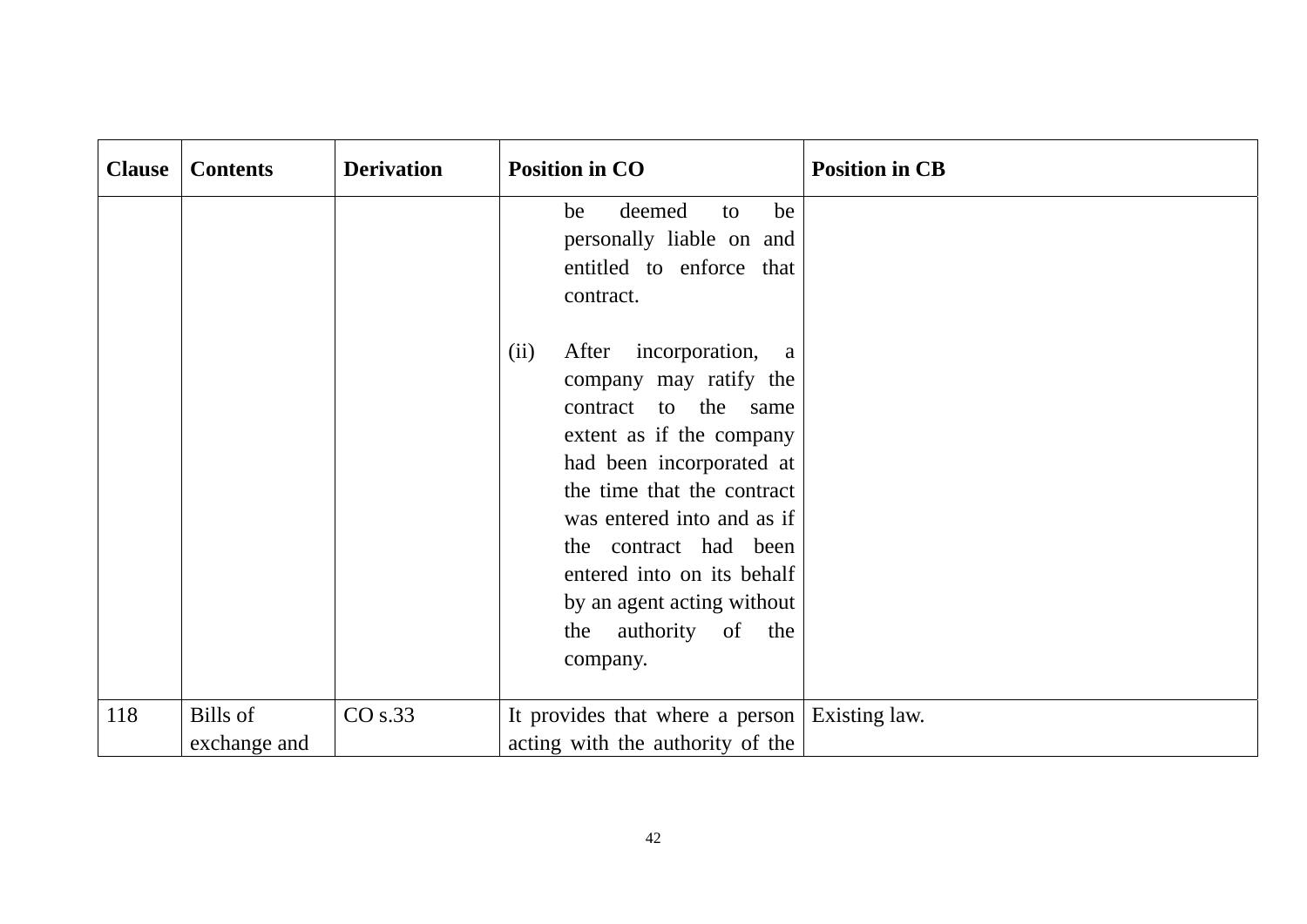| <b>Clause</b> | <b>Contents</b>                           | <b>Derivation</b>                                                                                   | <b>Position in CO</b>                                                                                                                                                                                                    | <b>Position in CB</b>                                                                               |  |  |
|---------------|-------------------------------------------|-----------------------------------------------------------------------------------------------------|--------------------------------------------------------------------------------------------------------------------------------------------------------------------------------------------------------------------------|-----------------------------------------------------------------------------------------------------|--|--|
|               | promissory<br>notes                       |                                                                                                     | company (whether express or<br>implied) makes, endorses or<br>accepts a bill of exchange or<br>promissory note,<br>such<br>a<br>document will be deemed to be<br>made, accepted or endorsed on<br>behalf of the company. |                                                                                                     |  |  |
|               | <b>Division 7: Execution of Documents</b> |                                                                                                     |                                                                                                                                                                                                                          |                                                                                                     |  |  |
|               | <b>Subdivision 1: Company Seal</b>        |                                                                                                     |                                                                                                                                                                                                                          |                                                                                                     |  |  |
| 119           | Company may<br>have common<br>seal etc.   | $CO s.93(1)(b)$ ,<br>(4) & (5)(a) & (4)<br>proviso<br>c.f. UKCA 2006<br>s.45 $(1)$ and ACA<br>s.123 | It sets out that every company<br>must have as its common seal a<br>metallic seal on which its name<br>is engraved in legible characters.                                                                                | Existing law modified such that the keeping and<br>use of a common seal is optional $(cl.119(1))$ . |  |  |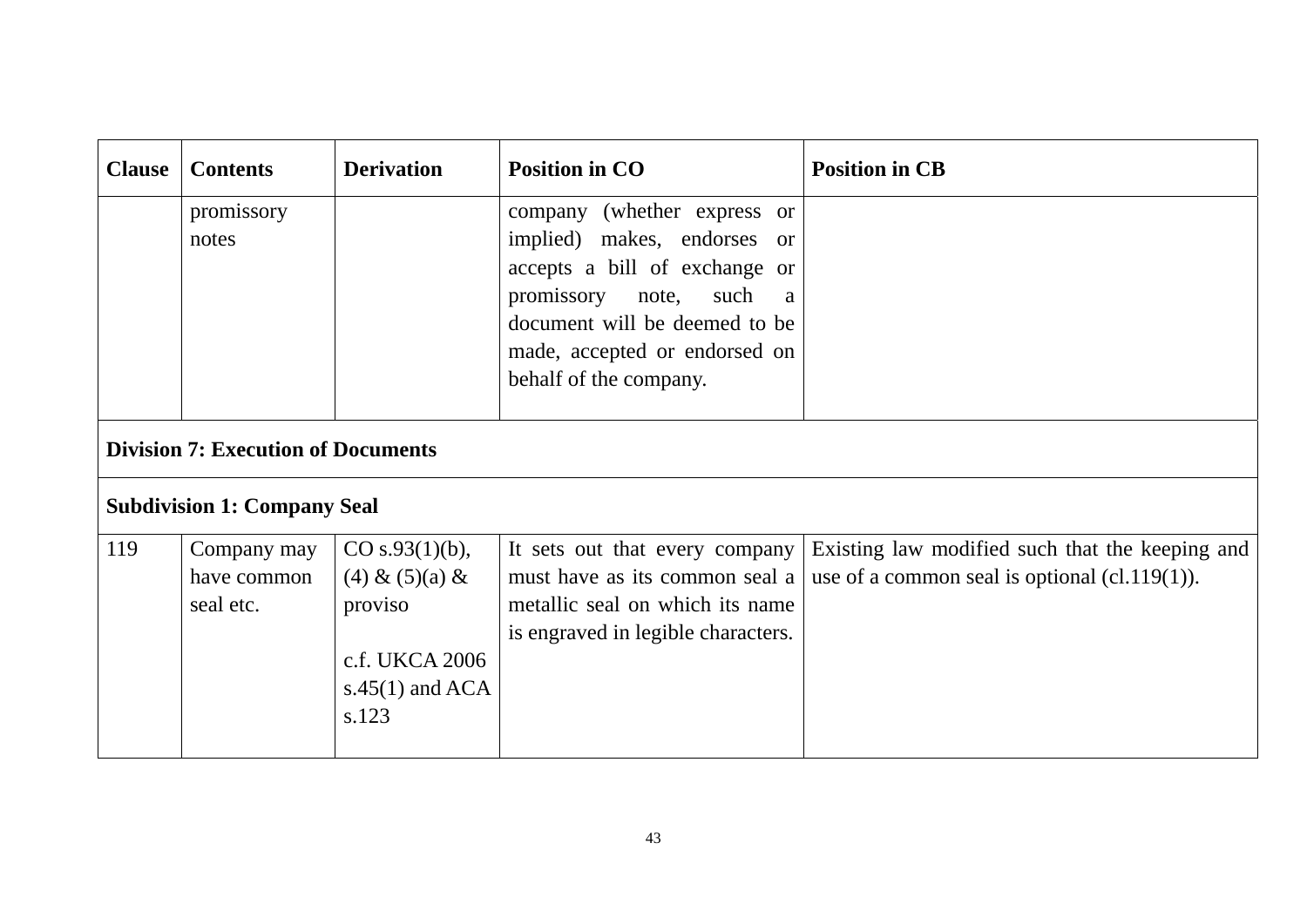| <b>Clause</b> | <b>Contents</b>                 | <b>Derivation</b>                 | <b>Position in CO</b>                                                                                                                                                                                                                                                                                                                                                                                                                                                                                                         | <b>Position in CB</b>                                                                                                                                                                                                                                                                                                            |
|---------------|---------------------------------|-----------------------------------|-------------------------------------------------------------------------------------------------------------------------------------------------------------------------------------------------------------------------------------------------------------------------------------------------------------------------------------------------------------------------------------------------------------------------------------------------------------------------------------------------------------------------------|----------------------------------------------------------------------------------------------------------------------------------------------------------------------------------------------------------------------------------------------------------------------------------------------------------------------------------|
| 120           | Official seal<br>for use abroad | CO s.35<br>c.f. UKCA 2006<br>s.49 | It<br>provides<br>that<br>(i)<br>a<br>company whose objects<br>require or allow the<br>transaction of business<br>outside Hong Kong, may,<br>if authorized by its AA,<br>retain an official seal for<br>use in any territory,<br>district or place not $(iii)$<br>situated in Hong Kong.<br>Where authorization has<br>(ii)<br>been given for the use of<br>an official seal outside<br>Hong Kong, a person may<br>be appointed to affix the<br>official<br>seal<br>to<br>any<br>document in that place<br>outside Hong Kong. | Existing law modified:<br>to remove the requirement for objects<br>(i)<br>clause or AA of a company to authorise use<br>of its official seal for the transaction of<br>business outside Hong Kong so that all<br>companies have the right $(cl.120(1))$ ; and<br>new definition of an "executing agent" is<br>added (cl.120(7)). |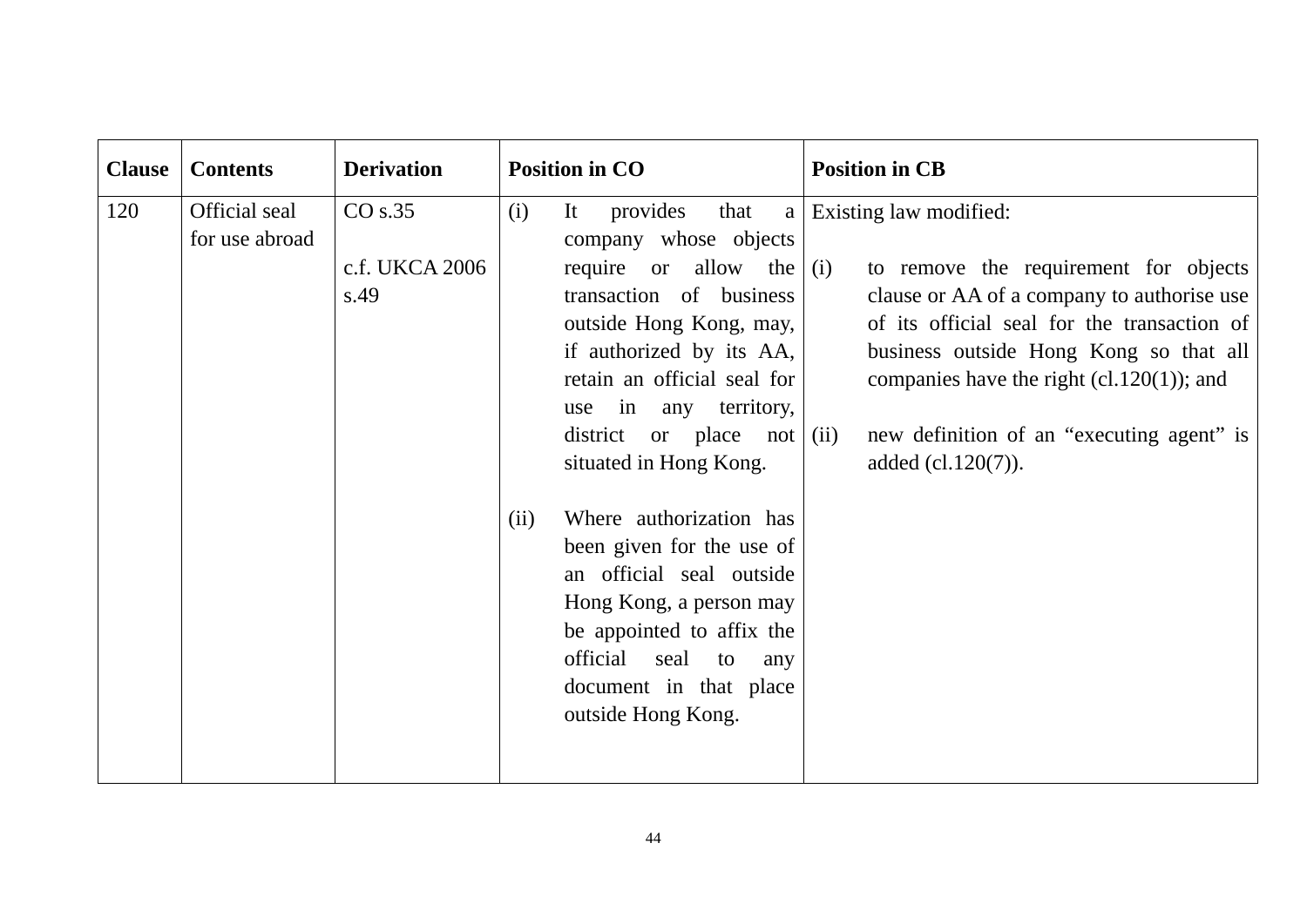| <b>Clause</b> | <b>Contents</b>                                            | <b>Derivation</b>                                                                                         | <b>Position in CO</b>                                                                                         | <b>Position in CB</b>                                                                                                                                                                                                                                                                                                                                                                       |
|---------------|------------------------------------------------------------|-----------------------------------------------------------------------------------------------------------|---------------------------------------------------------------------------------------------------------------|---------------------------------------------------------------------------------------------------------------------------------------------------------------------------------------------------------------------------------------------------------------------------------------------------------------------------------------------------------------------------------------------|
| 121           | Official seal<br>for sealing<br>share<br>certificates etc. | CO s.73A<br>c.f. UKCA 2006<br>s.50(1) & (2)(a)                                                            | addition to the company's<br>common seal which is applied<br>for sealing securities issued by<br>the company. | It provides for an official seal in Existing law but now applicable only for<br>companies which choose to keep a common seal<br>$cl.121(1)$ .                                                                                                                                                                                                                                               |
|               | <b>Subdivision 2: Execution Requirements</b>               |                                                                                                           |                                                                                                               |                                                                                                                                                                                                                                                                                                                                                                                             |
| 122           | Execution of<br>documents by<br>company                    | c.f. UKCA 2006<br>s.44(1), (2), (3),<br>$(4)$ , $(5)$ , $(6)$ &<br>$(8)$ ; ACA<br>s.127 $(2)(a)$ &<br>(b) | N/A                                                                                                           | New provision to:-<br>expressly provide that a company may<br>(i)<br>execute a document by affixing the<br>company seal. (This is not clearly<br>expressed in the CO. Also under the CB<br>it will no longer be mandatory for a<br>company to have a seal: cl.119. So CB<br>cl.122(2) provides an alternative method of<br>execution.)<br>provide that a company may also execute a<br>(ii) |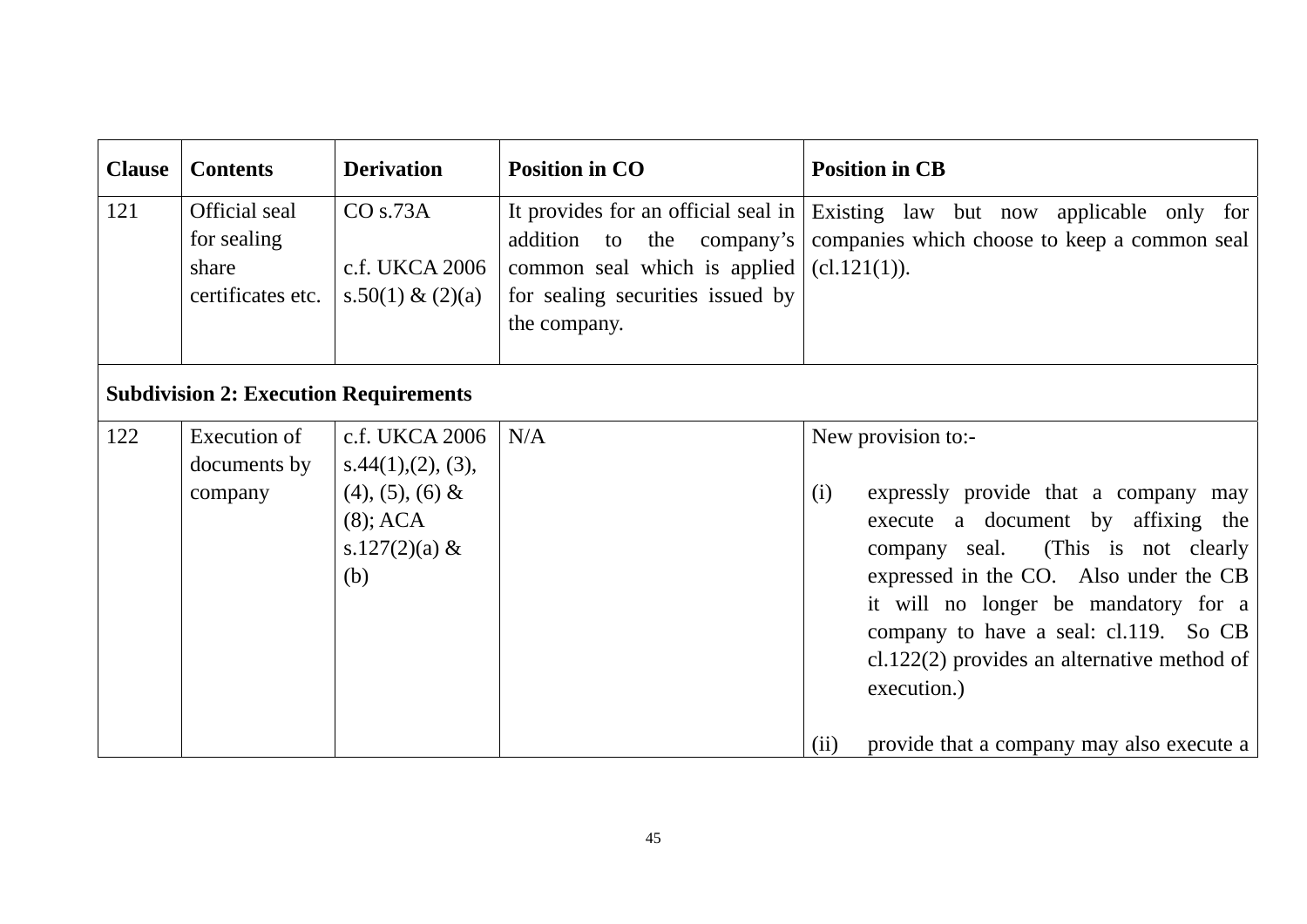| <b>Clause</b> | <b>Contents</b>                            | <b>Derivation</b>                          | <b>Position in CO</b> | <b>Position in CB</b>                                                                                                                                                                                                                                                                                                                                                                                                                      |
|---------------|--------------------------------------------|--------------------------------------------|-----------------------|--------------------------------------------------------------------------------------------------------------------------------------------------------------------------------------------------------------------------------------------------------------------------------------------------------------------------------------------------------------------------------------------------------------------------------------------|
|               |                                            |                                            |                       | document, if the company has only one<br>director, by a single director, or if the<br>company has two or more directors, by<br>signature by the two directors or any two of<br>the directors or by any one director and the<br>company secretary;<br>provide that in relation to purchasers for<br>(iii)<br>valuable consideration, who act in good<br>faith, any document purporting to be signed<br>in accordance with this provision is |
|               |                                            |                                            |                       | deemed to have been duly executed by the<br>company.<br>This is based upon the UK provision.                                                                                                                                                                                                                                                                                                                                               |
|               |                                            |                                            |                       |                                                                                                                                                                                                                                                                                                                                                                                                                                            |
| 123           | <b>Execution of</b><br>deeds by<br>company | c.f. UKCA 2006<br>$s.46$ ; ACA<br>s.127(3) | N/A                   | New provision provides that a company may<br>execute a document as a deed without the need<br>for a common seal provided it is executed in                                                                                                                                                                                                                                                                                                 |
|               |                                            |                                            |                       | accordance with cl.122 and it is expressed to be                                                                                                                                                                                                                                                                                                                                                                                           |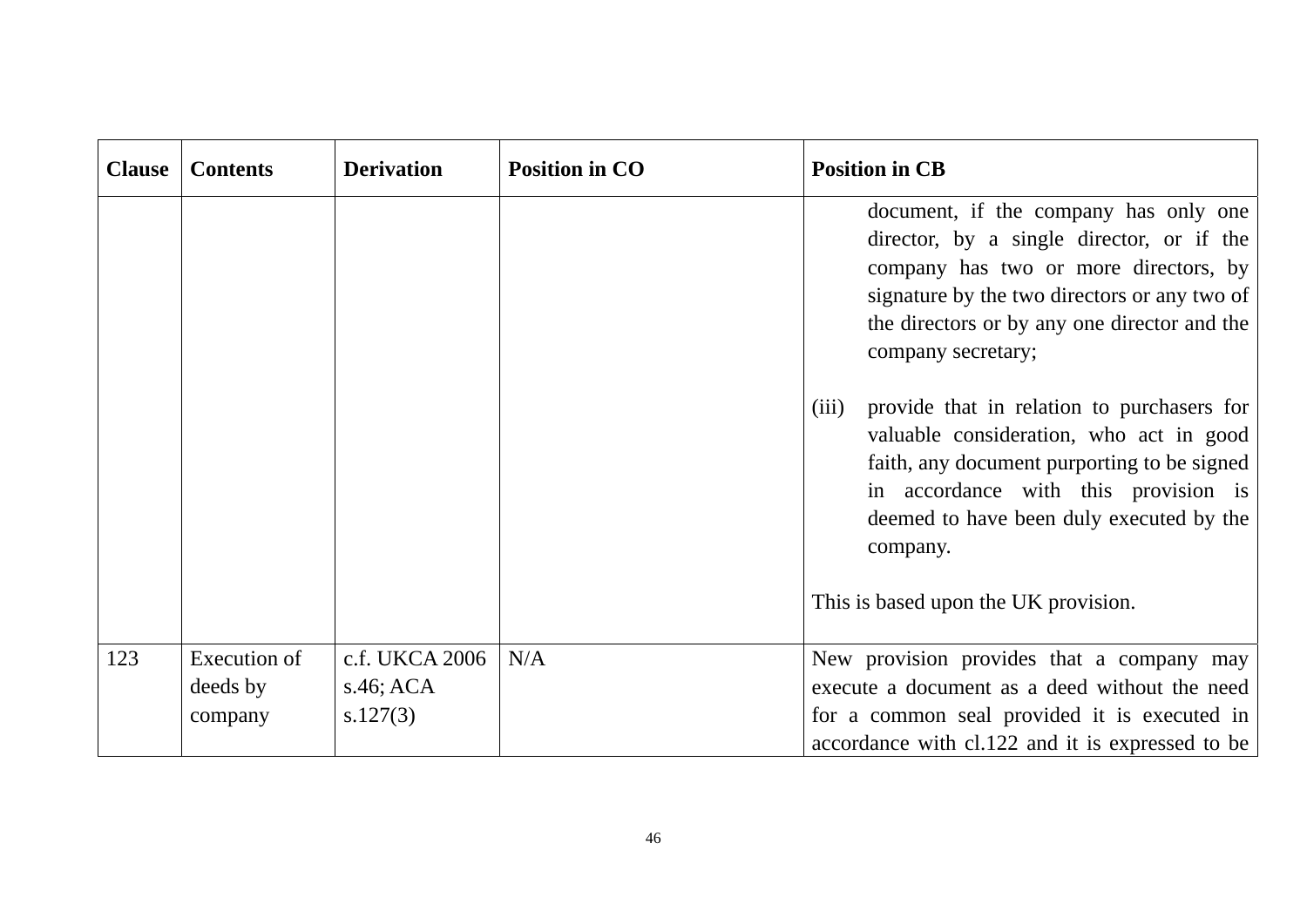| <b>Clause</b> | <b>Contents</b>                                                           | <b>Derivation</b>                 | <b>Position in CO</b>                                                                                                                                                                                                                               | <b>Position in CB</b>                                                                                                                                                          |
|---------------|---------------------------------------------------------------------------|-----------------------------------|-----------------------------------------------------------------------------------------------------------------------------------------------------------------------------------------------------------------------------------------------------|--------------------------------------------------------------------------------------------------------------------------------------------------------------------------------|
|               |                                                                           |                                   |                                                                                                                                                                                                                                                     | executed as a deed and is delivered as a deed.                                                                                                                                 |
| 124           | Execution of<br>deeds or other<br>documents by<br>attorney for<br>Company | CO s.34<br>c.f. UKCA 2006<br>s.47 | It provides that a company may,<br>by writing under its common<br>seal, empower a person, either<br>generally or in respect of<br>specified matters, as its attorney<br>to execute deeds on its behalf in<br>any place not situate in Hong<br>Kong. | Existing law expanded to allow execution of any<br>other documents, not just deeds, and to<br>documents or deeds executed in Hong Kong as<br>well as elsewhere $(cl.124(1))$ . |
|               |                                                                           |                                   | Division 8: Re-registration of Unlimited Company as Company Limited by Shares                                                                                                                                                                       |                                                                                                                                                                                |
| 125           | Unlimited                                                                 | CO                                | (i)<br>provides<br>that<br>It<br>a                                                                                                                                                                                                                  | Existing law modified such that:                                                                                                                                               |
|               | company may                                                               | s.19(1),(2)(a) &                  | company registered<br>as                                                                                                                                                                                                                            |                                                                                                                                                                                |
|               | apply for                                                                 | (b)(ii)                           | unlimited<br>may<br>be                                                                                                                                                                                                                              | an unlimited company<br>(i)<br>may<br>not<br>be                                                                                                                                |
|               | re-registration                                                           |                                   | re-registered as limited by                                                                                                                                                                                                                         | re-registered as a company limited by                                                                                                                                          |
|               | as company                                                                |                                   | passing<br>special<br>a                                                                                                                                                                                                                             | guarantee, only as a company limited by                                                                                                                                        |
|               | limited by                                                                |                                   | resolution to that effect                                                                                                                                                                                                                           | shares (cl.125 $(1)$ );                                                                                                                                                        |
|               | shares                                                                    |                                   | and lodging with the                                                                                                                                                                                                                                |                                                                                                                                                                                |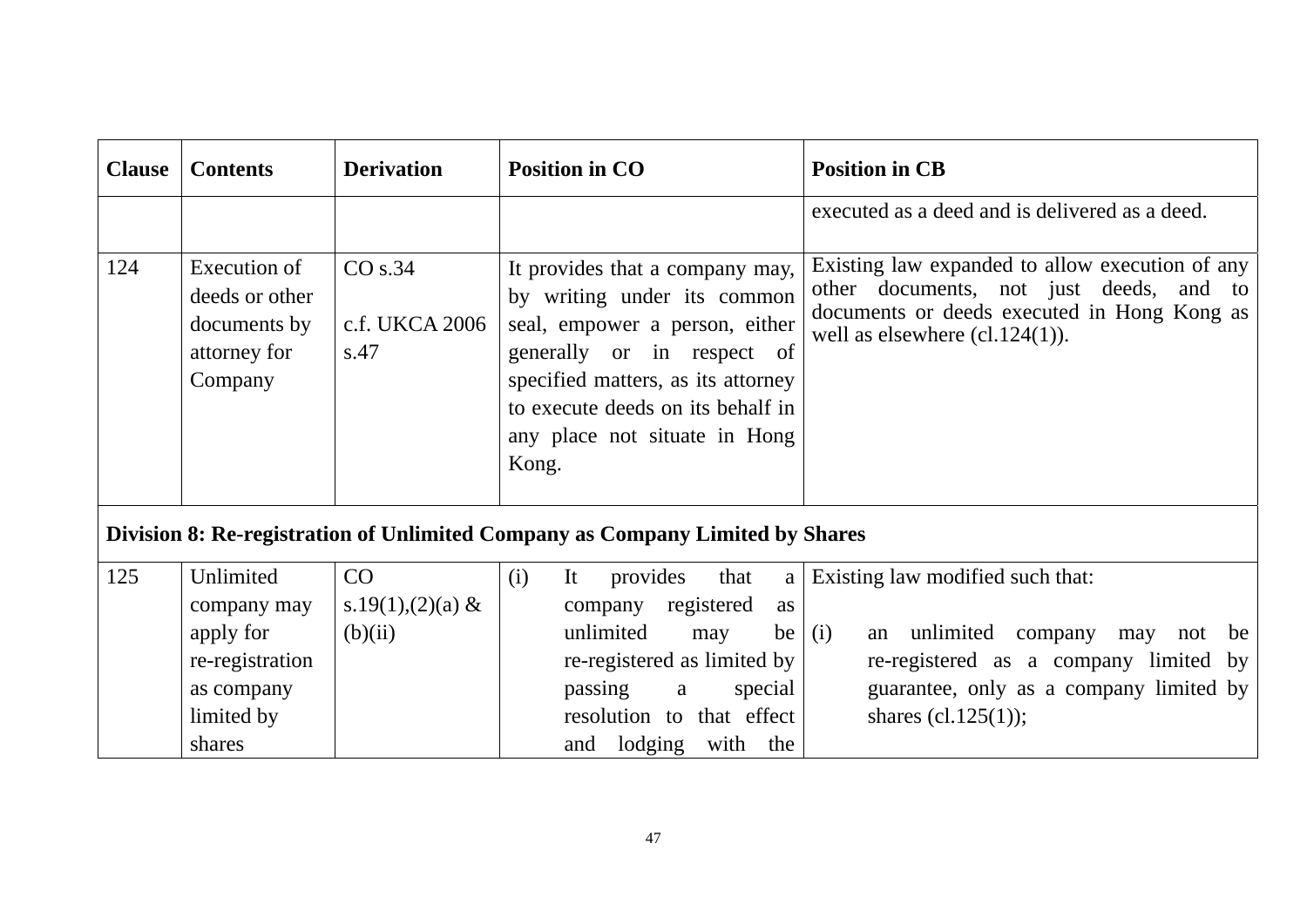| <b>Clause</b> | <b>Contents</b>                    | <b>Derivation</b>     | <b>Position in CO</b>                                                                                                                                                                                                                               | <b>Position in CB</b>                                                                                                                                                                                                                                                                                                      |
|---------------|------------------------------------|-----------------------|-----------------------------------------------------------------------------------------------------------------------------------------------------------------------------------------------------------------------------------------------------|----------------------------------------------------------------------------------------------------------------------------------------------------------------------------------------------------------------------------------------------------------------------------------------------------------------------------|
|               |                                    |                       | Registrar an application $(iii)$<br>signed by a director or<br>secretary together with<br>printed copies of the MA<br>and AA as altered by the<br>resolution.<br>If the company is to have<br>(ii)<br>share capital,<br>the<br>a                    | reference to "the memorandum" is deleted;<br>and<br>the statement of capital of a company after<br>(iii)<br>re-registration must conform to the<br>requirements stated in s.8 of Schedule 2 of<br>CB. These new provisions are to be added<br>to align with similar provision in cl.196 of<br>the Bill $(cl.125(3)-(5))$ . |
|               |                                    |                       | required special resolution<br>state the share<br>must<br>capital of the company.                                                                                                                                                                   |                                                                                                                                                                                                                                                                                                                            |
| 126           | Application for<br>re-registration | CO s.19(1) $&$<br>(3) | It<br>the  <br>that for<br>sets<br>out<br>re-registration of an unlimited<br>company as a limited company,<br>the company must lodge with<br>the Registrar certain documents,<br>including a copy of the special<br>resolution within 15 days after | Existing law except that the reference to the MA<br>is replaced by AA.                                                                                                                                                                                                                                                     |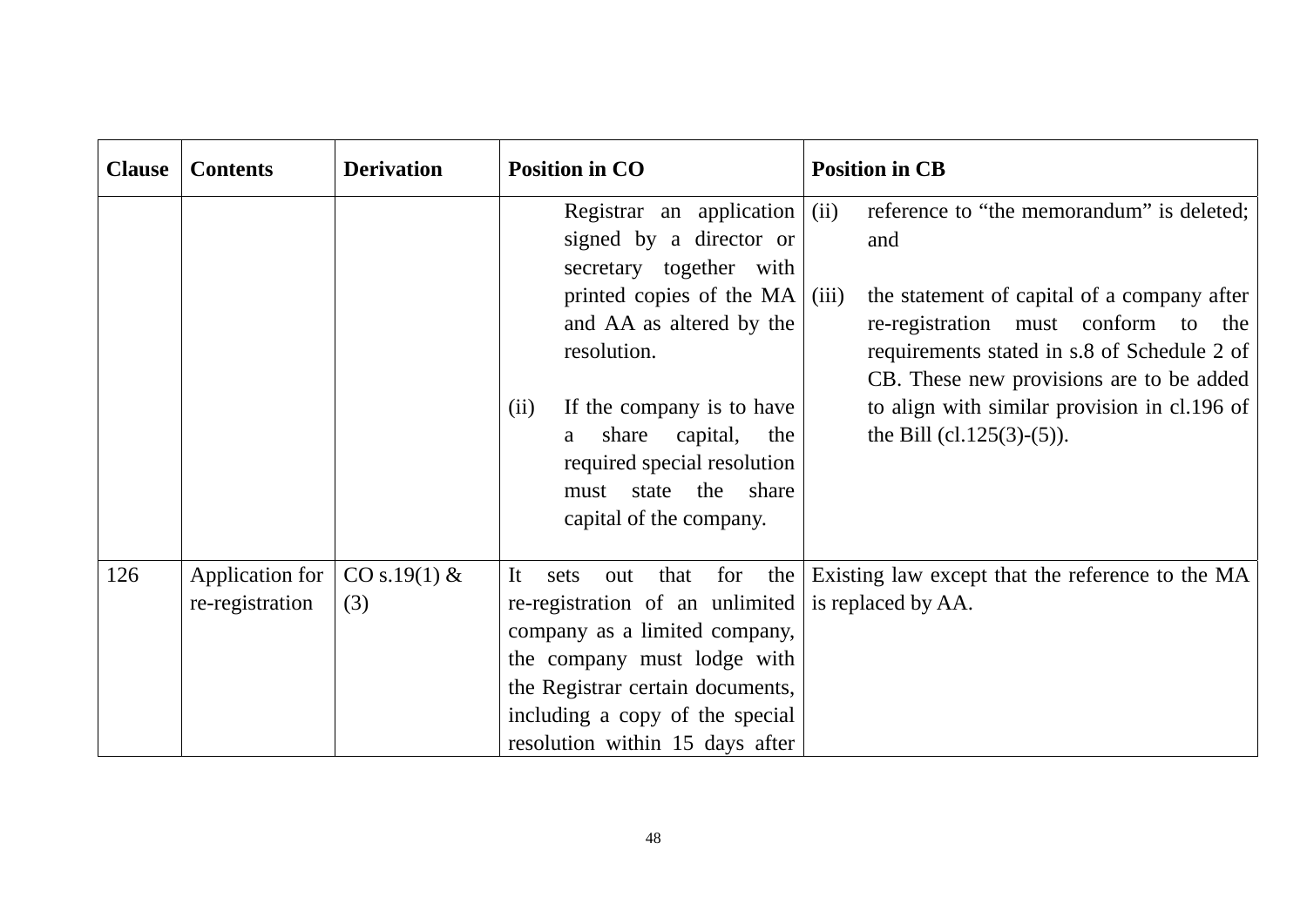| <b>Clause</b> | <b>Contents</b>                                                                 | <b>Derivation</b>                                    | <b>Position in CO</b>                                                                                                                                                                                                | <b>Position in CB</b>                                                                                                                                                                        |
|---------------|---------------------------------------------------------------------------------|------------------------------------------------------|----------------------------------------------------------------------------------------------------------------------------------------------------------------------------------------------------------------------|----------------------------------------------------------------------------------------------------------------------------------------------------------------------------------------------|
|               |                                                                                 |                                                      | its passing, and a printed copy<br>of the MA and AA as altered by<br>the special resolution.                                                                                                                         |                                                                                                                                                                                              |
| 127           | Issue of fresh<br>certificate of<br>incorporation                               | $CO s.19(4) \& (5)$<br>c.f. UKCA 2006<br>s.107(4)(a) | Where<br>the<br>procedure has been complied that:<br>with, the Registrar shall issue a<br>certificate of<br>incorporation $(i)$<br>which reflects the changed<br>status of the company from<br>unlimited to limited. | re-registration Existing law modified to take account of the fact<br>re-registration can only be as a company<br>limited by shares; and<br>(ii)<br>reference to the "memorandum" is deleted. |
| 128           | Winding up of<br>company<br>re-registered as<br>company<br>limited by<br>shares | CO s.19(6)                                           | This provides for the various Existing law.<br>obligations which arise in the<br>event of the winding up of a<br>company which has been<br>re-registered under s.19 of CO<br>(see cl. 125 above).                    |                                                                                                                                                                                              |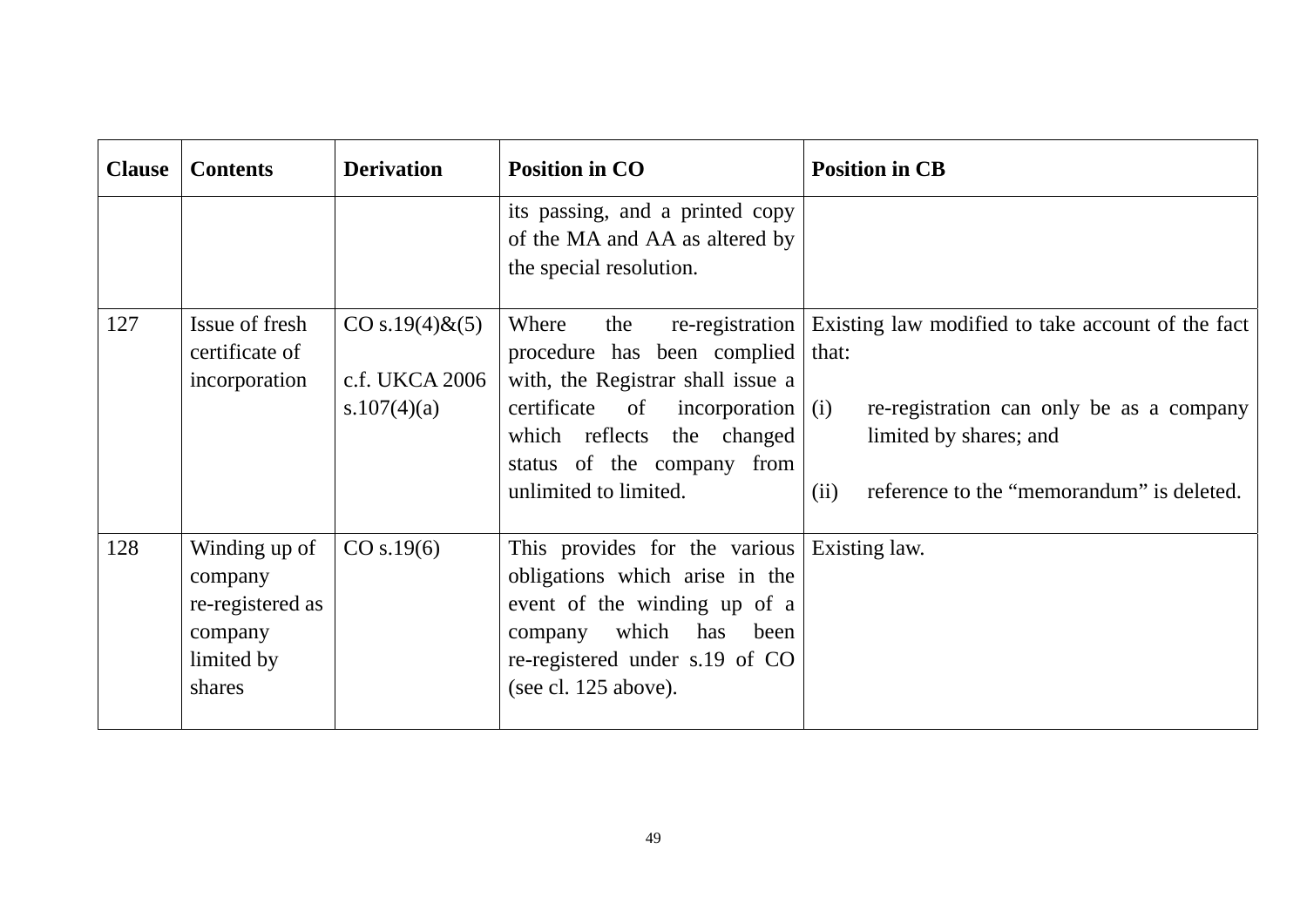| <b>Clause</b>                                          | <b>Contents</b>                                          | <b>Derivation</b>         | <b>Position in CO</b>         | <b>Position in CB</b>                                                                                                                                                                                                                                                                                                                                                                                                                                                            |  |  |  |
|--------------------------------------------------------|----------------------------------------------------------|---------------------------|-------------------------------|----------------------------------------------------------------------------------------------------------------------------------------------------------------------------------------------------------------------------------------------------------------------------------------------------------------------------------------------------------------------------------------------------------------------------------------------------------------------------------|--|--|--|
| <b>Schedule 2: Content of Incorporation Form</b>       |                                                          |                           |                               |                                                                                                                                                                                                                                                                                                                                                                                                                                                                                  |  |  |  |
| $1 - 8$                                                | Content of<br>Incorporation<br>Form                      | CO s.14A(2),<br>(4) & (5) | Please see s.14A of CO above. | Please see clause 63 above.                                                                                                                                                                                                                                                                                                                                                                                                                                                      |  |  |  |
| <b>Schedule 10: Transitional and Saving Provisions</b> |                                                          |                           |                               |                                                                                                                                                                                                                                                                                                                                                                                                                                                                                  |  |  |  |
| $3-12$                                                 | Transitional<br>and Saving<br>Arrangements<br>for Part 3 | N/A                       | N/A                           | New provisions to provide transitional and saving<br>arrangements in the following areas:-<br>Company formation;<br>(i)<br>Registrar's licence to<br>(ii)<br>dispense<br>with<br>"Limited";<br>Alteration of company's objects;<br>(iii)<br>Alteration of certain conditions of MA;<br>(iv)<br>Alteration of AA by special resolution;<br>(v)<br>Savings for Table A in former Companies<br>(vi)<br>Ordinance;<br>Special<br>resolution<br>changing<br>(vii)<br>company<br>name; |  |  |  |